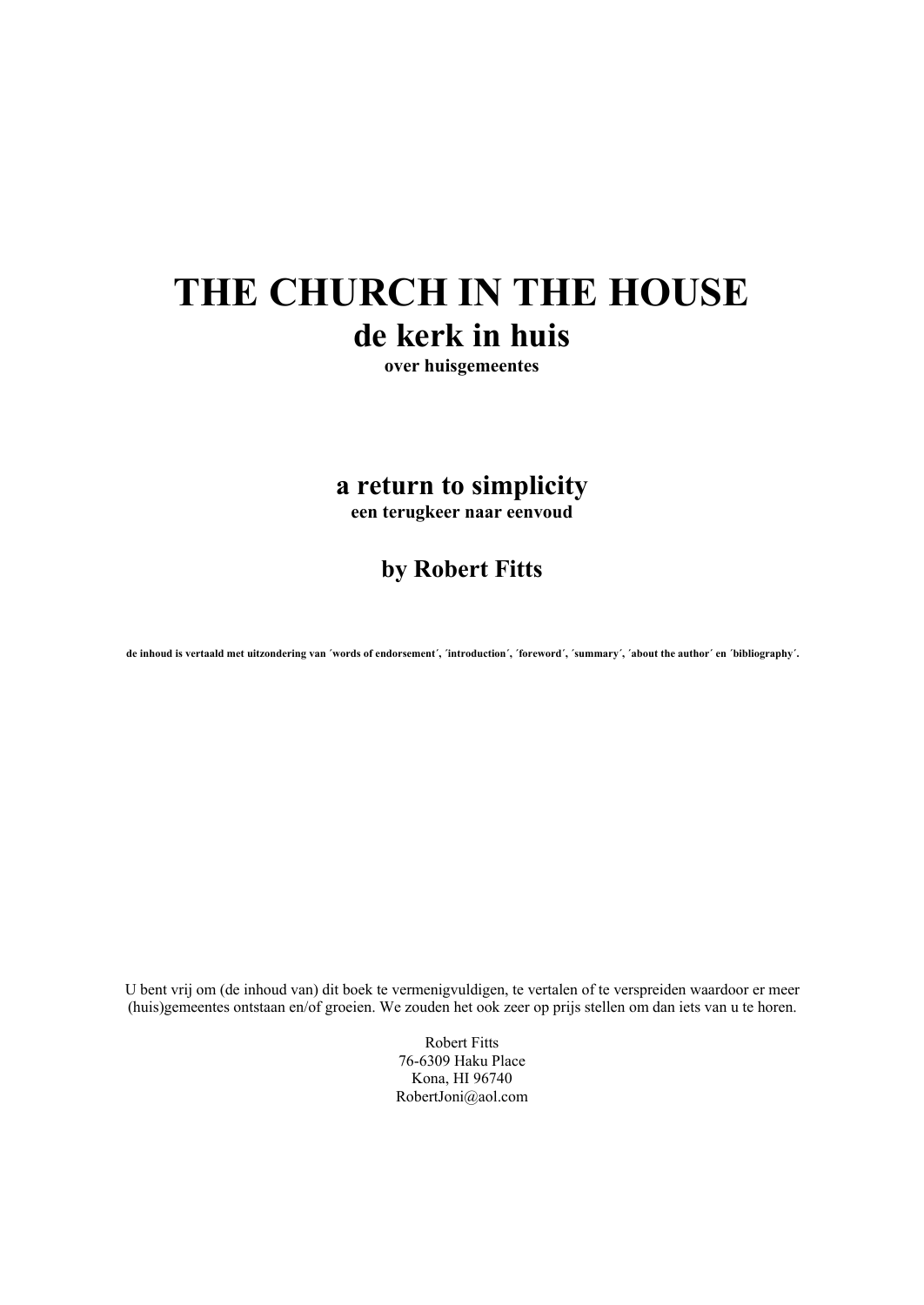## **Inhoudsopgave**

| <b>MISSIE</b>    |    |
|------------------|----|
|                  |    |
|                  |    |
| WAT IS EEN KERK? |    |
| PARACHURCH       |    |
|                  |    |
|                  |    |
|                  | 23 |
|                  | 29 |
|                  | 30 |
|                  | 33 |
|                  | 35 |
|                  | 44 |
| SUMMARY -        |    |
|                  | 46 |
| BIBLIOGRAPHY     |    |

## **WORDS OF ENDORSEMENT**

"Here is a fine tool for those concerned about planting churches as the basic building block in reaching the world's remaining Unreached Peoples."

---Dr. Ralph Winter,

Founder and president of the U.S. Center for World Mission

"Bob Fitts Sr. is a man with a passion to saturate the world with local churches. This zeal comes through clearly as a mandate in his book Saturation Church Planting. This is truly a strategy to fast track discipleship that is desperately needed right now as millions have been turning to Christ in Asia, Africa, Latin America and Eastern Europe."

---Loren Cunningham, Founder and President of Youth With A Mission

"Not everyone will be ready for the radical changes Fitts suggests, but everyone who is interested in completing the Great Commission in our time should be familiar with his material . . . Fitts says that it is his firm belief that within the next ten years there will be a house church movement in full swing in every country on earth. If he is right, it just may be that the house church movement that caused the early Church to sweep throughout the Roman world of the first century, will look very much like the movement that finally finishes the Great Commission."

---Dr. James H. Montgomery, Founder and President of DAWN Ministries

"Robert Fitts is one of God's growing number of voices today on the subject of the house church. He has been 'a man in preparation' for many years. This book gives a compelling presentation for the simple, Biblical approach to church life. We can see the Great Commission fulfilled quickly if we will follow this approach to church life. May God use this book around the world to awaken His people to His plan for His Church.

—Nate Krupp Author and church planter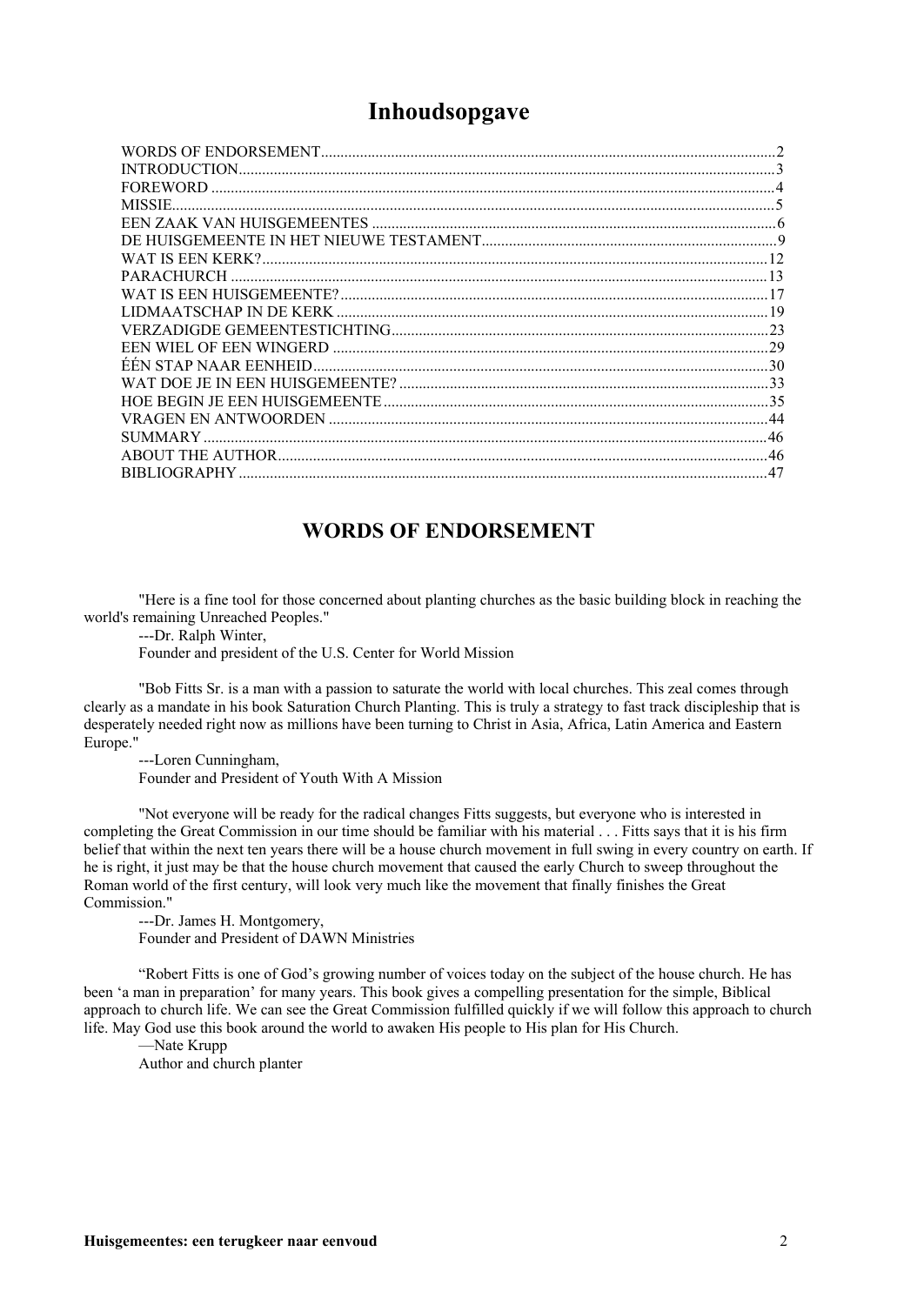## **INTRODUCTION**

In the summer of 1969 the Lord spoke to me to begin asking him for disciples in every nation. Four years earlier he had impressed upon me to pray for the nations by name, giving me the promise of Psalms 2:8, "Ask of me and I will give you the nations for your inheritance and the uttermost parts of the earth for your possession." From that time it was a joy to pray and believe that the Lord was going to do something to enable me to touch nations for Him.

My plan at the time was to multiply disciples by concentrating on one person and then teach him to do the same, so that, in time, we would see disciples in every nation by the process of multiplication through prayer, faith and patience. With that in mind I began to pray more fervently. As I have prayed and moved toward the vision over the years, the Lord has revealed that the best way to disciple individuals is to multiply churches, small groups of disciples.

I sincerely believe that it was in answer to this prayer that the Lord began to change our lives and our circumstances so that we went through a very long and difficult period of preparation. As the years went by, I was tempted to lay aside the vision as a wild dream filled with personal ambition that had not come from the Lord at all. But somehow I could not let it die within me.

On a quiet afternoon in the Fall of 1990 I was on my knees in my bedroom in the city of Riverside, California. During this prayer time, I was reading MISSION FRONTIERS magazine, a periodical put out by the UNITED STATES CENTER FOR WORLD MISSION founded by Dr. Ralph Winter. The article I was reading was about a mighty move of God in China, I kept coming across the phrase "house church movement." Suddenly a flash of revelation exploded within my spirit. I could almost say that I felt it physically! "HOUSE CHURCHES!!!!" I was not shouting, but my spirit was. "House churches! YES!! That's it! I can plant house churches! Praise the Lord! I know I can start churches in houses!" My excitement knew no bounds. My confidence soared!

I had been walking through a long, dry desert, spiritually. I had laid down everything. I had been stripped of ministry, house, airplane, health, even hope was dying within me. I felt that somehow I had not responded to the Lord in the right ways over the years and that I would never see the fulfillment of the vision of disciples in all nations. Then when that simple little idea of house churches was introduced to me through what was happening in China. A new birth of vision began to rise within me.

I arose from my knees and began to walk and think and pray and plan. "Now I know that I can plant churches! I can plant lots of churches!" My spirit soared. My faith once again was rising. For more than twenty years I had majored in house groups. For five of those years I had helped form hundreds of house groups for children's evangelism.

For four years I had been pastor of a house church myself and I knew, firsthand, the many advantages of THE CHURCH IN THE HOUSE. Now, I felt confident that I could help plant hundreds, perhaps even thousands of house churches and see people trained to pastor these little congregations.

For years I had known that the most rapid growth of the church took place in the first two centuries of the Christian Movement. Now I was reading about the phenomenal growth that was taking place in China and it was a HOUSE CHURCH MOVEMENT. As these two thoughts came together in my mind, the explosion occurred. I could not escape the obvious conclusion:

the most dramatic church growth in history, both in ancient times and in modern times occurred where there were no church buildings.

Not long after this I did a study in the New Testament on the church in the house and wrote an eight page paper entitled, THE CASE FOR HOUSE CHURCHES. I began to share it with others and found that people were interested. In some places there was RED HOT INTEREST! I went to Mexico not long after I wrote it and it was translated into Spanish.

As the Lord opened my understanding to what was in the New Testament and church history about "the church that meets in the house . . . " and as I had more and more contact with others who had seen the vision for simple church, I added to the eight page paper and called it Saturation Church Planting. It fell into the hands of various church leaders and over a period of four years was sent out to about 40 countries. I began to receive letters from church leaders in many countries asking for more information on The Church That Meets in the House. The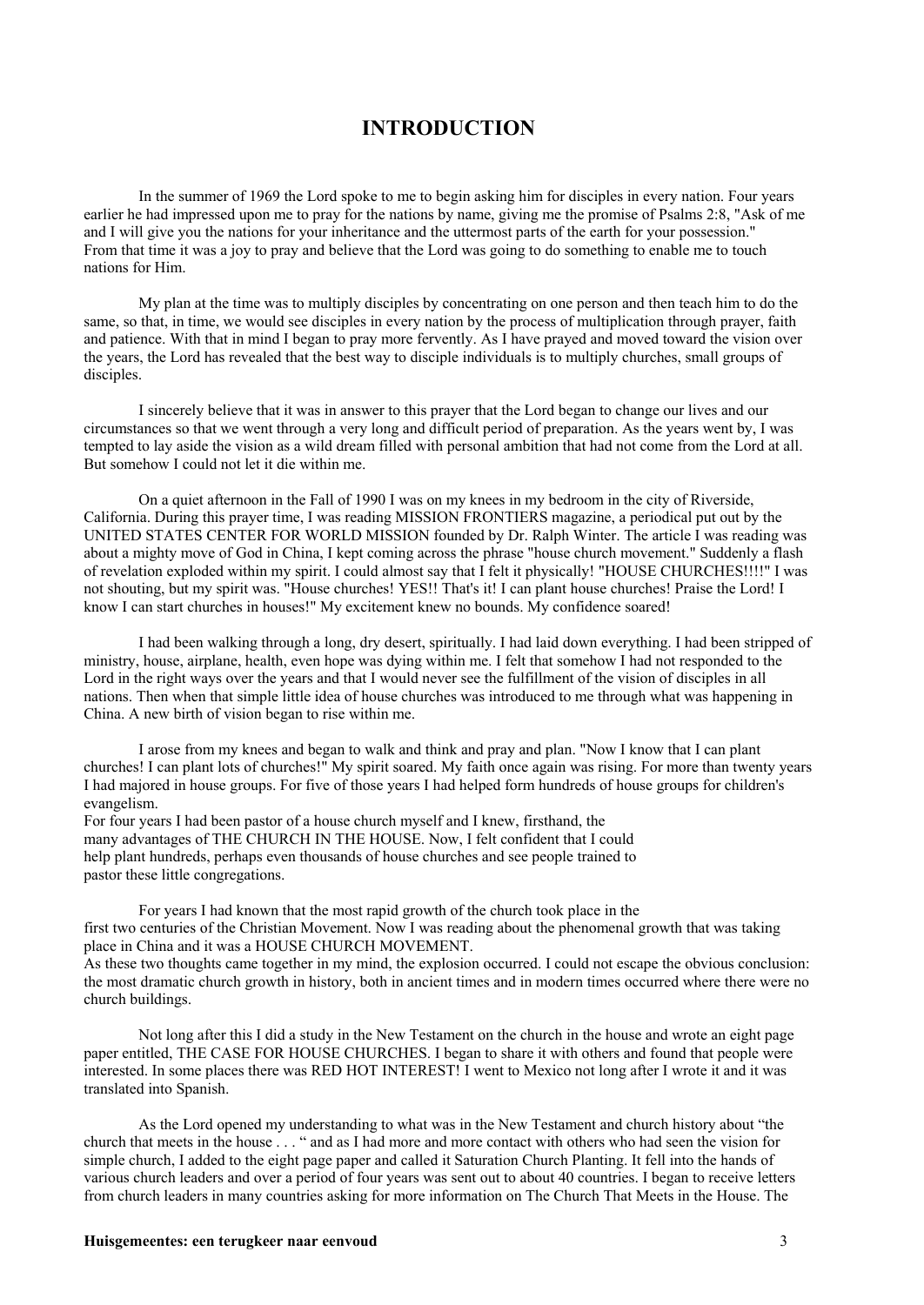following is my effort to share what the Lord has been teaching us over the past several year about going back to SIMPLE CHURCH.

Throughout the following pages I have sought to keep before me the wise counsel of Dr. John Amstutz, a long time friend and a leading mission strategist and teacher to the Body of Christ. Several months ago I sent him a copy of the paper, THE CASE FOR HOUSE CHURCHES, and he wrote me a valuable commentary on it. I am including it as the foreword of this paper.

## **FOREWORD**

(Letters of Endorsement)

Dear Brother Bob,

Your article on house churches was excellent. It reflects what many of us have believed for years, that the expansion of the gospel to all the nations would require a simple, infinitely reproducible form of church planting, the kind that is found in the scriptures itself, as well as in countries that will not permit open worship and witness, like China, Burma, and Napal.

In our denomination, our most rapidly growing works in restricted access nations are house church movements. In Sri Lanka, Napal, Pakistan and Burma this is true. Further, in other countries where there is a measure of freedom, house churches are also being encouraged as the quickest way to get a true movement happening. The biggest challenge in opening minds to house churches is in countries where the gospel has been for many years, like countries in Europe and Latin America" Asia has proven the easiest to encourage house churches.

Bob, I would encourage you to wisely and sensitively encourage house churches wherever you go, especially in third world countries. Also to help the people stay humble about it all lest they look down on believers who have and believe in buildings. The great need today is for unity in the Body of Christ. We really don't need to divide over buildings. So help people to lovingly make room for different methodologies, and that really is what we are talking about. What is important is that we get the gospel to all the world as quickly and as effectively as possible. In some cases buildings may be needed, in many other cases house churches will work and, in a few places, perhaps both will be needed. If the fulfillment of the Great Commission is our goal, then let's use any legitimate means available to get the job done. I believe there is no more effective way than planting new churches to fulfill this goal, and house churches is one of the most efficient ways of planting churches.

In Jesus' Bonds John Amstutz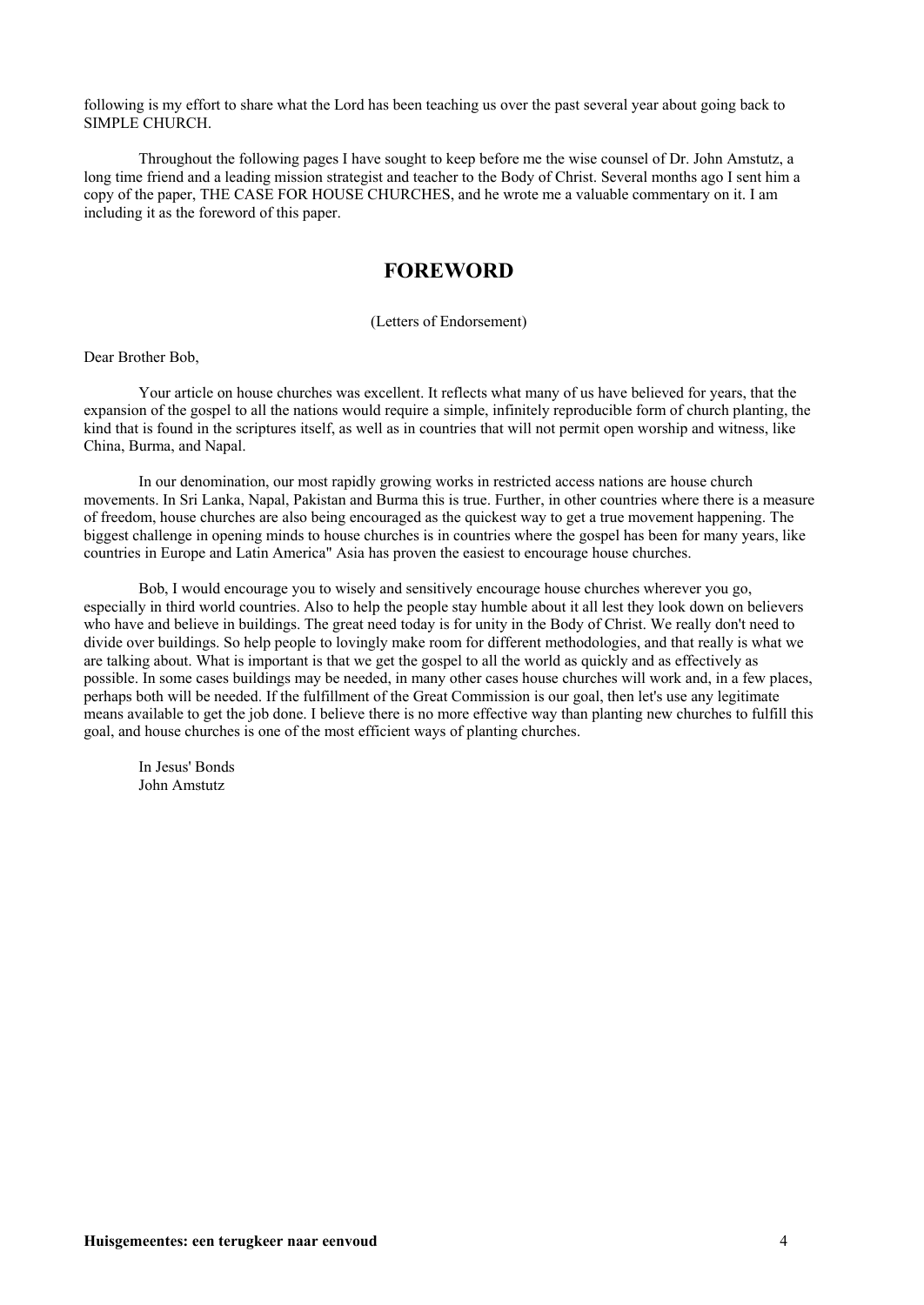#### *HOOFDSTUK ÉÉN*

## **MISSIE**

De gemeente die in het huis van Charles en Linda samenkomt, komen elke dinsdagavond om 19.00 uur bij elkaar op 1492 Palmyrita in Riverside, California. We hebben open samenkomsten en iedereen is welkom om mee te doen. We lofprijzen Jezus en zijn er op gericht elkaar in liefde op te bouwen. Iedereen is belangrijk. We lezen de bijbel samen en praten er met elkaar over op een informele manier. Iedereen die mee wil doen met het lezen en de discussie is welkom. Alle dingen zijn bedoeld om elkaar te bemoedigen.

De groep bidt voor elkaar, voor andere gemeentes, voor familie, bekenden, vrienden en buren; we bidden voor de regering van ons land. We bedienen elkaar door gebed, profetische woorden, de gaven van de heilige Geest en door elkaar te voorzien in materiële noden, alles zoals de Heer ons leidt. Vaak eten we samen en vieren we avondmaal.

Er is geen ledenlijst. Allen die bij Jezus horen zijn leden van elkaar. We hebben allemaal de intentie om elkaar te ontmoeten op de manier die Paulus geeft in 1 Corinthiërs 14:26: …´Hoe staat het dan, broeders? Telkens als gij samenkomt, heeft ieder iets: een psalm of een lering of een openbaring of een tong of een uitlegging; dat alles moet tot stichting geschieden.´

We geloven dat God leiders in de gemeente geeft doordat mensen in de (plaatselijke) gemeente elkaar gaan dienen. Daardoor ontstaat leiderschap. We houden van elkaar, zijn verantwoordelijk voor elkaar, helpen elkaar en zijn bereid ons voor elkaar op te offeren.

De gemeente bestaat uit mensen en niet uit een gebouw, een organisatie, een bedrijf of een instituut. Wij zijn Gods kinderen door het geloof in Jezus Christus die voor onze zonden stierf aan het kruis.

Als we te groot worden voor de ruimte waar we samenkomen, beginnen we in een ander huis ook met samenkomsten. De gemeente die samenkomt bij Charles en Linda had vanaf het begin al een visie voor een nieuwe, een volgende gemeente. Van elke gemeente die uit onze gemeente wordt geboren, verwachten we dat die ´zwanger´ is van een volgende gemeente.

We hebben een diep verlangen om de bruid van Christus te zien groeien in zuiverheid en doeltreffendheid. We zijn niet perfectiegericht, maar we leren en delen wat we leren en we stellen soms hele moeilijke vragen. We hebben ook uw gebed en inbreng nodig bij het volgen van onze Heer Jezus Christus.

We zijn op zoek naar relatie met het hele Lichaam van Jezus Christus binnen onze plaats en niet alleen met diegenen die met ons samenkomen. Vanaf dat we leden van elkaar zijn, sporen we iedereen die met ons samenkomt, aan om attent te zijn op wat de heilige Geest te binnen brengt over het bezoeken van andere samenkomsten. Indien het op onze weg komt, onderwerpen we ons aan de geestelijke autoriteit van een ander. We geloven niet in ´selectieve onderwerping´ wat in essentie betekent: ´Ik onderwerp me alleen aan deze groep of aan deze of die leider´.

Alle verzen in de brieven van Paulus die gaan over ´elkaar, of de één aan de ander´ zijn bestemd voor de gehele gemeente van een woonplaats en niet voor één enkele groep binnen die woonplaats. Daardoor zijn we onderworpen aan alle heiligen en alle geestelijke leiders van die totale plaatselijke gemeente. We zijn verantwoordelijk voor God en voor elkaar om onze verplichtingen met vriendelijkheid te vervullen en zo dienstbaar te zijn in het Lichaam van Jezus Christus.

Verzadigde gemeentegroei is een visie om overal gemeentes te stichten met het doel de Grote Opdracht (zie Mattheüs 28:19) te vervullen door evangelisatie, discipelschap, en wereldzending. De huisgemeente is een effectief middel om de woonplaats te bereiken met het evangelie en daardoor alle volken te bereiken. We nodigen je hierbij uit: ´kom over en help ons!´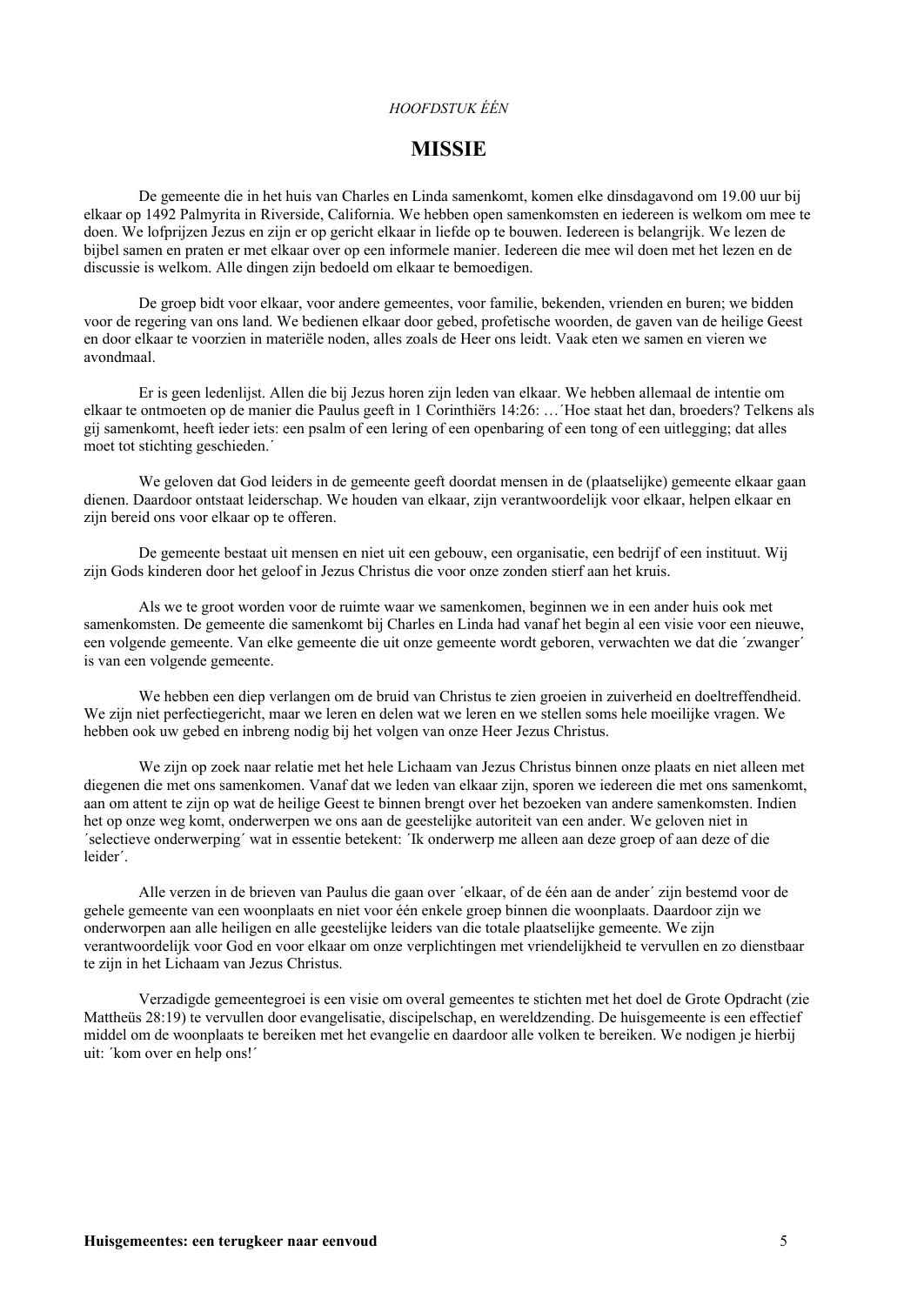#### *HOOFDSTUK TWEE*

## **EEN ZAAK VAN HUISGEMEENTES**

 ´Groet Prisca en Aquila, mijn medearbeiders in Christus Jezus, mensen, die voor mijn leven hun hals gewaagd hebben. Niet ik alleen ben hun dankbaar, maar ook al de heidengemeentes. Groet insgelijks de gemeente bij hen aan huis.´ (Romeinen 16: 3-5a)

´U groeten de gemeenten van Asia. Vele groeten in de Heer van Aquila en Prisca en van de gemeente bij hen aan huis.´ (1 Corinthiërs 16:19)

´Groet de broeders te Laodicea; ook Nymfa met de gemeente bij haar aan huis.´ (Kolossenzen 4:15)

´…aan de geliefde Filemon, onze medearbeider, aan Apfia, de zuster, aan Archippus, onze medestrijder, en aan de gemeente te uwen huize…´ (Filemon 1-2)

Uit de bovenstaande teksten blijkt dat de gemeente in die dagen samenkwam in huizen. Zij hadden geen kerkgebouwen. Zulke gebouwen bestonden niet voor het jaar 232. Het werden ook geen huisgemeentes genoemd. Zij waren ´de gemeente die samenkwam in een het huis van iemand´. Het is opmerkelijk dat de krachtigste gemeentegroei uit de geschiedenis plaats vond in de eerste jaren.

Tot voor kort, want in China is sinds een aantal jaren een geweldige gemeentegroei aan de gang die de hiervoor genoemde gemeentegroei overtreft. Deze onvergelijkbare opwekking is er één van huisgemeentes. In een artikel begin jaren ´90 schrijft Loren Cunningham, oprichter en president van Youth With A Mission dat er elke dag meer dan 22.000 chinezen tot geloof komen in Jezus Christus. Het overgrote deel van deze explosieve groei van nieuwe gelovigen komt uit China´s landelijke gemeenten, waar 80% van de bevolking leeft. Toen hij kort daarvoor in Hong Kong was, vertelde Jonathan Chao, de oprichter van het Onderzoekscentrum voor de Chinese Kerk, hoe de Chinese opwekking zich verspreidde door jonge mensen tussen de 15 en 19 jaar. De jongelui gingen naar de dorpen en brachten het evangelie daar, waar men er nog nooit van gehoord had. Zodra de nieuwe gelovigen zich in groepen samengevoegd hadden, verzochten de jongelui om leiders (jonge mensen die al een aantal jaar christen waren), die de nieuwe gemeentes onderwezen, terwijl de jongelui verder trokken om het volgende dorp te bereiken. Chinese herders en leraren hebben geen financiële middelen om de christelijke boodschap te verspreiden: zij leven samen met de boeren in elk nieuw gebied, zonder eigen gebouwen. Ze hebben niets en hebben weinig nodig. Daardoor verspreidt het goede nieuws zich simpelweg over de velden en de bergen van China.

De explosieve gemeentegroei die in China gaande is en dat wat er in de vroege gemeente uit het boek Handelingen gebeurde hebben een overeenkomst: het zijn allebei ontwikkelingen van huisgemeentes. Dezelfde soort van groei wordt gezien in andere landen waar geen kerkgebouwen worden toegestaan, zoals al aangehaald met de brief van John Amstutz.

Het principe, eenvoudig uitgedrukt, is dat groei van gemeentes, in een bepaald gebied, in verhouding staat tot het aantal obstakels dat we toestaan om het stichten van nieuwe gemeentes tegen te gaan. Uit mijn eigen ervaring weet ik dat er bepaalde voordelen aan deze aanpak van gemeentestichten en gemeentevermenigvuldiging zitten:

## **huisgemeentes zijn gemakkelijk te starten**

Om een huisgemeente te starten hoef je geen gebouw te kopen. Je hebt geen preekstoel, kerkbanken, psalmboeken, orgel of piano nodig. Je kunt het doen zonder doopbassin, zondagsschool of jeugdouderling. Je hoeft niet bij een kerkgenootschap aangesloten te zijn, niet geregistreerd of ingeschreven te zijn, niet op zondag samen te komen, geen kerkblad uit te geven, noch elke week op een vaste plaats bijeen te komen.

Je hebt geen logo met de naam van je gemeente nodig. Het heeft geen naam nodig. In feite hoef je het geen ´kerk´ te noemen zo lang je maar weet dat het ´de gemeente is, het Lichaam van Christus´. Niets wat hiervoor genoemd is, is slecht of fout, maar je hebt ze niet echt nodig. De apostel Paulus gebruikte geen van deze dingen bij de gemeentes die hij stichtte. We hebben de eenvoud van het nieuwe testament verlaten en allerlei extra´s die absoluut niet nodig zijn, toegevoegd, waardoor het alleen maar moeilijker wordt om een nieuwe gemeente te stichten.

Ray Williams, een heel goede vriend van me, is meer dan 30 jaar zendeling geweest in Mexico en is zeer behulpzaam geweest bij het starten van veel gemeentes waaruit weer honderden gemeentes zijn voortgekomen. Hij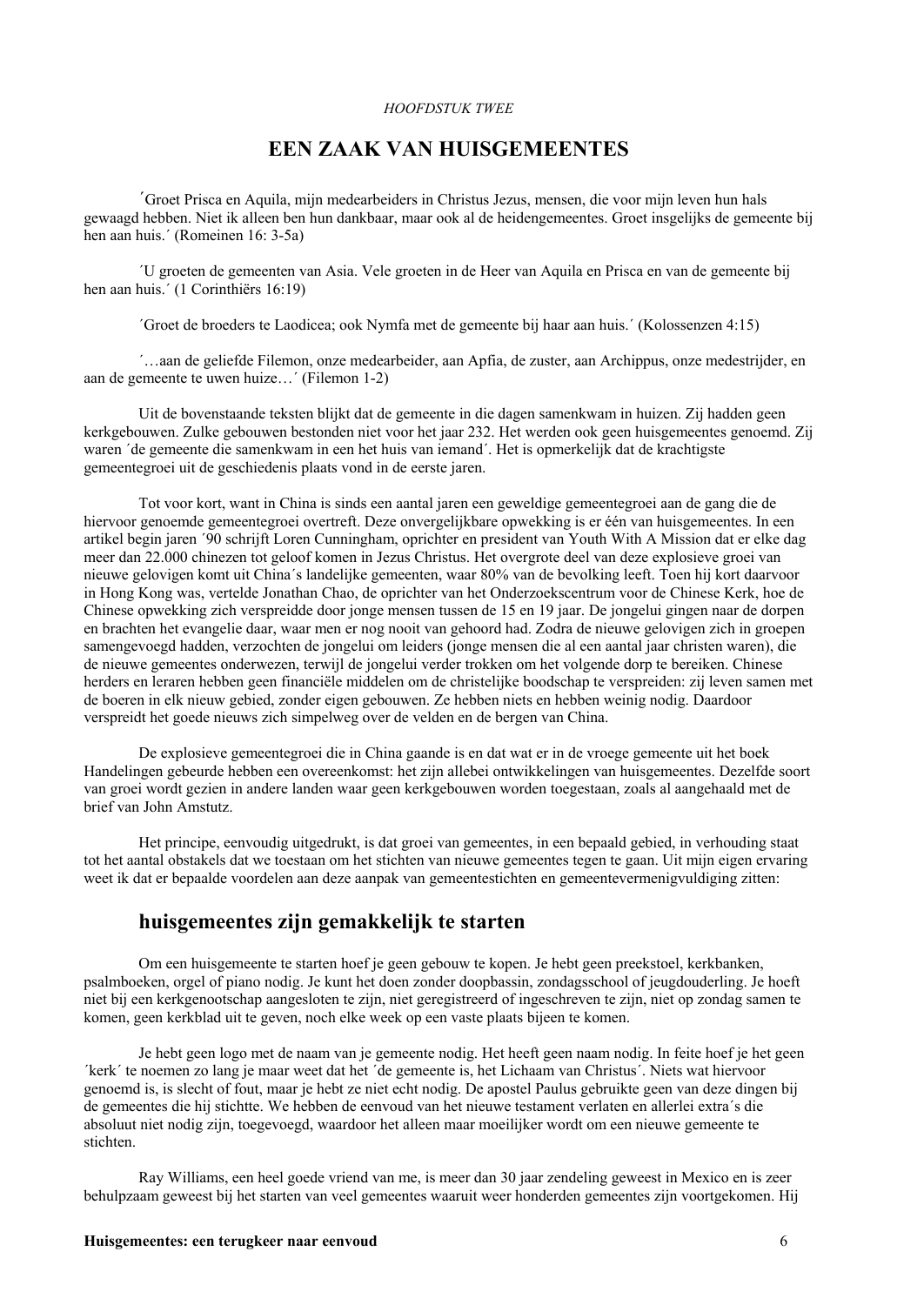vertelde me laatst dat hij eens een gemeente heeft gesticht in een graanveld. Die gemeente is gegroeid en daaruit is weer een menigte gemeentes voortgekomen, elk met weer een nieuwe visie voor gemeentestichting. Wij maken het veel te moeilijk. God roept ons terug naar eenvoudigheid en makkelijke vermenigvuldiging.

## **een huisgemeente is ontspannen en informeel**

Een aantal jaren geleden gingen wij naar een gemeente waar de leider een uitstekende bijbelleraar was. Ik hield van deze gemeente en wilde daar vaker heen, maar de kleding die men droeg ging ons budget te boven. Sommige mensen komen niet naar onze kerken omdat we de standaard van te dragen kleding veel te hoog hebben liggen en daardoor de dienst tot een ´formele aangelegenheid´ hebben gemaakt. De meeste mensen die geen formele kerk willen bezoeken, willen wel een huisgemeente bezoeken, in een ontspannen, vriendschappelijke en gewone sfeer.

In zijn boek, Understanding Church Growth, somt dr. Donald McGravan acht sleutels voor gemeentegroei in steden op. De allereerste geeft ons een beoordeling van de waarde en belangrijkheid van het stichten en vermenigvuldigen van huisgemeentes. Hij stelt:

"de acht sleutels die ik vermeld, zijn niet meer dan een schatting. Zij beschrijven principes van gemeentegroei waarover men het eens is. Benadruk allereerst huisgemeentes. Als de gemeente begint te groeien in een plaats onder niet-christenen, moet elke nieuwe gemeente zo snel mogelijk een plaats hebben om samen te komen. De gemeente moet elkaar ontmoeten in een zo ´natuurlijk´ mogelijke omgeving, waar andere niet-christenen gemakkelijk durven komen en waar de pas bekeerden meedraaien in de dienst. De plaats waar men samenkomt, mag geen financiële last leggen op de kleine gemeente. Een huissamenkomst voldoet uitstekend aan al deze eisen. Huisgemeentes zijn altijd geschikt, of het nu gaat om een eerste gemeentestichting of om latere groei".

## **huisgemeentes zijn middelen voor evangelisatie**

Dr. Peter Wagner, door velen tegenwoordig beschouwd als de meest vooraanstaande autoriteit op het gebied van gemeentegroei, zegt: "de beste manier voor evangelisatie is gemeentestichting. Er is nooit een betere manier geweest en er zal nooit een betere manier zijn". Verzadigde Gemeentestichting is de visie die wereldwijd door veel zendingsleiders wordt gebruikt.

Een gemeente die zich gaat verdelen om vermenigvuldigd te worden, zal ervaren dat het vermeerderd wordt. Een gemeente die zich uitsluitend richt op toevoeging, zal uiteindelijk stagneren. Het vaak geprobeerde doel is meestal een steeds groter wordende gemeente in plaats van veel kleinere gemeentes die zichzelf vermenigvuldigen. We kunnen niet zeggen dat God niet iemand leidt om een grote gemeente te bouwen, maar het Lichaam van Jezus Christus in een plaats groeit veel sterker door vermenigvuldiging van gemeentes dan wanneer we het zoeken in het bouwen van enkele superkerken. We prijzen God voor die grote gemeentes. We bidden voor ze, we helpen mee, verzorgen ze en zegenen ze. Het is niet ´wij tegen hen´. Het is ONS! Het hele Lichaam van Christus behoort aan iedereen van ons en wij behoren aan elkaar!

## **huisgemeentes maken het trainen van herders en leiders makkelijker**

Heel lang is door docenten gedacht dat de beste methode voor training de vakman-met-leerling-methode is, zoals vroeger gedaan werd. De leerling leerde door eerst te kijken en daarna zelf te doen onder verantwoording van hun meerdere op het vakgebied. Dit is ook de methode die Jezus hanteerde. Zijn discipelen leerden door te zien, te luisteren en te doen, terwijl zij samen optrokken met Jezus.

Huisgemeentes maken het mogelijk om herders en leiders te trainen terwijl ze onder supervisie staan van een meer ervaren herder of leider. Zij groeien in hun bediening terwijl de gemeente groeit onder hun leiderschap. Sommigen leiden meer huisgemeentes sinds die gemeentes niet allemaal op zondagmorgen samenkomen.

## **huisgemeentes helpen bij het krijgen van relaties**

Een kleine huisgemeente maakt het veel aantrekkelijker voor verlegen mensen om hun identiteit te vinden in het Lichaam van Christus. In onze huisgemeente eten we zondagsmiddags meestal samen. Elke familie neemt een deel van de voorbereiding en serveren van de maaltijd voor hun rekening. Het vormen van relaties gebeurt veel gemakkelijker in zo´n huiselijke situatie.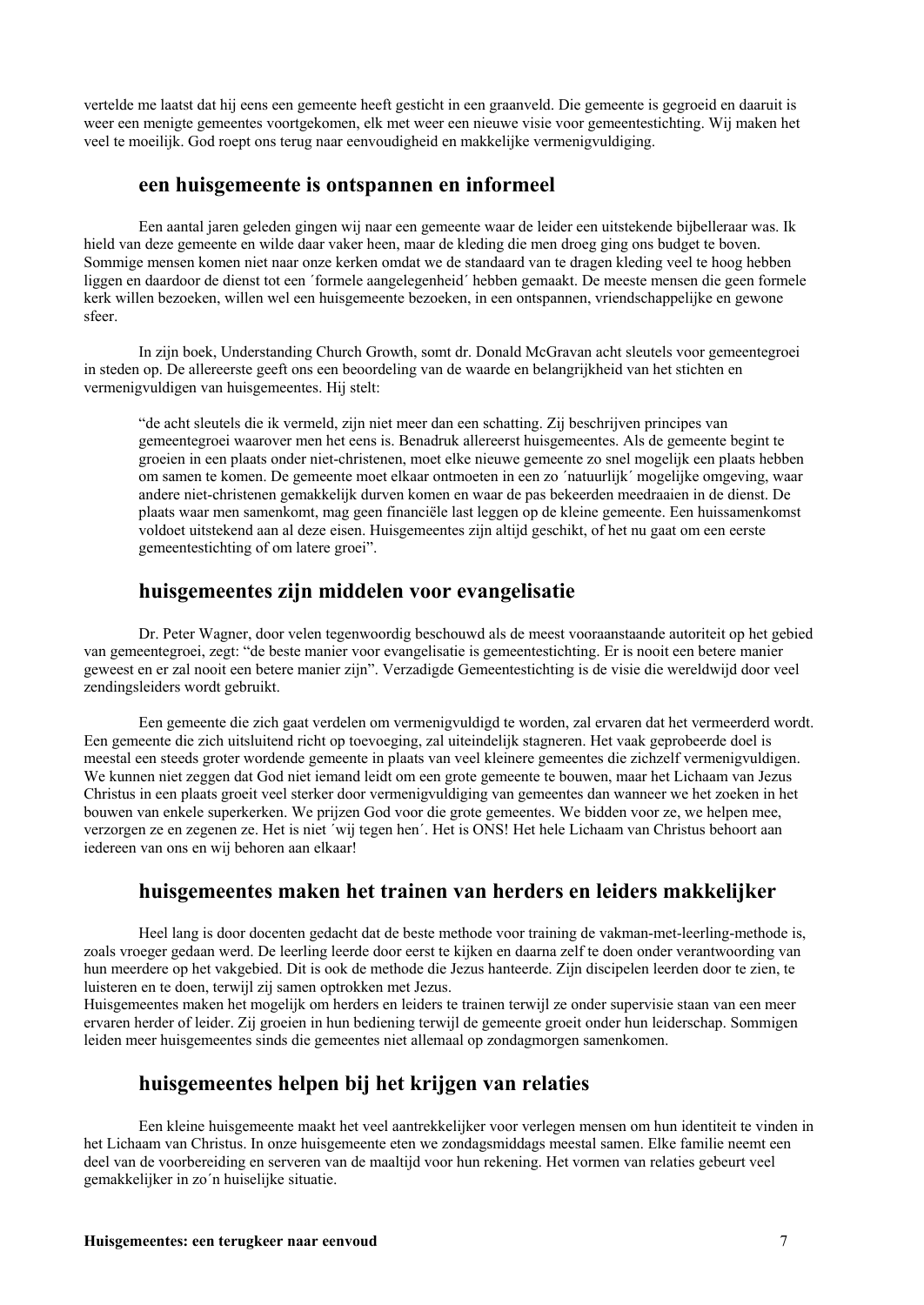## **huisgemeentes zijn economischer**

Een huisgemeente is meer in staat om een groter deel van hun financiën in zending en dergelijke te besteden. Sommige huisgemeentes in Texas zijn in staat om 93% van hun financiële middelen in plaatselijke vrijgevigheid en buitenlandse zending te besteden. Er zijn misschien wat kleine uitgaven, maar omdat de samenkomsten in een huis plaatsvinden, zijn er geen uitgaven meer voor een gebouw.

Samenkomsten kunnen ook op andere dagen of avonden worden gehouden dan op de zondag. Niets in het nieuwe testament zegt dat zondag het moment voor de gemeente is. In feite bestaat het patroon van het boek Handelingen uit dagelijkse ontmoetingen. De eerste dag van de week wordt zelden aangehaald en is nooit geaccentueerd als een speciale dag die apart bedoeld is voor aanbidding. De apostel Paulus raadt een ´speciale dag´ mentaliteit zelfs af in zijn brieven:

´Dagen, maanden, vaste tijden en jaren neemt gij waar. Ik vrees, dat ik mij wellicht tevergeefs voor u ingespannen heb.´ (Galaten 4:10-11)

Natuurlijk worden veel van deze huisgemeentes geleid door leiders in training die ook hun gewone werkzaamheden hebben en daarom beperkt zijn in hun tijd. Als de afspraak over een inkomen van voldoende hoogte om van te leven wordt gegeven aan diegenen die zich volledig wijden aan het werk, is het ook eerlijk dat die leiders die een deel van hun tijd beschikbaar zijn, ook een passend deel van de tienden en giften krijgen als compensatie en hun zo aanmoedigen in hun bediening. <sup>The</sup> arbeider is zijn loon waardig' (of het parttime of fulltime is). Ook moet men een fulltime baan niet volledig opgeven als men dienstbaar wil zijn. De apostel Paulus werkte vaak met zijn handen, niet alleen om te voorzien in zijn eigen noden, maar ook voor degenen die met hem optrokken.

´…zelf weet gij, dat deze handen in mijn behoeften en in die van hen, die bij mij waren, hebben voorzien. Ik heb u in alles getoond, dat men door zo te arbeiden zich de zwakken moet aantrekken en zich de woorden van de Heer Jezus herinneren, die zelf gezegd heeft: Het is zaliger te geven dan te ontvangen.´ (Handelingen 20:34-35)

## **huisgemeentes kunnen het probleem van groei oplossen**

Sommige kerken zijn zo groot geworden dat zij daarom grotere gebouwen moeten neerzetten, meer ruimte huren of meer diensten organiseren. Dit noemen we een ´geluksprobleem´. Er is ook een gelukkige oplossing: begin leiders te trainen door hen een deel van de plaats toe te wijzen en laat daar twee of drie families een huisgemeente starten. Het meest vruchtbare wat een gemeente kan doen is een ´baby´ krijgen, een nieuwe gemeente stichten. Ik heb gemeentes zien sterven door een bezitterige leider. God wil mensen zegenen die voortdurend alles weggeven wat God hen geeft. Jezus zei: ´Geef en u zal gegeven worden´. Een gevende gemeente is een groeiende gemeente.

Michael Green, hoofd van de St. John school van Nottingham, Engeland, sprak in 1974 voor het International Congres van Wereld Evangelisatie in Lausanne, Zwitserland, over Methodes en Strategieën van Evangelisatie in de eerste gemeentes. Hij zei:

"In de eerste gemeentes waren gebouwen niet belangrijk en zij hebben ze ook niet gehad tijdens hun grootste opmars. Vandaag lijken ze wel het belangrijkste voor veel christenen; het onderhoud verbruikt veel geld en aandacht van de leden, waardoor ze niet meer toekomen aan degene die niet naar een kerk gaan. Zelfs het woord is van betekenis veranderd. Kerk betekent niet langer gezelschap of mensen, zoals het was ten tijde van het nieuwe testament. Tegenwoordig wordt er een gebouw mee bedoeld."

De snelste groeibewegingen in de geschiedenis zijn altijd die geweest, waar men niet gehinderd werd door vervelende organisatorische structuren en men zich dus kon richten op de hoofdzaken zonder te verdwalen.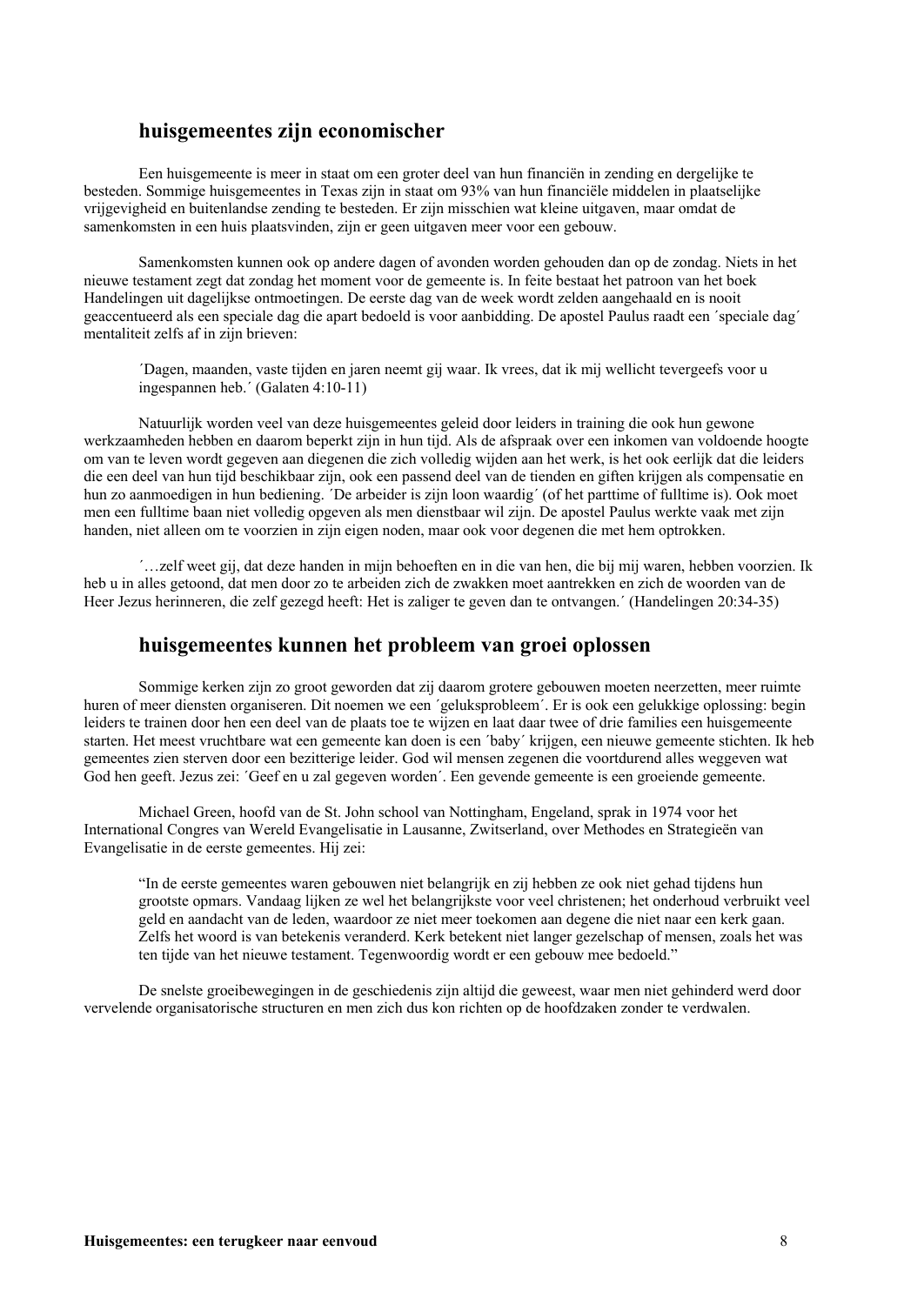#### *HOOFDSTUK DRIE*

## **DE HUISGEMEENTE IN HET NIEUWE TESTAMENT**

De bijbelteksten hieronder laten zien dat gewone, normale huizen werden gebruikt om het evangelie te verspreiden en nieuwe discipelen te maken tijdens Jezus´ leven op aarde en tijdens de groei van de nieuwtestamentische gemeente in de tijd van Handelingen.

## **een huis waar Jezus werd aanbeden**

 *´*En zij gingen het huis binnen en zagen het kind met Maria, zijn moeder, en zij vielen neder en bewezen hem hulde. En zij ontsloten hun kostbaarheden en boden hem geschenken aan: goud en wierook en mirre.´ (Mattheüs 2:11)

De eerste keer dat een groep samenkomt om Jezus te aanbidden en hem geschenken te brengen, was in een huis, het huis van Maria en Jozef.

## **Petrus´ huis is gebruikt voor een genezingsbijeenkomst**

´En Jezus kwam in het huis van Petrus en zag diens schoonmoeder met koorts te bed liggen. En Hij vatte haar hand en de koorts verliet haar, en zij stond op en diende Hem. Toen het nu avond werd, bracht men vele bezetenen tot Hem; en Hij dreef de geesten uit met zijn woord en die ernstig ongesteld waren genas Hij allen…´ (Mattheüs 8:14-16)

In de vroege dagen van zijn bediening gebruikte Jezus het huis van Petrus voor samenkomsten om te prediken en mensen te genezen en te bevrijden.

### **het eerste avondmaal werd in een huis gevierd**

´Op de eerste dag van het feest der ongezuurde broden, kwamen de discipelen bij Jezus en zeiden: Waar wilt Gij, dat wij toebereidselen maken voor U om het Pascha te eten? Hij zei: Gaat naar de stad tot die-en-die en zegt tot hem: De Meester zegt: Mijn tijd is nabij; bij u houd Ik met mijn discipelen het Pascha.´ (Mattheüs 26:18)

Onze Heer had ook de tempel, de synagoge of een andere belangrijke religieuze plaats kunnen kiezen om samen met zijn discipelen het eerste avondmaal te vieren, maar hij koos ervoor om het in een gewoon, normaal huis te doen. Dus hij bestempelde een gewoon huis tot een heilige en gewijde plaats, waardig voor de meest eervolle aanbiddingsdienst.

## **Jezus preekte voor de menigten die samenkwam in huizen**

´En toen Hij weder te Kafarnaum gekomen was, hoorde men na enige dagen, dat Hij thuis was. En velen kwamen bijeen, zodat zelfs de ruimte bij de deur hen niet meer kon bevatten, en Hij sprak het woord tot hen.´ (Markus 2:1-2)

De dingen die wij tegenwoordig in onze kerkgebouwen doen, deed Jezus in huizen, in de open lucht en in de (voorhof van de) tempel gedurende de drie jaren van zijn openbare bediening.

## **pinksterzondag vond plaats in een huis**

´En toen de Pinksterdag aanbrak, waren allen tezamen bijeen. En eensklaps kwam er uit de hemel een geluid als van een geweldige windvlaag en vulde het gehele huis, waar zij gezeten waren…´ (Handelingen 2:1-2)

Velen van ons hebben het aantal fundamentele gebeurtenissen, die plaats vond in iemands huis, nooit overwogen. De eerste aanbiddingsdienst vond plaats in een huis. Het eerste avondmaal vond plaats in een huis. Jezus predikte en genas de zieken in een huis. De eerste evangelieverkondiging aan de niet-joden vond plaats in het huis van Cornelius. De uitstorting van de heilige Geest op Pinksteren vond plaats in een huis. En de eerste gemeentes die apostel Paulus startte, kwamen bijeen in huizen.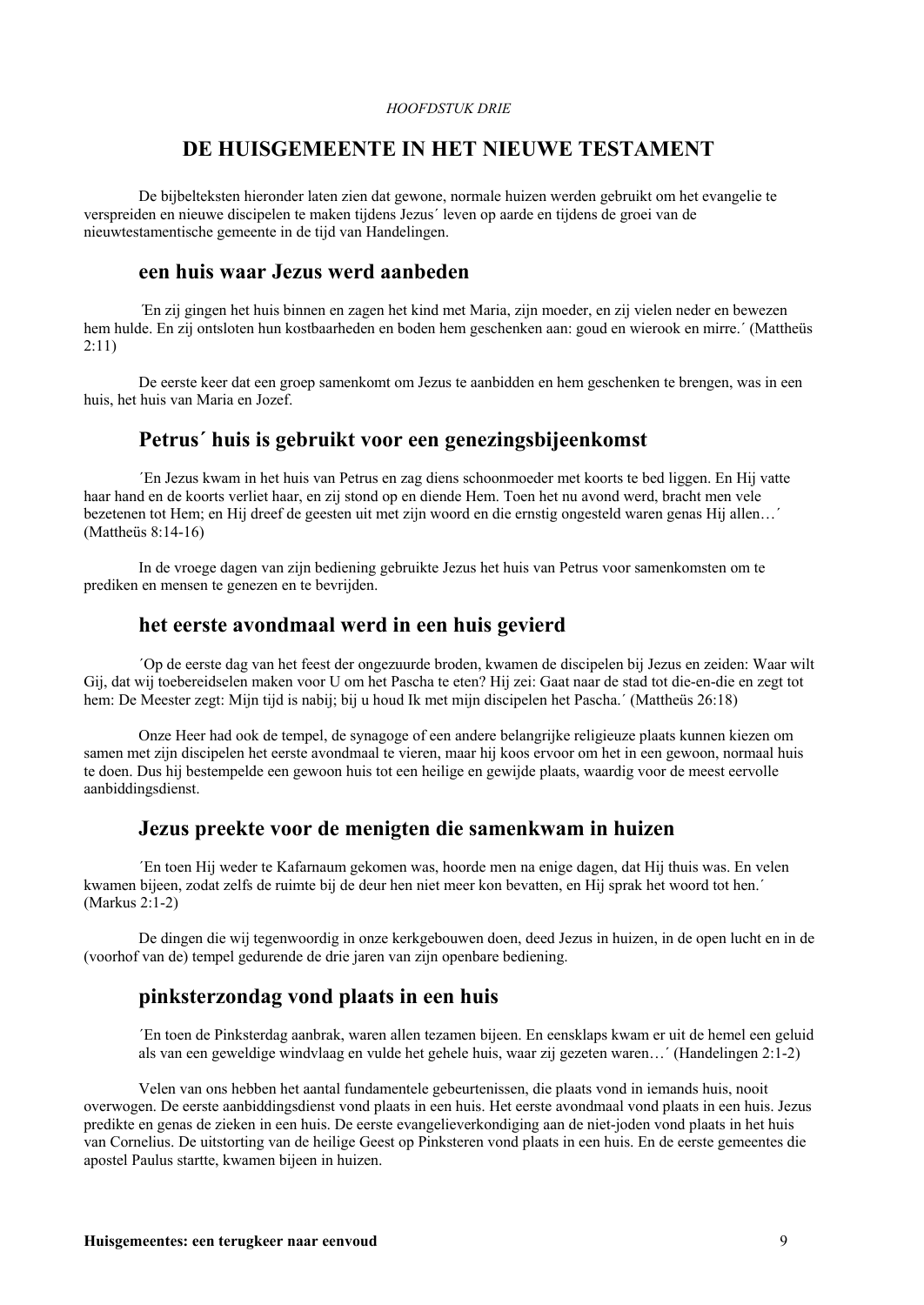Door de eeuwen heen hebben we het dynamische verloren van de eenvoud en hebben dingen toegevoegd die de vooruitgang van de kerk in alle volkeren vertraagd hebben.

## **op straten en in huizen**

´…en voortdurend waren zij elke dag eendrachtig in de tempel, braken het brood aan huis en gebruikten hun maaltijden met blijdschap en eenvoud des harten…´ (Handelingen 2:46)

´…en zonder ophouden, iedere dag, leerden zij in de tempel en aan huis, en verkondigden het evangelie, dat de Christus Jezus is.´ (Handelingen 5:42)

De eerste gemeente kwam niet alleen in kleine groepen samen in huizen, maar ook in grotere groepen op openbare plaatsen. De meest snelle groei van de gemeente in het verleden, maar ook nu, gebeurt daar waar de gemeente geen formele ontmoetingsplaatsen gebruikt, maar flexibel, mobiel en strijdvaardig blijft.

Zij kwamen ook niet in het heilige deel van de tempel samen, maar liever in het voorhof, of in de omgeving van de tempel, daar waar meer mensen waren. Dat was een openluchtbijeenkomst. In The History of Christianity door Lion wordt het volgende vastgesteld:

Christenen hadden geen speciale gebouwen maar kwamen bijeen in huizen. Justin Martyr (100-165) werd door Rusticus the Perfect ondervraagt: ´waar vergaderen jullie?´ Justin antwoordde: ´waar ieder kiest en kan, of denk je dat we allemaal op één plaats bijeenkomen? Nee dus, want de God van de christenen is niet beperkt door één plaats´.

## **Saulus, de vervolger, valt de huisgemeentes aan**

´En Saulus verwoestte de gemeente, en hij ging het ene huis na het andere binnen en sleurde mannen en vrouwen mede, en hij leverde hen over in de gevangenis.´ (Handelingen 8:3)

Waar zocht en vond Saulus van Tarsus ´de mensen van de weg´ om ze gevangen te nemen en te doden? Hij vond ze tijdens de samenkomsten in huizen. Hij zou later zelf verschillende huisgemeentes stichten tijdens zijn zendingsreizen.

## **Petrus werd uit de gevangenis bevrijd, terwijl de gemeente biddend bijeen was in huizen**

´Petrus dan werd in de gevangenis in bewaring gehouden, maar door de gemeente werd voortdurend tot God voor hem gebeden.´ (Handelingen 12:5)

´En na een ogenblik van overleg, ging hij naar het huis van Maria, de moeder van Johannes, bijgenaamd Marcus, waar velen vergaderd waren in gebed.´ (Handelingen 12:12)

De gemeente was voortdurend in gebed bijeen. Petrus ging naar één bepaald huis toen hij door een engel bevrijd was.

## **de huisgemeente die de opening gaf voor het evangelie voor alle volken**

´En de volgende dag kwam hij te Caesarea aan. En Cornelius was hen wachtende, terwijl hij zijn bloedverwanten en beste vrienden had bijeengeroepen. En toen het geschiedde, dat Petrus binnentrad, kwam Cornelius hem tegemoet, viel hem te voet en bewees hem hulde. Maar Petrus richtte hem op en zeide: Sta op, ik ben zelf ook een mens. En terwijl hij zich met hem onderhield, kwam hij binnen en vond er velen bijeen…´ (Handelingen 10:24-27)

Hier is een mooi voorbeeld van de start van een huisgemeente. Iemand die hongerig is naar God en de dingen van God, roept zijn familie en vrienden bijeen en vervolgens vraagt hij de man van God om het Woord van God te delen. Zo eenvoudig is het!

Deze ontmoeting in het huis van Cornelius is van historisch belang. Het was de doorbraak die de Joden ervan overtuigde dat de het goede nieuws voor alle volken in de wereld was en niet alleen voor de Joden.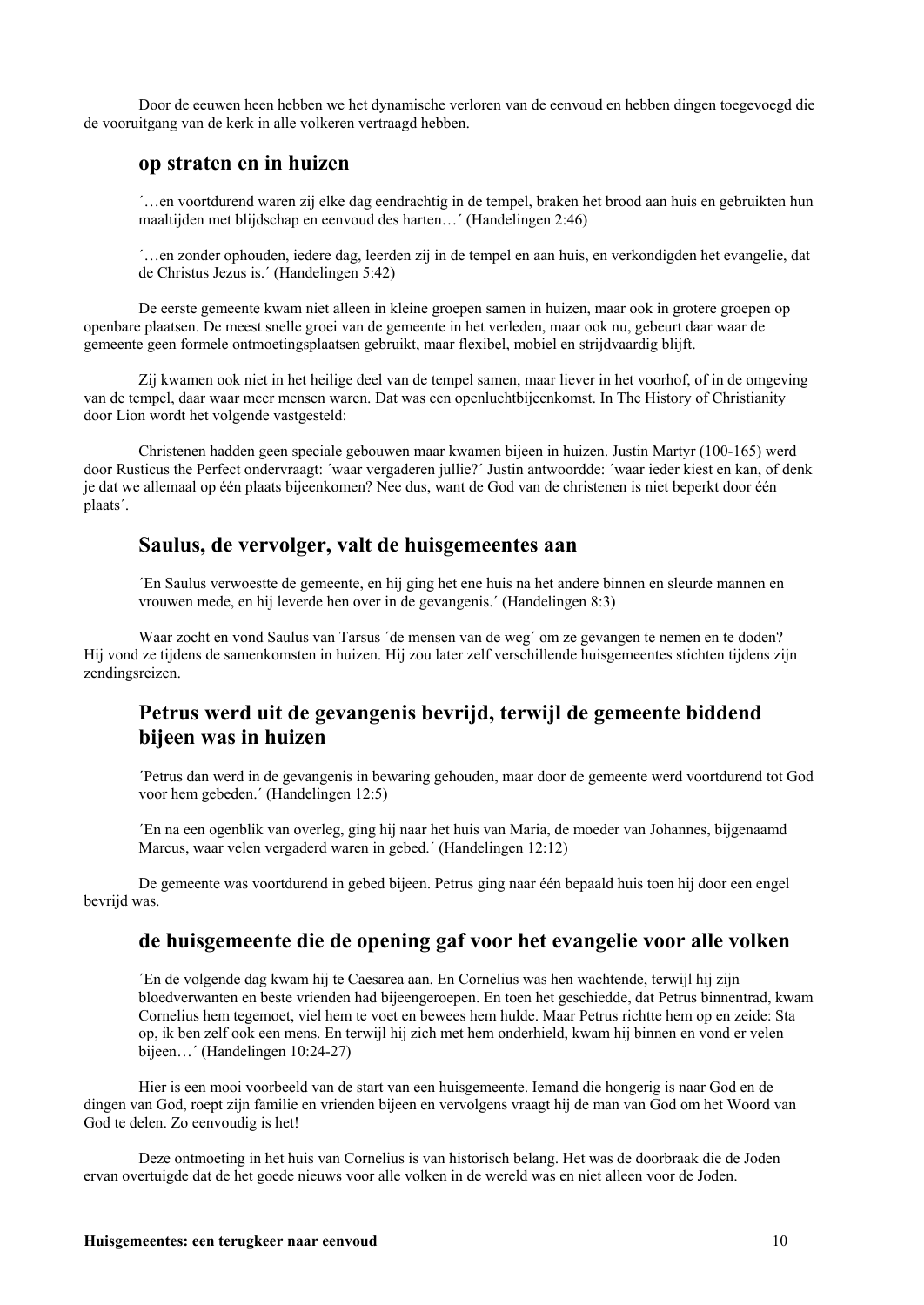## **Lydia´s huis was Europa´s eerste kerk**

´En uit de gevangenis gekomen, gingen zij naar Lydia, en zij zagen de broeders en spraken hen bemoedigend toe en vertrokken.´ (Handelingen 16:40)

De gemeente van Filippi was begonnen in het huis van Lydia. Er word ons niet verteld hoe de gemeente groeide, maar toen de groep niet langer in het huis van Lydia paste, zijn ze waarschijnlijk andere groepen begonnen, elders in de stad, en zijn doorgegaan met zich te delen en daardoor te vermenigvuldigen. Kerkhistorie ondersteunt deze conclusie.

## **Paulus huurde een huis**

´En hij bleef de volle termijn van twee jaar in zijn eigen gehuurde woning, en ontving allen, die tot hem kwamen, predikende het Koninkrijk Gods, en onderricht gevende aangaande de Heer Jezus Christus met alle vrijmoedigheid, zonder enige belemmering.´ (Handelingen 28:30-31)

Deze laatste woorden in het boek van Handelingen laten zien dat Paulus niet alleen gebruik maakte van de huizen van anderen voor het verkondigen van het evangelie, maar hij gebruikte ook zijn eigen huurhuis voor het verspreiden van het goede nieuws en Gods liefde.

De snelste groeibewegingen van het christendom in de wereld van vandaag, begon in huizen. En het groeit het snelst wanneer het ´vloeibaar´, eenvoudig en ´mobiel´ blijft en bestaat uit relatiegerichte mensen.

## **van afspiegeling naar vast**

Alle afspiegelingen en verwijzingen uit het oude testament zijn compleet vervuld in Christus. We hebben niet langer een tabernakel nodig, of gewaden, of een tempel, of een bijbehorende uitrusting of iets anders. Christus is alles in allen. Wij zijn compleet in Hem. We hebben niet langer een ´heilige plek´ nodig, of een altaar, of wierook, of een wasvat, of een toonbrood, of een urim of tummim. We hebben geen afspiegelingen meer nodig, want we hebben het eigenlijke waar de afspiegelingen naar verwijzen, namelijk de Zoon van God.

Een vrouw zei tegen Jezus:

´Onze vaderen hebben op deze berg aangebeden en gijlieden zegt, dat te Jeruzalem de plaats is, waar men moet aanbidden. Jezus zei tot haar: Geloof Mij, vrouw, de ure komt, dat gij noch op deze berg, noch te Jeruzalem de Vader zult aanbidden. Gij aanbidt, wat gij niet weet; wij aanbidden, wat wij weten, want het heil is uit de Joden; maar de ure komt en is nu, dat de waarachtige aanbidders de Vader aanbidden zullen in geest en in waarheid; want de Vader zoekt zulke aanbidders; God is geest en wie Hem aanbidden, moeten aanbidden in geest en in waarheid.´ (Johannes 4:20-24)

Jezus maakte duidelijk dat de tijd aangebroken was dat Jeruzalem niet langer een heiliger plaats was dan Samaria, zoals voor Zijn komst. Met Zijn komst bracht Hij voor eeuwig een einde aan het idee van heilige plaatsen, omdat Hijzelf alle afspiegelingen en verwijzingen uit het oude testament vervuld had.

Laten we ons verheugen en de Heer prijzen voor de bevrijding van allerlei wetticisme en de veronderstelling dat we gebonden zijn aan een plaats waar we God moeten aanbidden! We zijn vrij om te aanbidden, alleen of samen, elk moment van de dag of nacht en overal waar we willen!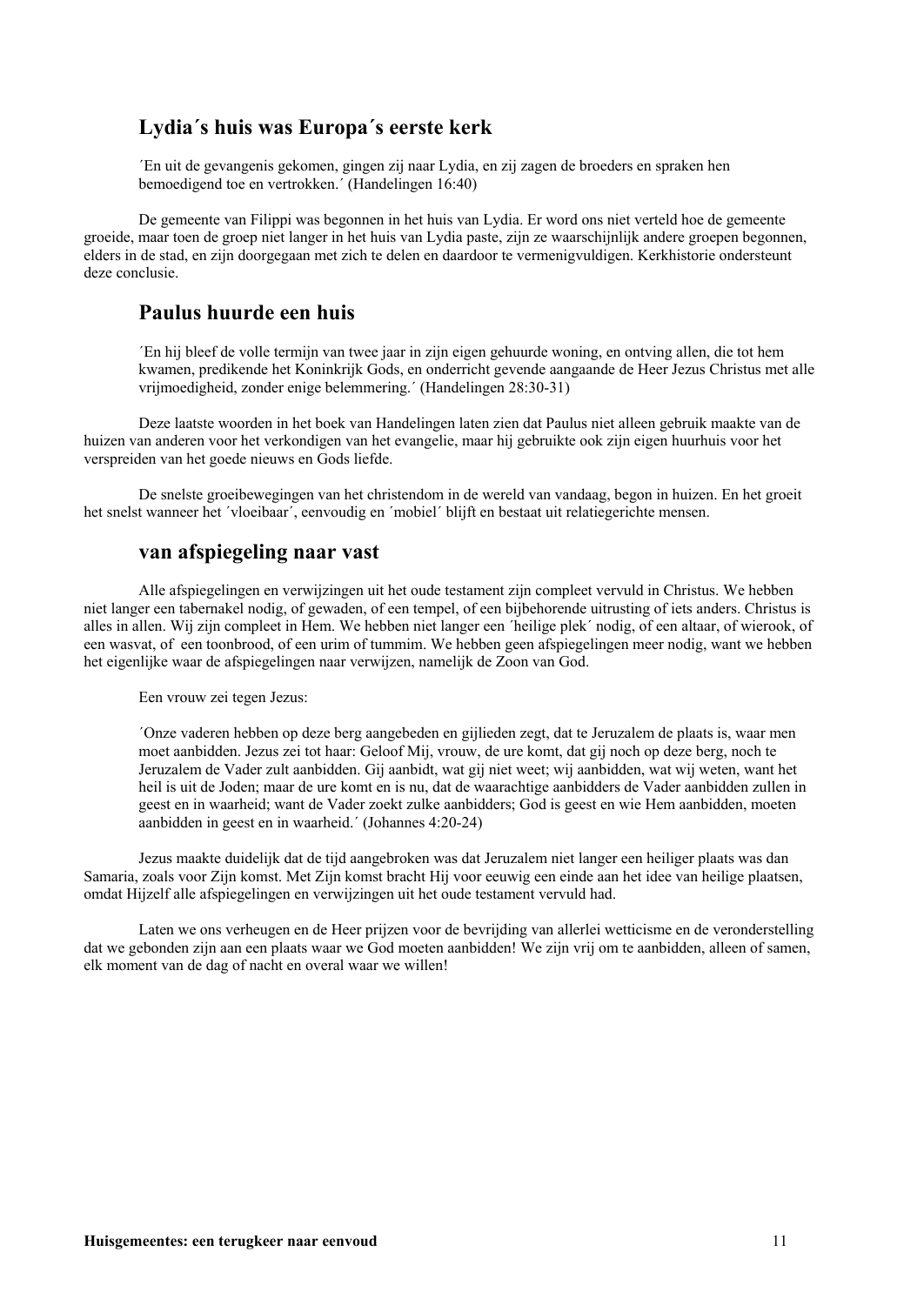#### *HOOFDSTUK VIER*

## **WAT IS EEN KERK?**

´Hij zeide tot hen: Maar gij, wie zegt gij, dat Ik ben? Simon Petrus antwoordde en zeide: Gij zijt de Christus, de Zoon van de levende God! Jezus antwoordde en zeide: Zalig zijt gij, Simon Barjona, want vlees en bloed heeft u dat niet geopenbaard, maar mijn Vader, die in de hemelen is. En Ik zeg u, dat gij Petrus zijt, en op deze petra zal Ik mijn gemeente bouwen en de poorten van het dodenrijk zullen haar niet overweldigen.´ (Mattheüs 16:15-18)

Het oorspronkelijke Griekse woord, ekklesia, is samengesteld uit twee woorden: ´ek´, wat betekent ´buiten´ en ´kalleo´, wat betekent ´ik roep´. De oorspronkelijke betekenis van het woord ´kerk´ is dus ´ik roep naar buiten´. Toen Jezus zei "Ik bouw Mijn kerk", zei Hij eigenlijk "Ik roep Mijn mensen uit de wereld en zij zullen zich vergaderen in Mijn naam en de poorten van het dodenrijk zullen hen niet overwinnen." Dit geeft aan dat Zijn geroepen mensen zich verzamelen als een leger, om de wereld voor Hem te overwinnen. En de vijand zal niet in staat zijn om die opmars te verhinderen. Dit onverslaanbare leger zal gedreven worden door de liefde van God in hun hart en een boodschap van liefde en vergeving op de lippen.

Eigenlijk heeft ekklesia twee betekenissen: die van ´naar buiten geroepen´ en die van ´samen bijeengekomen´. We kunnen de kerk niet ervaren tot we samenkomen. Mijn vrouw en ik zijn één, ook al zijn we niet bij elkaar. Maar we ervaren pas de zegeningen van eenheid binnen het huwelijk wanneer we samenzijn. Zo is het ook met christenen. Je bent één met anderen doordat we op dezelfde Rots staan, maar we ervaren dit pas als je werkelijk bij elkaar bent. Dit betekent natuurlijk niet dat we allemaal op dezelfde tijd en plaats moeten samenkomen. Dat zal waarschijnlijk nooit voorkomen, zelfs niet in een woonplaats.

(De volgende alinea is door de vertaler, als aanvulling, overgenomen uit een bijbelstudie van Kees Neeteson).

"…op deze petra zal ik Mijn gemeente bouwen", zei Jezus. Een van de apostelen, Petrus, heeft zojuist een openbaring van de Vader in de hemel ontvangen dat Jezus: a. de door God gezalfde Messias is, de Verlosser van Gods volk en alle mensen die Hem als zodanig aannemen, en b. de Zoon van de levende God is. Op deze openbaring, de aan mensen geopenbaarde Christus, bouwt Jezus de gemeente, uit alle mensen aan wie de Vader deze openbaring geeft en die daarnaar gaan leven. Gemeenteleden zijn die mensen, die deze openbaring van God de Vader ontvangen hebben en daar gevolg aan geven. Het Griekse woord 'petra' heeft niet direct betrekking op de persoon Petrus, want dat is Petros in het Grieks. Petra is de vrouwelijke vorm van dat woord en kan daarom niet op Petrus zelf als persoon betrekking hebben. Wel betekent het, net als Petrus, 'rots' (of rotsmassa). Jezus maakt hier een woordspeling op de naam Petrus, wat heel gebruikelijk was in die tijd en in de bijbel. Maar Hij doelt daarmee op de zojuist ontvangen openbaring van de Vader, de zekerheid van een geloof dat op de Rots gefundeerd is. De gemeente wordt, zegt Jezus duidelijk, door Hem zelf gebouwd op de Rots van de openbaring dat Hij de Zoon van de levende God is. Jezus wordt ook hoeksteen, sluitsteen, draagsteen of verband genoemd. (Efeziërs 2:21-22; 1 Corinthiërs 3:11; 1 Petrus 2:6) Petrus hoort bij de eerste mensen die deze openbaring ontvangen hebben en is een van de belangrijkste apostelen. Hij is hiermee een van de inmiddels vele gemeenteleden die ergens anders levende stenen genoemd worden (1 Petrus 2:5), net als Jezus zelf. De gemeente is een levend organisme dat daarom het Lichaam genoemd wordt, waarvan Jezus zelf het hoofd is. (Kolossenzen 1:18; Efeziërs 1:22-23; Efeziërs 4:15-16)

(Tot zover de toevoeging)

## **geen religieus woord**

Ik was blij verrast toen ik onlangs ontdekte dat het woord ´ekklesia´ in het nieuwe testament helemaal geen religieus woord was. Ik las in het negentiende hoofdstuk van Handelingen over de apostel Paulus die bedreigd werd door een woedende menigte die hem wilde doden. De schrijver gebruikte diverse verschillende woorden om deze menigte te beschrijven: ´de stad´, ´de meesten´, ´de schare´ en meerdere keren het woord ´volksvergadering´.

´En **de stad** werd een en al verwarring en zij stormden als een man naar het theater……Nu riep de een dit, de ander dat, want de **volksvergadering** was verward en de **meesten** wisten niet eens, waartoe zij samengekomen waren. En uit **de schare** gaf men inlichtingen aan Alexander, die de Joden naar voren geschoven hadden……Maar de secretaris der stad bracht **de schare** tot kalmte, doordat hij zeide: Mannen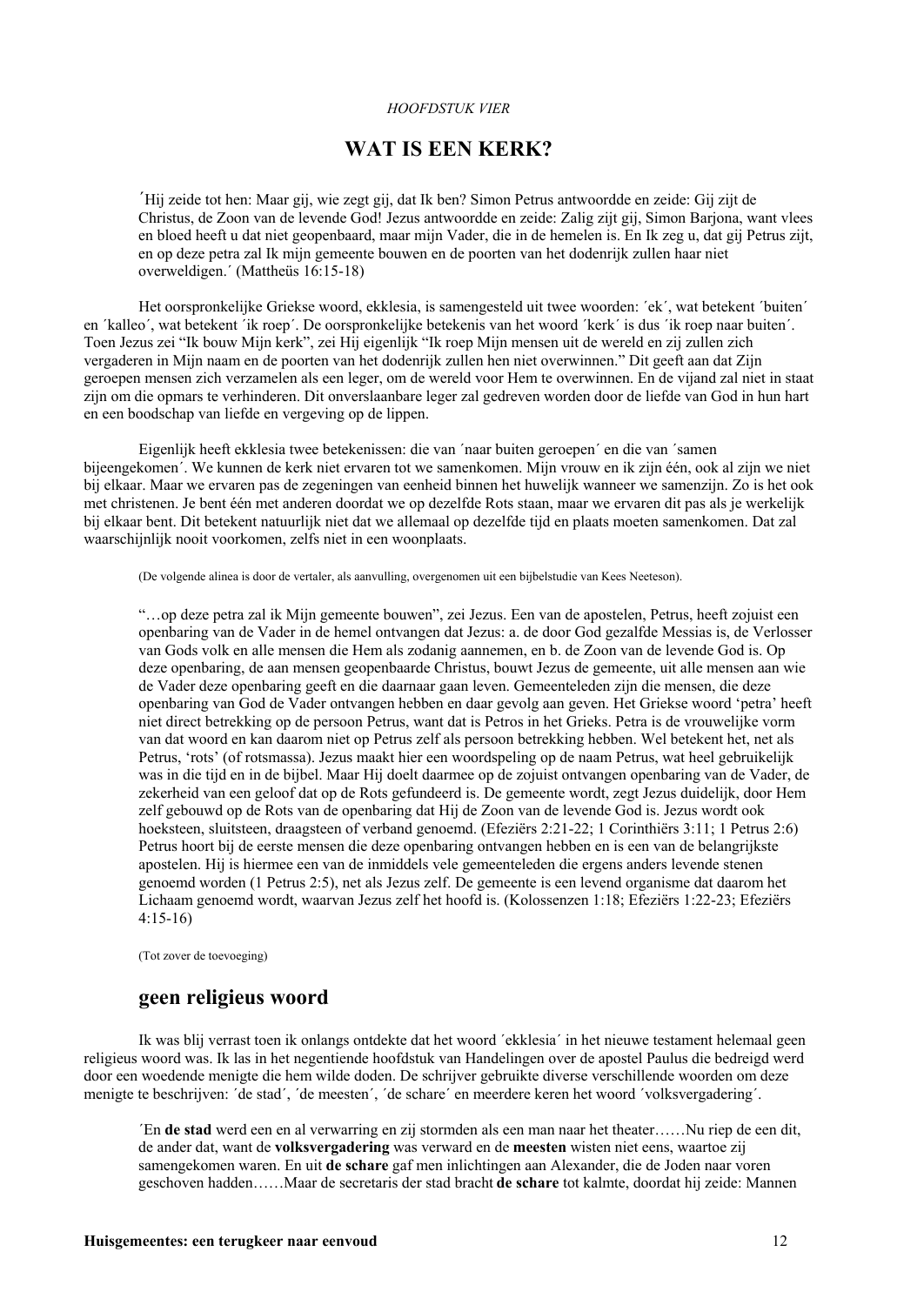van Efeze!......Indien derhalve Demetrius en zijn vakgenoten iets tegen iemand hebben in te brengen, er worden rechtszittingen gehouden en er zijn landvoogden……En indien gij nog iets meer te verlangen hebt, zal dit in de wettige **volksvergadering** worden beslist……En met deze woorden ontbond hij de **volksvergadering**.´ (Handelingen 19:28-41)

Het opmerkelijke was dat het woord ´volksvergadering´ in de oorspronkelijke taal ´ekklesia´ is en dat woord vertalen wij altijd als ´kerk´. Dus Jezus gebruikte een gewoon woord toen Hij zij: ´Ik zal mijn kerk, mijn gemeente bouwen´. Het was geen religieus woord. Hij bedoelde gewoon een bijeengeroepen groep, of schare, of genootschap, of vergadering. Dus we kunnen gewoon het woord kerk gebruiken, of vergadering, of genootschap, of broeders, of heiligen, of discipelen. Het betekent alleen maar een groep van mensen.

### **mensen die samenkomen**

John Dawson, zegt in zijn boek Taking our cities for God:

"Er is geen vaststaand model hoe een plaatselijke kerk zou moeten zijn. Ik heb eens een middag doorgebracht met meer dan honderd geestelijke leiders van diverse denominaties. We probeerden overeenstemming te vinden voor een universele definitie voor een bijbelse kerk. Misschien denk je dat makkelijk was, maar als je alle culturen en omstandigheden waarin mensen verkeren in overweging neemt en je onderzoekt de diverse modellen in de bijbel, begrijp je onze frustratie. Na vele uren discussie hadden we veel prima modellen, maar hadden we geen betere definitie dan: mensen die samenkomen onder de heerschappij van de Jezus Christus."

Ik vind het een heel mooie definitie, maar ik geloof dat de Heer ons al een heel goede definitie had gegeven over wat zowel de plaatselijke als de totale kerk is. Die staat in Efeziërs 1:22-23:

´En Hij (God) heeft alles onder Zijn (Christus) voeten gesteld en Hem (Christus) als hoofd boven al wat is, gegeven aan de gemeente, dat Zijn Lichaam is, vervuld met Hem, die alles in allen volmaakt.´

Vanuit het nieuwe testament worden de plaatselijke kerk en de totale kerk, allebei gemeente genoemd. Het plaatselijke Lichaam, of het nou groot of klein is, heet kerk, de gemeente, en het totale, wereldwijde Lichaam van Jezus Christus is ook de gemeente, de kerk. De kerk is Jezus´ Lichaam, of het nu bijeen is, of verspreid. Dit betekent simpelweg dat waar een groep van christenen bij elkaar is, zij op dat moment samen de kerk zijn.

Ik ben geboren en opgegroeid in Texas. Tegen de tijd dat het kerst werd gingen we het bos in en zochten daar een kerstboom uit. Het was een kerstboom vanaf het moment dat we hem omzaagden. Thuis gingen we de kerstboom versieren. Maar het was nog steeds een kerstboom. Zouden we alle versieringen er weer uit halen, dan was het nog steeds een kerstboom.

Als God onze kerken zou schudden en we zouden alles verliezen tot er niets meer overblijft dan een eenvoudige, nieuwtestamentische kerk, wat verliezen we dan? In andere woorden, als ik alle extra´s, de onbelangrijke dingen, en alle franje weghaal uit de kerk, wat blijft er dan over? Het is ons doel om die vraag hier te beantwoorden, maar laten we eerst het woord ´parachurch´ onderzoeken. (toevoeging van de vertaler: het woord ´parachurch´ kent geen Nederlandse vertaling. Het is een verzamelnaam voor christelijke organisaties op het gebied van zending, evangelisatie, zorg, onderwijs etc.)

## **PARACHURCH**

Onlangs las ik een boek, getiteld ´Wat is de verhouding van de kerk met andere kerkgerelateerde organisaties´, waarin de schrijver probeerde de aard van de kerk uit te leggen. Daarin geeft de auteur een volgende waarneming:

" Vanuit de bijbel is het duidelijk dat God door het instrument - de kerk - Zijn grote doel bereikt. Maar omdat de kerk niet altijd is wat het zou moeten zijn, zijn velen teleurgesteld in de kerk voor wat betreft de zorg voor bepaalde behoeften. Daarom hebben betrokken mensen door de jaren heen zendingsorganisaties, weeshuizen, christelijke organisaties etc. opgericht, zodat in bepaalde behoeften voorzien kan worden. Wanneer God doorgaat met herstel en versterking van Zijn kerk zal de noodzaak van deze organisaties kleiner worden en de kerk weer zelf in deze behoeften gaan voorzien."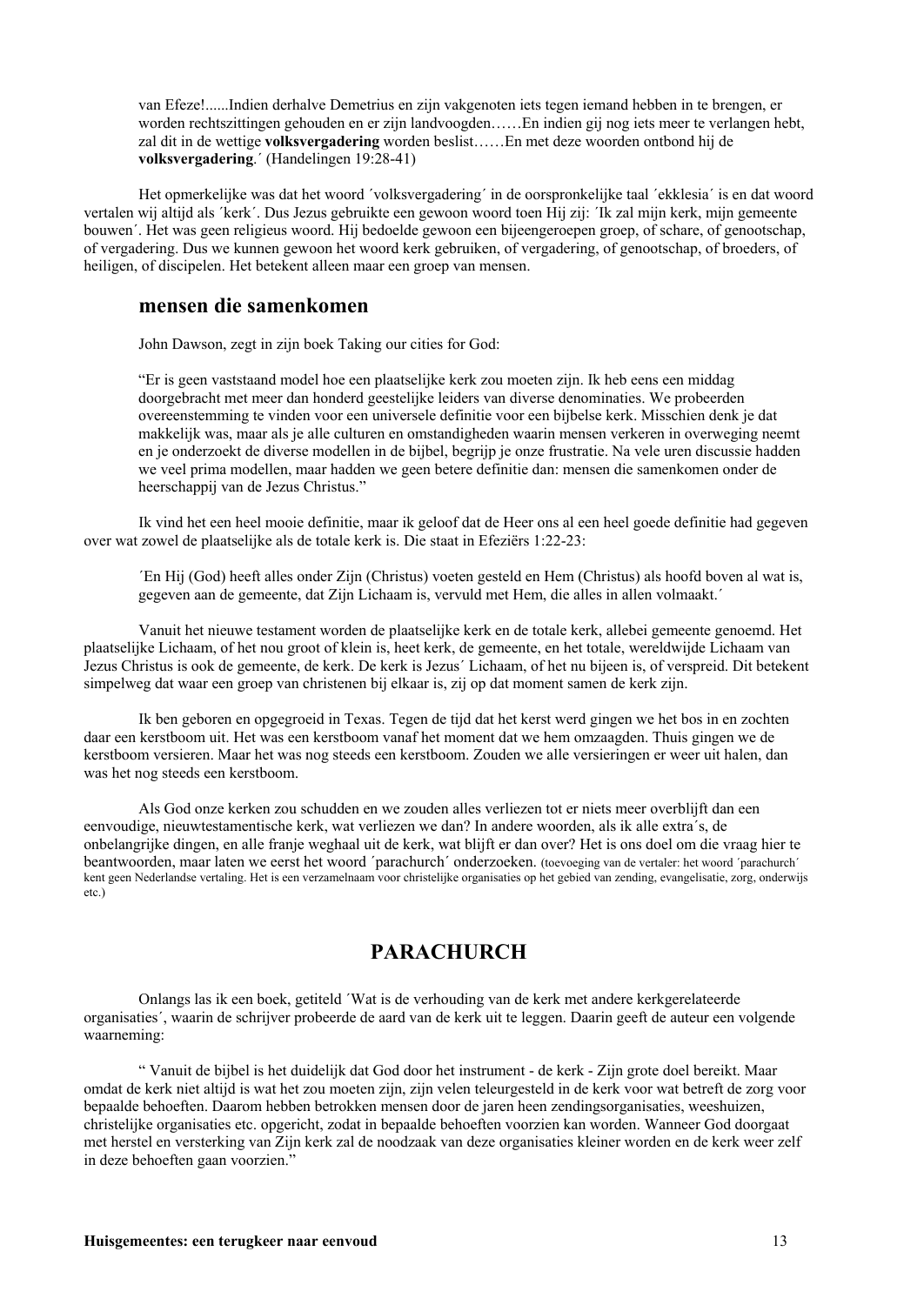In het zojuist aangehaalde gedeelte is de schrijver er blijkbaar van overtuigd dat een christelijke organisatie geen kerk is, minder dan een kerk is en voorziet in bepaalde noden totdat de ´echte´ kerk weer wakker wordt, groeit en zover genezen is dat de kerk weer in staat is om het werk te doen, wat nu door christelijke organisaties gedaan wordt. Het is een voorbeeld van de verkeerde denkwijze, dat wanneer het niet op een kerk lijkt, het geen kerk is. Het feit is dat wanneer een christelijke organisatie ontstaan is uit wedergeboren christenen die samen komen om Jezus te dienen en God te aanbidden, een kerk, een gemeente is!

Kerk is mensen. Het is geen organisatie, instituut of denominatie. Het zal moeilijk zijn om een echte christelijke organisatie, een ´parachurch´, te vinden. Want als het ontstaan is uit wedergeboren christenen, is het geen christelijke organisatie, maar een kerk: door God geroepen mensen! Zelfs als sommige leden, medewerkers, niet wedergeboren zijn, is het nog steeds een kerk, want wat is een kerk, een gemeente, zonder enkele niet ´geredde´ mensen in hun midden?

Enkele jaren geleden dacht ik ongeveer hetzelfde over christelijke organisaties. Tijdens de lessen die ik gaf, zei ik vaak: "als de kerk zou doen wat het moest doen, zouden we geen christelijke organisaties nodig hebben." Het was nog niet tot me doorgedrongen dat deze mensen ook mensen van God zijn en dat zij net zoveel onder de heerschappij van Jezus vallen als andere christenen, ook al leek het gebouw waar zij in samenkwamen niet op die van ons.

Onze oudste zoon is al vele jaren werkzaam binnen een hele bekende christelijke organisatie. In zending en evangelisatie vallen ze op, doordat ze over de hele wereld enorm groeien. Enkele jaren geleden waren we aan het praten over zijn toekomst en deze organisatie. Ik vertelde hem mijn vroegere denkwijze over kerk en christelijke organisaties. Hij leek zich te verontschuldigen en was het volledig met me eens dat, hoewel zij wonderlijk gezegend werden door God, het niet gebeurde op de manier zoals God dat bedoeld had, omdat het niet door een kerk gedaan werd, maar door een christelijke organisatie. Ook hij verwarde de begrippen kerk en christelijke organisatie!

Toen ik een paar dagen later in de auto zat en nadacht over onze organisatie, ervoer ik dat God vriendelijk vroeg: "wat is het dat een organisatie tot een kerk maakt?" Toen ik probeerde daar een antwoord op te geven, gaf God openbaring. Ik had daarvoor nog nooit zo duidelijk gezien dat een organisatie geen kerk is omdat het een bepaald gebouw heeft wat de mensen ´kerk´ noemen; dat het geen kerk is omdat het door de overheid als kerk is geregistreerd of aangeduid; dat het geen kerk is omdat het als kerk erkend wordt door (een) synode(s); dat het geen kerk is omdat er op zondag samenkomsten worden gehouden, er doopdiensten plaatsvinden en het avondmaal gevierd wordt; het geen kerk is omdat het op regelmatige basis op een bepaalde plaats bijeenkomt.

#### HET IS (EEN) KERK ALS DE DOOR GOD GEROEPEN MENSEN SAMENKOMEN ONDER DE HEERSCHAPPIJ VAN JEZUS CHRISTUS.

Alfred Kuen zegt in zijn boek ´Ik bouw Mijn gemeente´, op pagina 51, onder de titel ´Wanneer is een plaatselijke kerk een kerk´, het volgende:

"Je loopt gemakkelijk vast in onbelangrijke onderwerpen en vragen en een duidelijke definitie van wat een lokale kerk is, schijnt er niet te zijn.

Is dat bijvoorbeeld wanneer alles is vastgelegd en er regelmatige bijeenkomsten zijn? Of wanneer er gedoopte gelovigen zijn die regelmatig deelnemen aan het avondmaal? Is dat wanneer er kerkdienaren zijn zoals ouderlingen en diakenen? Is er een hoeveelheid regels, normen en waarden nodig om een lokale kerk te hebben? De Corinthiërs waren nog werelds, maar Paulus noemde hen kerk, een gemeente. En verder hoeven geestelijke leiders niet aanwezig te zijn voordat een groep gelovigen gemeente, kerk wordt genoemd: de groepen gelovigen in Lystra, Ikonium en Antiochië (Handelingen 14: 21-23) werden als gemeentes, als kerken aangesproken al voordat er oudsten en diakenen waren aangesteld.

Wanneer kun je dan een groep van gelovigen een kerk noemen? Ik neig persoonlijk naar een eenvoudige definitie: een groep van gelovigen kan een kerk genoemd worden als die groep regelmatig bijeenkomt voor onderlinge, geestelijke opbouw."

Jezus zei in de context van kerk-zijn:

´Want waar twee of drie vergaderd zijn in mijn naam, daar ben Ik in hun midden.´ (Mattheüs 18:20)

En het is duidelijk hoe Tertulian, één van de eerste kerkvaders, begreep wat Jezus bedoelde, want hij zei: "daar waar twee of drie gelovigen zijn, ook al zijn het leken, daar is een kerk."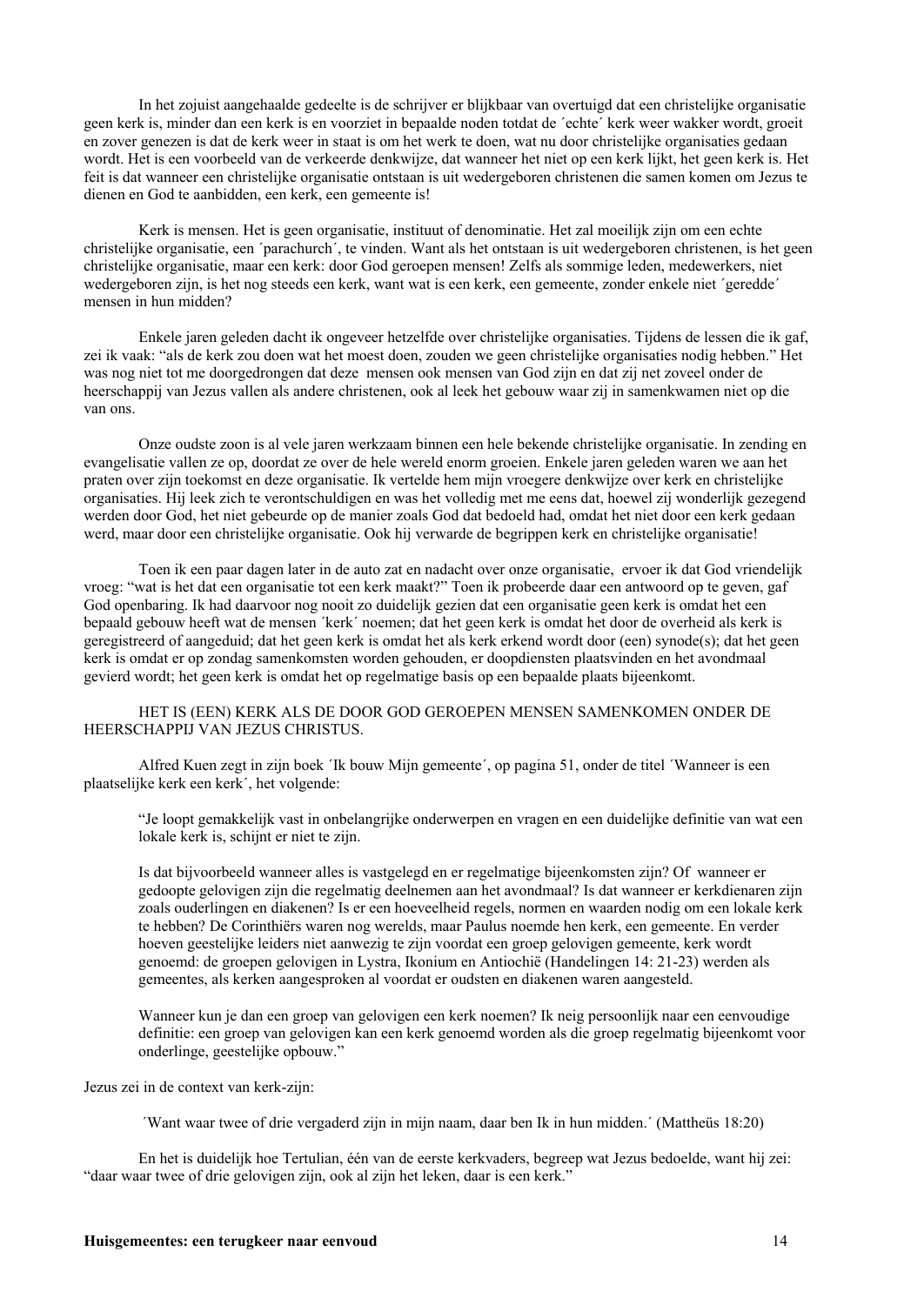Jim Montgomery zegt in zijn boek ´DAWN 2000 – Zeven miljoen kerken te gaan´ bezorgd te zijn over de vraag wat een kerk is.

"Het heeft indruk op me gemaakt hoe een groep christenen omgaat met de meest fundamentele vraag in China. Zij zeggen: bezorgd over deze vraag zeggen veel oudere christenen dat ze de toekomstige vorm van de Chinese kerk niet kunnen voorspellen. Daarom hebben ze in de bijbel gezocht naar een antwoord. Zij ontdekten in de bijbel dat de huisgemeente een heel logische kerk is… We ontdekten een boek van Wang Ming-dao (misschien wel de meest gerespecteerde gelovige in China, die 20 jaar lang in de gevangenis zat) over het instituut kerk. Hij geloofde dat daar waar christenen zijn, daar is een kerk."

Dit maakt ons blij: hieruit maken we op dat, hoewel onze groep bestaat uit een paar mensen, wij een echte gemeente, een echte kerk zijn met als hoofd Jezus Christus.

´Daar waar christenen zijn, daar is een kerk´ is een krachtige definitie van een kerk die snel groeit en werkt onder de meest moeilijke omstandigheden.

## **een menigte van gelovigen is een gemeente**

Een paar maanden geleden gaf ik les aan kleine groep gelovigen in het dorp La Rumurosa, in Mexico. Ik legde Mattheüs 18:20 uit. ´Want waar twee of drie vergaderd zijn in mijn naam, daar ben Ik IN HUN MIDDEN´. Jezus is het midden van de gemeente! Dat is iets anders dan Jezus binnenin. We kunnen niet ervaren dat Jezus in het midden is, als we alleen zijn. We kunnen Jezus alleen in het midden ervaren als we in gezelschap van anderen zijn: ten minste één of twee anderen die door Hem geroepen zijn!

Maar is dat een kerk, in zijn volledige betekenis? Ja, dat is een kerk in zijn volledige betekenis. Het is de fundamentele kerk. Je kunt met meer dan twee of drie bijeen zijn en het is nog steeds een kerk – in zijn volledige betekenis, maar het is niet meer kerk omdat er meer mensen bijeen zijn. Het is alleen maar een grotere kerk.

## **de rol van kerkleiders**

Maar hoe zit dat dan met al die functies, zoals dominee, diaken, herder, evangelist, oudste/ouderling, profeet, apostel, etc.? Is het nog een kerk zonder deze functies? Ja, het is een kerk, ook zonder die functies. Het vierde hoofdstuk van de brief aan de Efeziërs zegt dat Jezus Christus al deze gaven gaf aan de kerk, maar Hij gaf deze gaven wel aan de kerk die al bestond.

Tijdens de eerste zendingsreis van Paulus stichtte hij gemeentes, kerken, in vier steden. Op zijn terugreis naar Antiochië, stelde hij oudsten aan voor deze kerken. Dit laat zien dat de heilige Geest - de auteur van het boek Handelingen - wist dat het gemeentes waren voordat er leiderschap werd aangesteld. Hij wil dat ons ook laten weten. Kijk maar naar het volgende:

´En toen zij aan die stad het evangelie verkondigd en er verscheidene discipelen gemaakt hadden, keerden zij terug naar Lystra, Ikonium en Antiochie, om de zielen der discipelen te versterken en hen te vermanen om te blijven bij het geloof, en dat wij door vele verdrukkingen het Koninkrijk Gods moeten binnengaan. En nadat zij voor hen in elke gemeente oudsten hadden aangewezen, droegen zij hen onder bidden en vasten aan de Heer op, in wie zij geloofd hadden.´ (Handelingen 14: 21-23)

De oudsten werden toegevoegd aan de gemeente. Discipelen die door God uit het duisternis waren geroepen om in het licht te komen zijn De Gemeente, De Kerk! De schrijver gebruikt de woorden ´discipelen´ en ´gemeente´ afwisselend.

Paulus vond het beter om deze nieuw gevormde kerken in de handen van de Heer te laten, in wie zij geloofd hadden (23b). Dit is een belangrijke uitdrukking. Wij, die belast zijn met leiderschap, hebben teveel naar ons toegetrokken in de veronderstelling dat de kerk niet kan functioneren zonder onze constante ´zorg´ over de kudde. Een leider is een opziener en iemand die een ander van (geestelijk) voedsel voorziet en functioneert als een vader of een zuster voor de kinderen, maar er is een grens aan ons geestelijk overzicht, die we te vaak geschonden hebben. De grootste schending door kerkleiders van tegenwoordig is, dat ze meestal het initiatief compleet hebben weggenomen van de mensen en het toegekend hebben aan ´professionele´ geestelijkheid.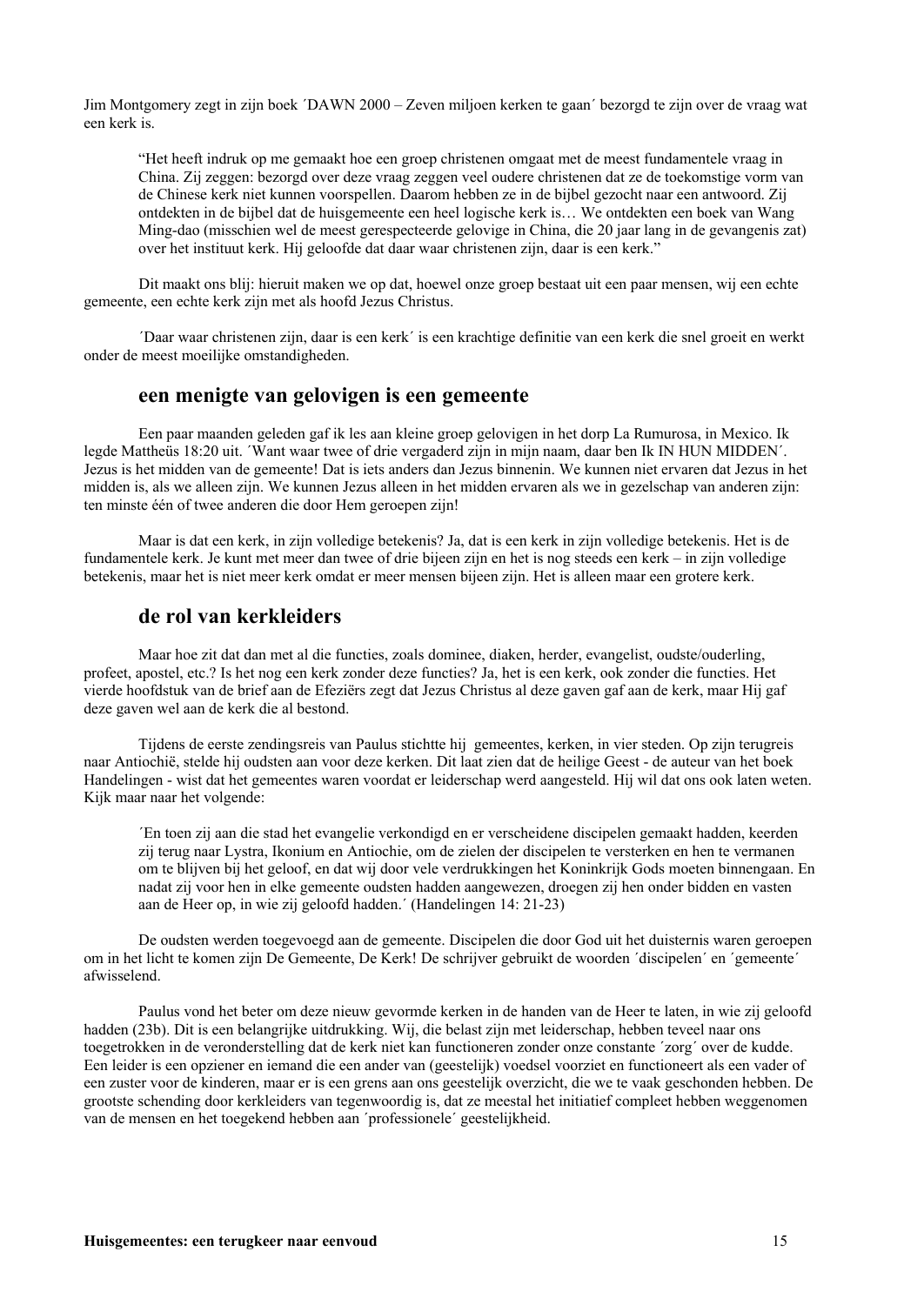## **maar wat is dan een kerk?**

Als we alle onbelangrijke dingen weghalen, hebben we Jezus over en tenminste twee of drie mensen die samenkomen in Zijn naam; twee mensen die wedergeboren zijn, ontmoeten elkaar, ergens, op een bepaald moment om Jezus te erkennen en te eren. Dat is kerk in zijn meest elementaire begrip. Dit betekent natuurlijk niet dat dit de enige vorm is waarvan de Heer wil dat we ons altijd begeven. Prijs God voor grotere groepen. Maar laat ons nooit het zicht verliezen op de basisgemeente. Als we dat doen, neigen we naar een vastlopen in vormen, gewoontes, rituelen, ceremonies, religieusheid, institutionalisme en wetticisme.

### **wat is de kerk?**

Broeder Andrew (Gods Smokkelaar, die toegewijde dienaar van het Lichaam van Christus tijdens vervolgingen van de wereld) vertelde me eens het verhaal van één van zijn smokkelaarsreizen voordat de Sovjet Unie openging. Hij vertelde dit verhaal als antwoord op de vraag ´Wat is de kerk?´ Dat verhaal ging ongeveer zo:

"Ik werd door de Geest geleid om 700 bijbels in mijn volkswagen in Holland te verstoppen en vertrok 4.000 kilometers naar het oosten, naar Moskou. Ik had geen vast contactpersoon in gedachten voor deze speciale zending. Ik ging rechtstreeks naar de zogenaamde ´kerk´ die door de communisten was toegestaan, in het hart van Moskou. Terwijl de avond vorderde en er veel KGB agenten en communisten in de dienst aanwezig waren, bepaalde de Heer me bij een man die alleen en achteraf zat. Hij had zijn hoofd in zijn handen gelegd en staarde naar de grond. Ik benaderde hem na de dienst en stelde me aan hem voor. Hij stelde zichzelf ook voor, zijn naam was Ivan.

"Wat bracht je hier vanavond, broeder Ivan?" Vroeg ik aan mijn nieuw ontdekte broeder in Christus.

"Och", antwoordde Ivan met een terneergeslagen stem, "ik dacht de stem van de Heer te hebben gehoord, enkele dagen geleden, die me vertelde 4.000 kilometer af te leggen vanuit Siberië. Weet je, broeder Andrew, ik ben lid van een kerk van 600 leden en we hebben maar één bijbel in de hele gemeente! Ik dacht dat de Heer me vertelde hierheen te gaan om daar bijbels te vinden voor onze gemeente, maar ik begin me af te vragen of het wel Gods stem was die ik heb gehoord!"

Ik antwoordde met: "Broeder Ivan, ik heb een verrassing voor je!" Daarop trok ik uit mijn linker sok een russische vertaling van de bijbel. Ik legde de bijbel in Ivans schoot en haalde er ook één uit mijn rechter sok. Vervolgens haalde ik twee bijbels uit mijn achterste broekzakken, twee uit mijn voorste broekzakken en twee uit mijn binnenzakken. Toen de bijbels zich op Ivans schoot begonnen op te stapelen, riep Ivan met een schok van geloof uit: "Broeder Andrew, ik ben rijk!" (Eén zo´n bijbel was een jaarsalaris waard op de zwarte markt, maar ik kan je verzekeren dat Ivan een geestelijke rijkdom bedoelde!).

"Niet zo rijk als je zult zijn als je meekomt naar mijn auto en de rest van 700 bijbels in ontvangst neemt!" Ik fluisterde: "wat is de kerk?" Als de heilige Geest één persoon 4.000 kilometer naar het westen zendt en een andere 4.000 kilometer naar het oosten en die twee ontmoeten elkaar door goddelijke voorziening op een tijd en een plaats die de Geest bepaald om koninklijke zaken te regelen dan is dat een kerk! Daar waar twee of drie bijeen zijn in de naam van Jezus Christus, dan is daar een kerk, met Jezus in het midden!"

## **Hoe krachtig is een kerk van twee of drie!**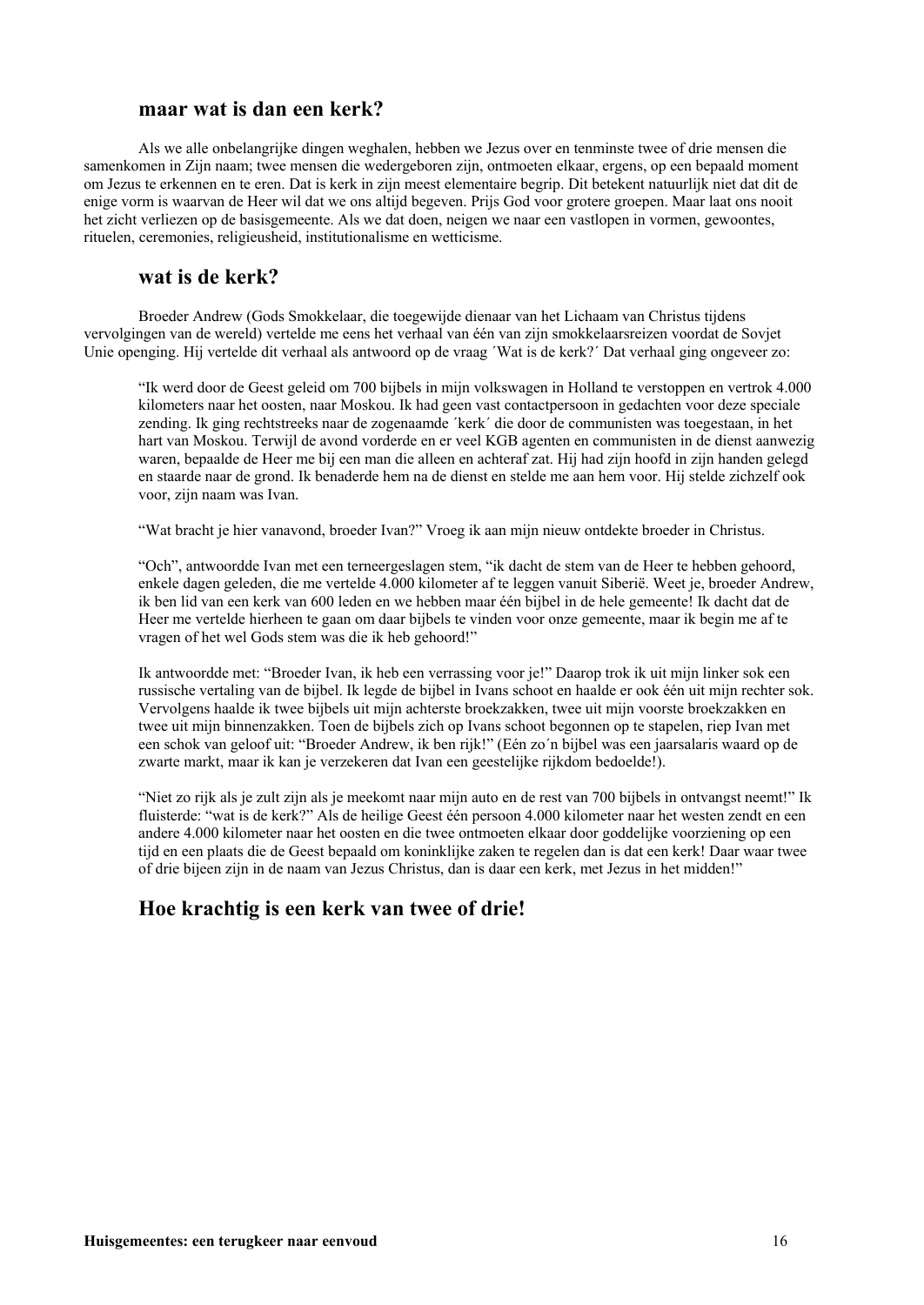#### *HOOFDSTUK VIJF*

## **WAT IS EEN HUISGEMEENTE?**

De eigenschappen die hierna volgen, zijn die van de kerk uit de eerste 250 jaar van de kerkhistorie. Toen de kerk vervreemde van eenvoudigheid, verdween ook veel van de kracht en flexibiliteit in evangelisatie en het discipelen van de volkeren. Dit zijn ook de eigenschappen van de huisgemeentes die de laatste jaren over de hele wereld ontstaan.

## **een huisgemeente is een eenvoudige kerk**

Geen franje. Geen officieel gedoe. Geen rituelen. Geen symbolisch gebeuren. Het is eenvoudigweg een tijd voor de mensen van God om samen te komen met Jezus in het midden. Zij praten met elkaar. Zij zingen. Zij bidden. Zij eten samen. Zij vieren samen het avondmaal en bestuderen samen de bijbel. Zij delen wat God in hun levens doet. Zij doen voorbede voor mensen en brengen allerlei noden van de hele wereld bij God. Zij bedienen elkaar met de gaven van de heilige Geest die God aan een ieder heeft gegeven. Zij houden van elkaar, bemoedigen elkaar en bouwen elkaar op in geloof.

## **een huisgemeente komt samen in een huis**

Het is een gewone plek waar men bij elkaar komt. Er zijn geen geheime dingen uit te leggen. Het is geen religieuze omgeving. Niemand heeft het gevoel iets te doen wat niet mag. Mensen voelen zich thuis en zijn ontspannen. De ´kerkdienst´ begint op het moment dat de eerste twee of drie mensen binnenkomen, want de kerk is mensen en geen programma. Waar wedergeboren gelovigen samenkomen, daar is een kerk. Zij zijn de samengekomen kerk. Als ze allemaal vertrokken zijn, is de kerk verspreid. Zij komen samen om versterkt te worden. Zij gaan uit om zout te zijn, licht te verspreiden en de wereld met de kracht van de heilige Geest te doordringen.

Zij gaan overal, terwijl zij het evangelie brengen naar degenen die Jezus nog niet kennen, door woorden en daden. Zij vervullen de grote opdracht: ´waar je ook gaat, hier, daar en overal, verkondig de blijde boodschap op elk moment, waar je ook zou zijn…NU´. (vrij vertaald)

### **een huisgemeente is een centrum voor evangelisatie**

Het is makkelijker om een ongelovige uit te nodigen voor een samenkomst in iemands huis dan die persoon mee te krijgen naar een ´heiligdom´. Het doel is: kleine kerkjes op loopafstand van ieder persoon in elke buurt. Dit is één van de redenen waarom de kerk in de eerste eeuwen de wereld op zijn kop zette.

## **een huisgemeente maakt discipelschap eenvoudiger**

Het is prima om langs de deur te gaan en zo mensen tot de Heer te brengen. Het is goed om mensen tot de Heer te leiden door op straat, in het park, in grote stadions, via de telefoon, etc., met mensen te praten over het goede nieuws. Maar als we iemand tot de Heer brengen op de plaats waar hij of zij discipel kan zijn, een huisgemeente, heeft dat een duidelijk voordeel. Hij of zij is namelijk al bekend met de kerk. Hij of zij kan direct gedoopt worden en van de mensen die hem of haar tot Christus brachten, leren te wandelen met Jezus. Het doel om hem of haar in een gemeente te laten deelnemen is al bereikt!

## **een huisgemeente behoort tot het gehele Lichaam van Christus**

De enige naam die waardig is om verhoogd te worden, is de naam van Jezus Christus. We hoeven geen andere naam te bedenken voor onze kerk. Het is niet onze kerk. Het is Jezus´ kerk. Het is ´de kerk die samenkomt in het huis van iemand´. Het is een deel van de plaatselijke kerk. Alles wat behoort aan Jezus, behoort ook aan Zijn kerk. Alles dat Jezus doet in onze woonplaats is van ons. We dragen allemaal verantwoordelijkheid, zelfs al is dat alleen maar door te bidden. We zijn één Lichaam. We zijn geboren in eenheid en we handhaven die eenheid van alle heiligen, door geen onderscheid te maken tussen mensen of bepaalde groepen, waartoe zij behoren. We horen allemaal bij elkaar.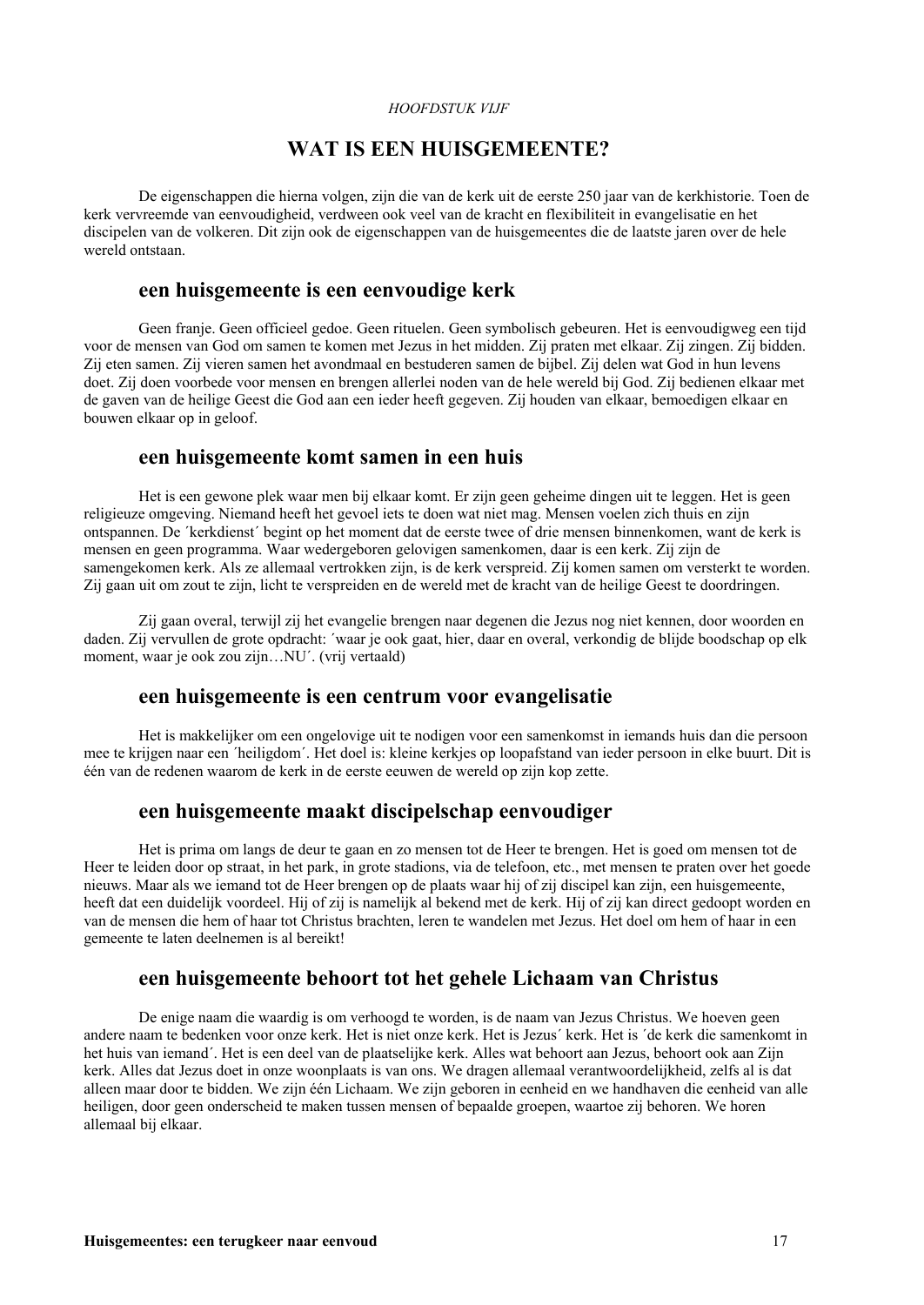## **een huisgemeente is verplaatsbaar**

We hoeven niet elke week op dezelfde plek bijeen te komen. Het is niet het gebouw wat ons bijeen houdt. Het de relatie die ons samenbindt. We zijn flexibel. We kunnen overal samenkomen. Op deze manier kunnen we meer mensen op verschillende plaatsen bereiken.

## **een huisgemeente is klein**

Groot is niet altijd beter. Groot is wel altijd wat we willen. Maar groter worden gaat sneller door ons te vermenigvuldigen dan door toe te voegen. Een huisgemeente wordt plaatselijk groter door zichzelf te delen en te vermenigvuldigen. Er zullen grotere bijeenkomsten zijn van tijd tot tijd, maar onze basiskerk is nog steeds klein. Als er meer dan twintig of dertig mensen regelmatig bijeenkomen, wordt het tijd om ´een baby te krijgen´.

## **een huisgemeente is ´de kerk´**

We lezen over de kerk op vier verschillende niveau´s in het nieuwe testament. ´De kerk´ in de wereld (Kolossenzen 1:24), ´de kerk´ in het land (Handelingen 9:31), ´de kerk´ in een woonplaats (2 Corinthiërs 1:1) en ´de kerk´ in een huis (Kolossenzen 4:15). De kerk in een huis is een ´microkosmos´, wat eenvoudigweg betekent ´kleine wereld´ of ´een wereld in het klein´. De kerk in een huis is kerk in de volledige zin van het woord. Dat is hoe apostel Paulus naar zijn werk keek, in de eerste eeuw. Op zijn eerste zendingsreis liet hij kleine groepen van discipelen achter in vier verschillende steden: Antiochië, Iconium, Derby en Lystra. Hij noemde elke kleine groep ´de kerk van die stad´.

## **een huisgemeente is nieuwtestamentische praktijk**

Ik zei niet ´een nieuwtestamentisch patroon´, want ik weet niet zeker of God ons een patroon achterliet wat we moesten volgen om de kerk te leiden. Het nieuwtestamentische patroon is bidden, luisteren naar God en gehoorzaam zijn aan wat Hij ons vertelt. Als hij je vertelt om een gigantische kathedraal te bouwen, doe het! Je zult gezegend worden en daardoor ook het hele Lichaam van Christus. Dat was namelijk de dynamiek van de eerste gemeente. Zij probeerden geen patroon te volgen wat ze ergens gelezen hadden. Zij lieten zich dag aan dag leiden door de heilige Geest. Succes volgde.

Het is nog steeds de beste en veiligste manier om dat nu te doen. Verschillende kerken hebben geprobeerd om de formule van de gemeentegroei te vinden die pastor Cho uit Seoul, Korea, ontdekte en daardoor de grootste kerk in de wereld leidt. Hij gaf het in zes eenvoudige woorden: ´Ik heb alleen gebeden en gehoorzaamde´. Er is niets verkeerds aan een ontmoeting in een schuur, een veld, een grot, een kerkgebouw of een synagoge. De Heer ziet het hart aan. Maar als we een systeem in stand houden dat het leven in de gemeente verstikt door wreed leiderschap en als we een dodelijk ´geestelijk kastensysteem´ hanteren, zullen we nooit vrucht dragen.

## **huisgemeentes zijn gemakkelijk te beginnen**

Er is geen eenvoudiger manier om nieuwe gemeentes te stichten. En we gebruiken het gemeentestichten met als doel evangelisatie, discipelschap en zending. Het is bewezen in de ´kerkgroeistuipen´ dat de beste methode is van evangelisatie, veel nieuwe gemeentes stichten. De beste manier om discipelen te maken is ook veel nieuwe gemeentes te beginnen. Als mensen in kleine, informele groepen bijeen zijn, heeft discipelschap het grootst mogelijke effect.

## **huisgemeentes kunnen beginnen voordat een gemeentestichter komt**

Dit gebeurde zowel in Antiochië als ook in Samaria. In Handelingen 10 begint Cornelius een huisgemeente zonder dat hij wist wat hij deed. Dit gebeurde ook op veel plaatsen in China. Dat maakt het werk van apostelen, profeten, evangelisten, herders en leraren niet overbodig. We hebben het over het starten van een gemeente, niet over het voortdurende succes van deze gemeentes. We hebben de bediening van gezalfde leiders die door de Heer zijn aangewezen nodig als deze gemeentes succesvol willen blijven.

Dit zijn een aantal eigenschappen van huisgemeentes. Elke huisgemeente zal zijn eigen kenmerk hebben. Geen twee ontmoetingen zullen op elkaar lijken. Het is de Geest van Jezus die ons leidt in al onze samenkomsten. Hij brengt de aangename opwinding van Zijn aanwezigheid in elke ontmoeting door iedereen te gebruiken die Hij wil om te bedienen.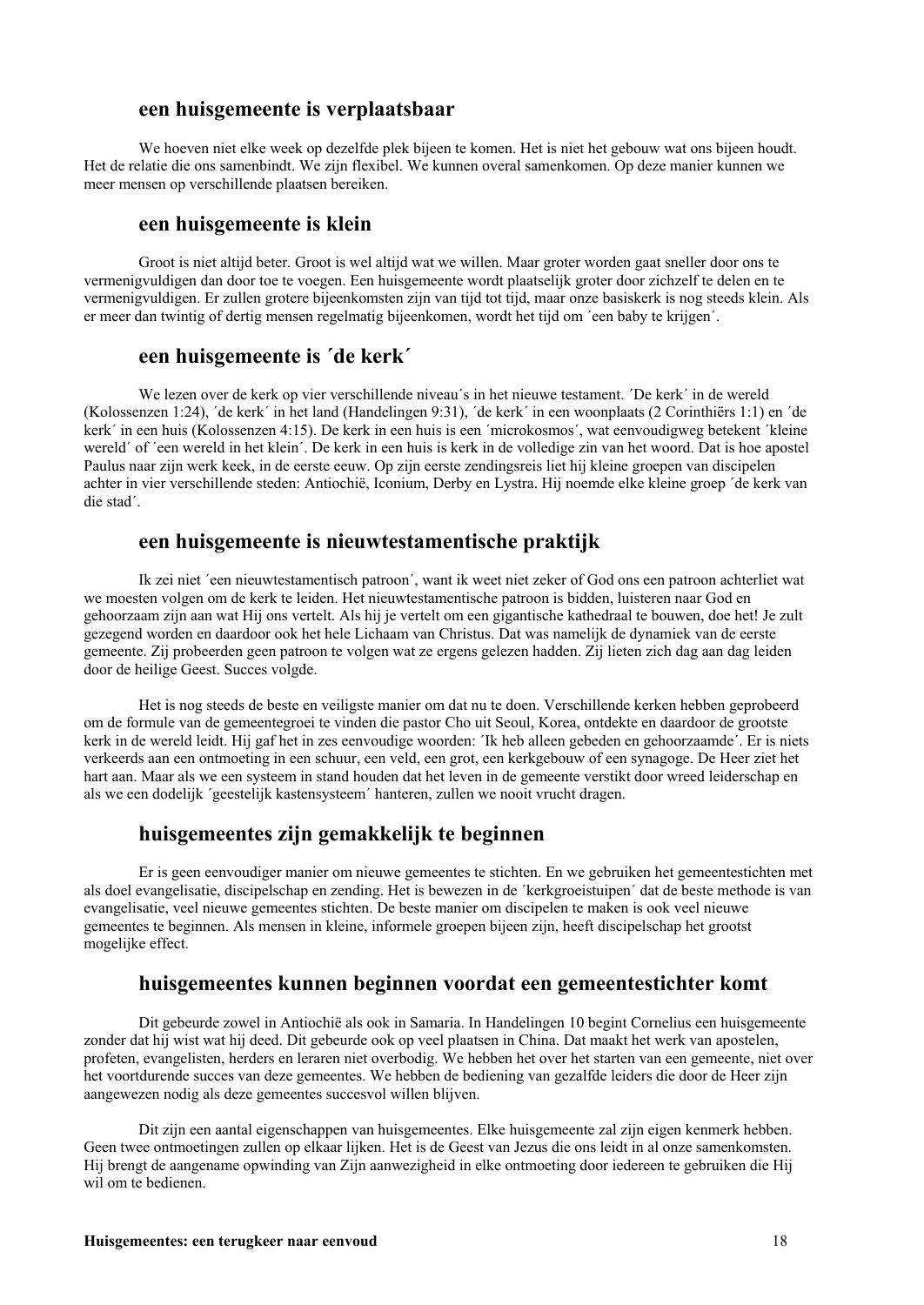#### *HOOFDSTUK ZES*

## **LIDMAATSCHAP IN DE KERK**

Heb je de aangename ontdekking al gedaan dat je lid bent van iedere gemeente in je woonplaats? Als je bij Jezus hoort, ben je lid van Zijn Lichaam, bij welke kerk je ook hoort, of je nu wel of niet op een ledenlijst voorkomt. Deze gedachte doet je nu misschien schrikken, maar nadat we het vergeleken hebben met bepaalde openbaringen in het boek Handelingen, zul je zien dat het waar is.

´Zij dan, die zijn woord aanvaardden, lieten zich dopen en op die dag werden ongeveer drieduizend zielen toegevoegd.´ (Handelingen 2:41)

´…en de Heer voegde dagelijks toe aan de kring, die behouden werden.´ (Handelingen 2:47b)

´…en het getal der mannen werd ongeveer vijfduizend.´ (Handelingen 4:4)

´…en zij waren allen eendrachtig bijeen in de zuilengang van Salomo. Doch van de anderen durfde niemand zich bij hen aansluiten, maar het volk stelde hen hoog. En des te meer werden er toegevoegd, die in de Heer geloofden, tal van mannen zowel als vrouwen…´ (Handelingen 5:12b-14)

´…iedere dag, leerden zij in de tempel en aan huis, en verkondigden het evangelie, dat de Christus Jezus is. En toen in die dagen de discipelen talrijker werden…´ (Handelingen 5:42-6:1a)

´En Saulus stemde in met zijn terechtstelling. En er ontstond te dien dage een zware vervolging tegen de gemeente te Jeruzalem; en allen werden verstrooid over de streken van Judea en Samaria, met uitzondering van de apostelen. En vrome mannen droegen Stefanus ten grave en bedreven grote rouw over hem. En Saulus verwoestte de gemeente, en hij ging het ene huis na het andere binnen en sleurde mannen en vrouwen mede, en hij leverde hen over in de gevangenis.´ (Handelingen 8:1-3)

Als we nadenken over de voorgaande teksten, worden enkele feiten duidelijk:

De duizenden gelovigen die verspreid waren over de stad Jeruzalem, werden ´de gemeente´, ´de kerk´ genoemd. Zij hadden een duidelijk standpunt dat, hoewel zij in een veelheid van kleine gemeentes samenkwamen in huizen, verspreid over de hele stad en zij als kleine gemeentes bekend stonden, er maar één Lichaam van Christus was in Jeruzalem en die werd kerk, gemeente genoemd.

De Heer was degene die mensen toevoegde aan de gemeente. Er is geen indicatie dat er geen ledenlijst of lidmaatschap bestond voor elke afzonderlijke groep. Vanuit het nieuwe testament is er geen enkele aanwijzing dat een plaatselijke gemeente een ledenlijst had. Integendeel, de achterliggende gedachte is telkens duidelijk aanwezig dat alle gelovigen in een woonplaats leden van elkaar zijn, omdat zij leden van het Lichaam van Christus zijn, in die woonplaats.

De enige voorwaarde voor toevoeging is ´wedergeboren zijn´. De Heer voegt degenen die gered worden toe aan het aantal. Alles wat door ons als voorwaarde wordt toegevoegd om een lid te zijn van een plaatselijke gemeente is geheel zonder bijbelse grond en is een directe betwisting van het werk van de heilige Geest, die elke wedergeboren gelovige al heeft toegevoegd aan de plaatselijke gemeente. We zijn leden van Jezus´ Lichaam op hetzelfde moment dat we wedergeboren zijn. Bovendien, er is geen bijbelse grond om sommigen die deelnemen aan een samenkomst leden te noemen en anderen niet-leden. Elke persoon die behouden is, is lid van Jezus´ Lichaam en daardoor lid van de gemeente die hij momenteel bezoekt. In feite is hij lid van elke groep van gelovigen in die woonplaats, omdat alle groepen samen het Lichaam van Jezus Christus zijn in die woonplaats.

Hoewel de gemeente van Jeruzalem veel kleine gemeentes had die in huizen samenkwamen, kwamen ze ook in grotere, openbare samenkomsten bijeen in het voorhof van de tempel. We lezen van de kerk die verspreid over kleine groepen in huizen voor voeding bijeenkwam alsook in grotere groepen op openbare plaatsen.

In alle aangehaalde tekstgedeelten verwijst ´het aantal´ naar alle gelovigen van heel Jeruzalem. De uitdrukking ´het aantal´ en ´de kerk´ of ´de gemeente´ is afwisselend gebruikt. Dit maakt duidelijk dat als de Heer je toevoegt aan het aantal, Hij je toevoegt aan de gemeente, waarvan er maar één is in de hele woonplaats. Dat is niet in strijd met het feit dat er veel huisgemeentes kunnen zijn in een woonplaats, die samen de lokale gemeente vormen. Het maken van een ledenlijst had geen voorkeur in het nieuwe testament. Het is een valstrik die door de vijand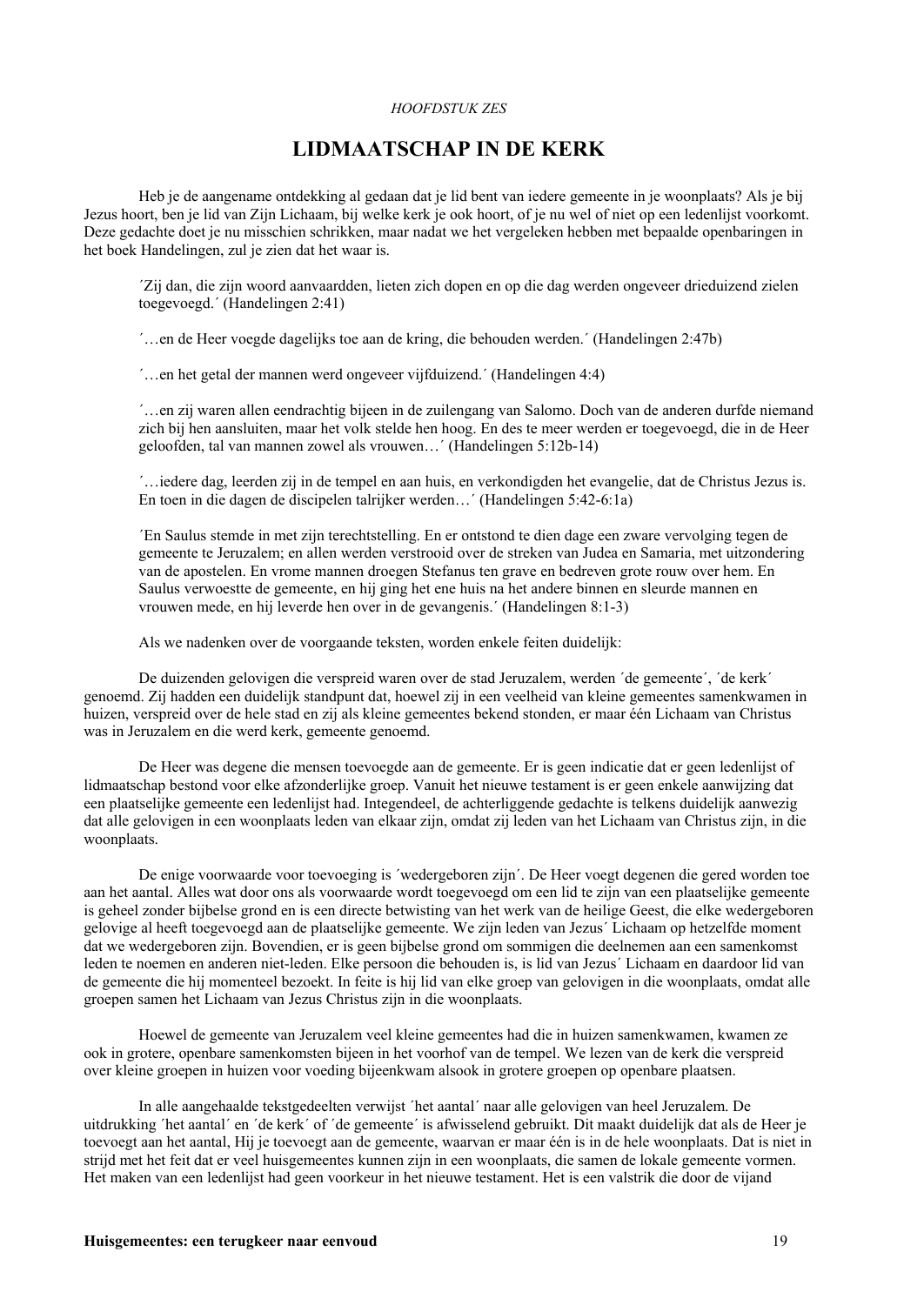gebruikt werd om verdeeldheid in het Lichaam van Christus te brengen en daardoor delen te isoleren. Het wakkert eerder verdeeldheid aan dan eenheid onder Gods kinderen.

We hebben klakkeloos geaccepteerd dat als je een lid bent van een bepaalde kerk, je geen lid kunt zijn van een andere kerk omdat je trouw en loyaal moet zijn, je tijd en talenten moet inzetten en tienden moet geven aan één kerkgenootschap; alsof deelnemen aan en helpen in een andere gemeente van Gods kinderen verraad zou zijn aan Christus.

We moeten de twee onderwerpen ´lidmaatschap´ en ´verplichtingen´ niet verwarren. Ze zijn niet hetzelfde. Ik kan lid zijn van elke kerk (zonder een papieren lidmaatschap) in een woonplaats en toch mijn verplichtingen om te onderwijzen, te leiden, te geven, te helpen, etc. in diverse gemeentes van de lokale gemeente nakomen. Ik kan al mijn verplichtingen nakomen in elk ander deel van het Lichaam van Christus, zonder mijzelf te beperken om deel te nemen aan een andere groep van gelovigen.

Alles wat van Christus is, binnen de plaatselijke gemeente, behoort aan elke gelovige in die woonplaats. Elke andere opinie leidt tot een geest van competitie, jaloersheid en sektarisme en is ketterij. Daarom is het een foute gedachte om iedereen die regelmatig ook aan andere groepen deelneemt, een shopper of iets dergelijks te noemen.

Dit brengt ons tot een ander woord dat ook gebruikt wordt: proseliet. Het woord proseliet komt vier keer voor in de bijbel. Het betekent ´iemand die komt uit een vreemde streek´, waar mee bedoeld wordt ´een bekeerling tot het Jodendom.´ Dit woord kan nooit worden gebruikt om christenen te beschrijven die zich vrij bewegen binnen diverse kerkgenootschappen.

In de eerste plaats behoort geen enkel (geestelijk) schaap aan een bepaalde (geestelijke) herder. Zij behoren aan Jezus. Elke apostel, profeet, evangelist, leraar of herder is er alleen om op Jezus´ schapen te letten, hen te beschermen en te voeden. Zij mogen niet over hen heersen alsof ze hun eigen bezit zijn. Zij behoren niet aan hen. Iemand zal misschien zeggen dat hij of zij als herder belast is met de bescherming tegen gevaar. Dat is waar als het gaat om bescherming tegen ketterij of valstrikken van satan, maar zeker niet als het gaat om bescherming voor elkaar. We moeten de broederschap tussen heiligen onderling aanmoedigen. En wie heeft ons het idee gegeven dat het alleen maar de herders zijn die verantwoordelijk zijn voor de schapen? God gaf vijf bedieningen om de schapen naar geestelijke volwassenheid te laten opgroeien, niet alleen de bediening van herder en/of leraar. De apostel, de profeet en de evangelist hebben dezelfde verantwoordelijkheid als de herder en/of leraar om Gods kinderen te laten opgroeien naar geestelijke volwassenheid.

In de tweede plaats kan het woord ´proseliet´ alleen gebruikt worden voor een persoon die van de ene religie overgaat naar een andere religie, niet van de ene christelijke groep naar een andere christelijke groep. Het woord is nooit in die zin gebruikt in de bijbel. Je kunt geen christen proseliet noemen tenzij hij of zij overgaat naar een ander geloof. Elke gelovige (schaap) heeft het recht om geestelijk voedsel of leiding te zoeken bij elke pastor (herder), waar en wanneer dan ook en het is de taak van iedere pastor om voedsel en leiding te geven aan elke gelovige die bij hem komt voor hulp. Laten we nooit schuldig worden aan het vasthouden van Jezus schapen in onze kudde en hen brandmerken met ons eigen merk. Zij behoren aan Jezus en kunnen grazen in de nabijheid van elke onderherder, overal en altijd. En voor diegene die denken dat ze geen schaap zijn omdat ze herder zijn; bedenk dat we allemaal schapen van Zijn kudde zijn, zoals verwoord in Psalm 100.

## **hoe trouw aan één bepaalde groep voorkomen**

"Maar als ik geen ledenlijst heb met wat basisgegevens zoals financiële bijdragen, toewijding, geloofsbeleving, etc., hoe krijg ik dan ooit toegewijde en gelovige mensen?" Zo´n vraag laat de fout zien die voortkomt uit pure wetticisme. Denken we echt dat wij geestelijke volwassenheid kunnen produceren bij de mensen door ze te binden met een soort van wettige regels van ethiek, gewoonte en lidmaatschap? Dit komt dicht bij de praktijk van de verkoop van ´aflaten´ die door de rooms-katholieke kerk bedreven werd, enkele honderden jaren geleden. We zijn toch niet bezig om een lidmaatschap te ´verkopen´ door een stel regels en eisen inclusief een regelmatige bijdrage, of tienden op te stellen?

Laten we iedereen ontvangen die deel wil nemen aan onze samenkomsten en help hen in de ontwikkeling naar geestelijke volwassenheid zonder als voorwaarde te stellen dat hij of zij alleen ons moet volgen. Dat neemt alle druk weg en voorkomt een hokjesgeest en niveauverschil. Zij zijn allemaal op hetzelfde niveau. En als ze niet alleen in jouw samenkomsten komen, maar ook andere bezoeken, prijs dan de Heer dat ze hongerig zijn en meer willen dan jij ze kunt geven. Bid voor de andere herder of leider die, samen met jou, Jezus´ schapen te eten geeft.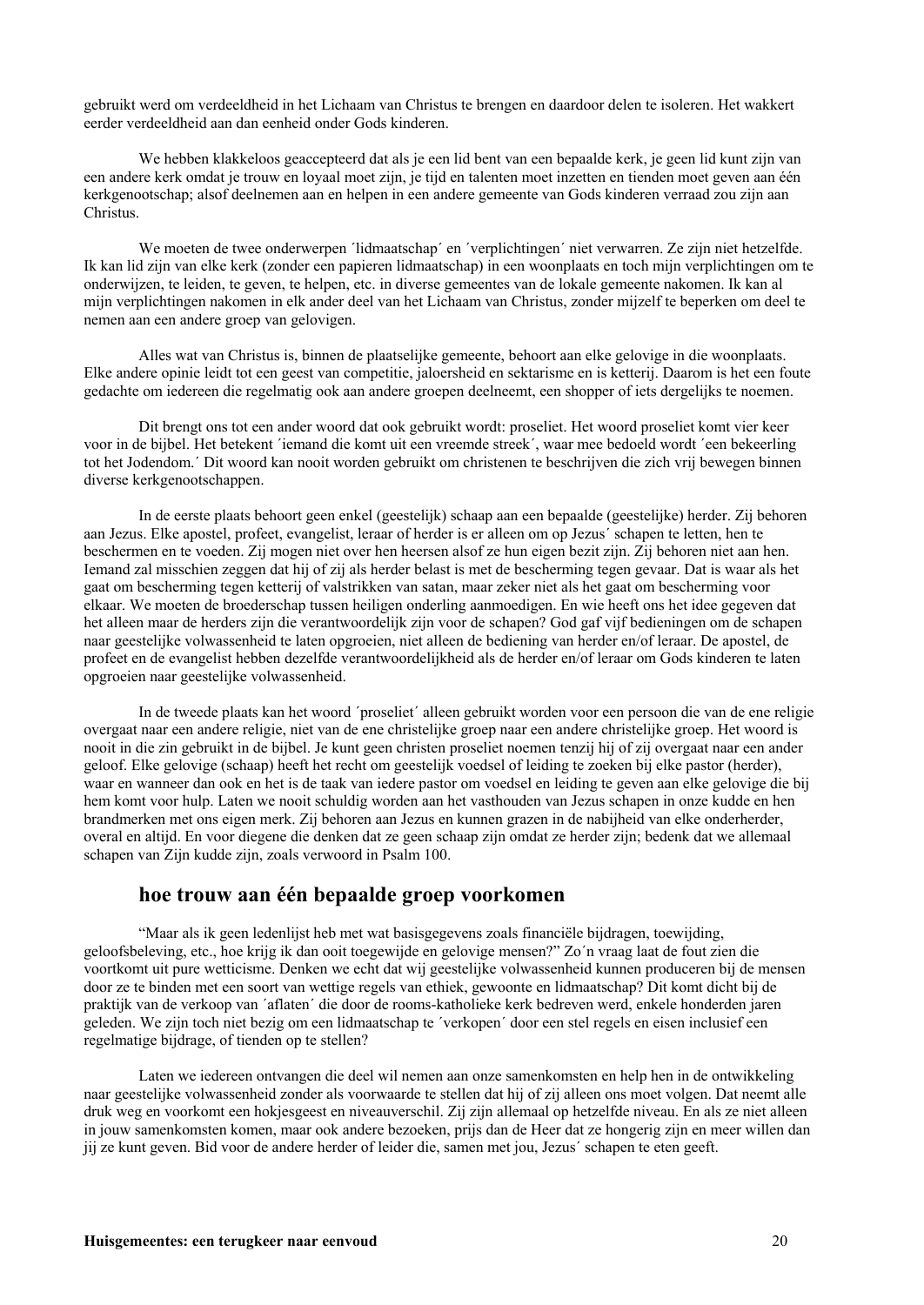De beschuldiging van ´proselieten maken´ hoort niet onder ware, door God geroepen pastors, voor te komen. Elke herder die er op uit is om schapen aan zich te binden vanuit egoïsme of hebzucht, zal zijn zonden moeten belijden aan de Heer. Vanuit het nieuwe testament zijn de herders direct gerelateerd aan de hele kudde en de mensen zijn direct gerelateerd aan alle oudsten van de lokale gemeente, niet aan één oudste. Kijk maar naar het volgende:

´Houdt uw voorgangers in gedachtenis, die het woord Gods tot u hebben gesproken; let op het einde van hun wandel en volgt hun geloof na….… Gehoorzaamt uw voorgangers en onderwerpt u aan hen, want zij zijn het, die waken over uw zielen, daar zij rekenschap zullen moeten afleggen.´ (Hebreeën 13: 7 en 17a)

´Maar hij zond iemand van Milete naar Efeze en ontbood de oudsten der gemeente. En toen zij bij hem gekomen waren, zeide hij tot hen:… Ziet dan toe op uzelf en op de gehele kudde, waarover de heilige Geest u tot opzieners gesteld heeft, om de gemeente Gods te weiden, die Hij Zich door het bloed van zijn Eigene verworven heeft.´ (Handelingen 20: 17, 18a en 28)

In Hebreeën 13 werden de heiligen vermaand om te behoren tot alle geestelijke leiders en niet alleen tot één bepaalde. En in Handelingen 20 herinnert Paulus alle oudsten dat zij collectief waken over de kudde (enkelvoud) in de stad van Efeze. In die dagen begrepen ze dat alle oudsten in een stad gedeelde verantwoordelijkheid droegen voor alle heiligen in die stad.

In het nieuwe testament is niet één voorbeeld van een enkele herder die opzicht had over een enkele gemeente. De heilige Geest gaf herders, leraren, evangelist, profeten en apostelen die de hele gemeente overzagen, niet alleen maar één klein gedeelte van de lokale gemeente.

Als de apostel, de profeet, de evangelist en de leraar zo kan functioneren, waarom kan de herder dat dan niet? Het is voor een herder niet moeilijker om binnen meerdere lokale groepen te functioneren dan voor een apostel, profeet, leraar of evangelist. Het is voor de kerk de meest gezonde manier van functioneren.

Dit betekent niet dat iedere lokale gemeente veel oudsten nodig heeft, maar wel dat het aantal aanwezige oudsten, inclusief de vijfvoudige bediening (of viervoudig als je Efeziërs 4 hanteert) waakt over de hele kudde in een lokale gemeente. Zijn we in staat om ontspannen de gemeente vrij te laten terwijl alle herders, leraren, apostelen, profeten en evangelisten en mensen functioneren zoals God dat bedoeld heeft?

Paulus ging verder met zijn onderwijs aan de oudsten in Efeze:

´Zelf weet ik, dat na mijn heengaan grimmige wolven bij u zullen binnenkomen die de kudde niet zullen sparen; en uit uw eigen midden zullen mannen opstaan, die verkeerde dingen spreken om de discipelen achter zich aan te trekken.´ (Handelingen 20:29-30)

In de Amplified bijbel is het zo vertaald: ´Zelfs vanuit uw midden zullen er mensen opkomen die, door afwijkende, vervormde en verdorven dingen te zeggen hun best zullen doen om discipelen achter zich te trekken (naar hun eigen partij)´. Het laatste gedeelte vrij vertaalt: naar hun eigen bepaalde groep of genootschap.

Er zijn vele oudsten, maar er is één kudde en Paulus vertelde alle oudsten om te waken over de gehele kudde. De praktijk van scheuringen en afscheidingen van kleine stukjes van de kudde en daar aanspraak op maken heeft alles te maken met dit bijbelvers.

Paulus wist en zei dat wanneer hij weg zou gaan er sommige leiders zullen proberen om discipelen achter zich te krijgen. Dit gebeurt elke keer als de ledenlijst wordt bijgewerkt en in stand gehouden. Dit gebeurt ook wanneer mensen afgeraden wordt om geestelijk voedsel bij een ander deel van het Lichaam van Christus, of bij een andere leider te halen.

"Maar", zegt de bezorgde leider, "als ik mijn mensen vertel dat zij lid zijn van iedere gemeente in mijn woonplaats, zullen ze niet meer trouw zijn in hun aanwezigheid en hun giften in deze groep."

Dit is een grote zorg voor veel leiders. De roep is "kom en help ons onze visie te vervullen." De roep zou moeten zijn "kom en laat ons je helpen om jouw visie en roeping te vervullen." Apostelen, profeten, evangelisten, herders en leraren zijn aan de gemeente gegeven om Gods mensen te helpen, te leren en te onderwijzen. God geeft gaven, roepingen, zalvingen, en visies aan elk lid van Zijn Lichaam. Het is ook een visie om Hem te dienen op een specifieke manier en de taak van de leiders om de gemeente te helpen deze dingen te vervullen. De visie van veel leiders is om een zo groot mogelijke, eigen gemeente te krijgen, maar te weinig wordt er gedacht aan het bouwen van Gods Koninkrijk door mee te werken aan het volbrengen van de Grote Opdracht.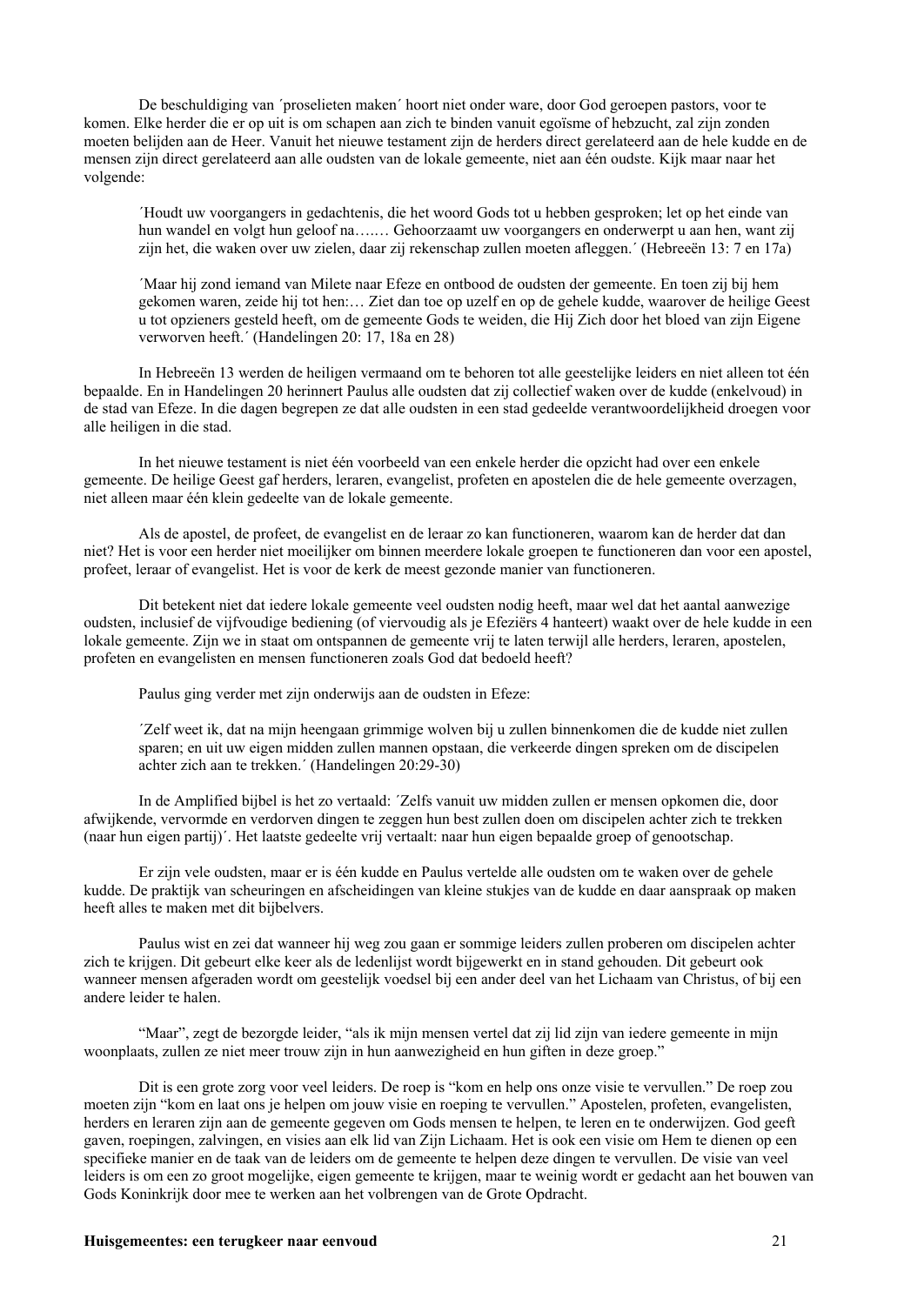## **de problemen van ´papieren lidmaatschap´**

Sommige problemen van ´papieren lidmaatschap´ zijn dat we proberen in te schatten wie wel of niet wedergeboren is en vervolgens toegevoegd kan worden. Maar bedenk: alleen de Heer weet wie gered is en toegevoegd is.

Een ledenlijst is gewoonlijk een instrument dat gebruikt wordt om formele verhoudingen te krijgen tussen mensen. Dit lijkt op het eerste gezicht onschuldig, maar het beperkt ook het zicht op de rest van de plaatselijke gemeente. En dat schept afgezonderde delen in de plaatselijke gemeente. Waarom doen we dit terwijl we tevens klagen over een verdeeld Lichaam van Jezus Christus? Het is tijd om wakker te worden en gaan zien dat dat onze eigen schuld is. Dit is waar Paulus voor waarschuwde met de woorden ´zelfs vanuit uw midden zullen mensen opstaan, die verkeerde dingen spreken om de discipelen achter zich aan te trekken´.

Papieren lidmaatschap betwist de ware basis van wat de kerk is en hoe we daar bij horen. De voorwaarde om lid te worden van een plaatselijke gemeente is hetzelfde als die om lid te worden van het Lichaam van Jezus Christus, namelijk wedergeboorte. We zijn lid van het wereldwijde Lichaam op het moment dat we wedergeboren worden. Er zijn geen andere voorwaarden.

Onderwijzen dat mensen lid zijn van het Lichaam van Jezus Christus maar geen lid kunnen zijn van alle lokale denominaties, is verdeeldheid zaaien. Er is maar één Lichaam, niet vele. Er zijn vele lokale kerken, maar zij zijn ieder onderdeel van het totale Lichaam van Christus. Dus als ik lid ben van het hele Lichaam, ben ik ook lid van een deel ervan. Het Woord van God heeft het nergens over lid zijn van een organisatie. Er staat eenvoudig: ´we zijn leden van elkaar´. Dat omvat al de gelovigen in alle plaatsen in de hele wereld.

Een ledenlijst is onjuist omdat daardoor het idee ontstaat dat ´deze schapen van mij zijn, dus blijf daarvan af´. Er is geen enkel vers in de bijbel dat een leider het recht geeft om Gods mensen ´mijn schapen´ te noemen. Het is waar dat een pastor of een dominee een herder is, maar Jezus zei: ´hoedt / voedt Mijn schapen´. Er is één Opperherder, er zijn veel onderherders en er zijn veel schapen, maar er is maar één kudde. De schapen is niet gezegd om bij één onderherder te blijven. De schapen kunnen zorg en leiding ontvangen van alle door God geroepen onderherders.

´Maar waar komt mijn salaris dan vandaan?´ roept de ongelovige onderherder. Het komt uit de hand van de Opperherder voor wie je werkt, die beloofd heeft in al je werk te voorzien als je het werk doet waarvoor Hij je geroepen heeft. Hij betaalt jou. Kijk niet meer naar de mensen als een bron van bevoorrading, maar naar Jezus, wiens naam is Jehovah-Jireh, je Heer en Werkgever.

## **een bijbelse kijk op lidmaatschap**

Elke wedergeboren gelovige is toegevoegd aan de gemeente door de Heer Jezus op het moment dat hij gered is. Hij of zij wordt direct een deel van wereldwijde Lichaam van Christus en ook direct lid van de lokale gemeente, in elke plaats, waar hij ook gaat. Elke lokale kerk in de woonplaats moet zichzelf zien als een levendig deel van de plaatselijke en wereldwijde kerk. Er behoort geen enkele andere voorwaarde te zijn om lid te kunnen worden van een lokale gemeente of een deel daarvan, dan dat Jezus, de Zoon van God, persoonlijk aangenomen is als Heer en Verlosser. Een kerk is geen organisatie maar een organisme; een verzameling van Gods mensen waar iedereen welkom is.

Leiders, pastors, dominees mogen nooit een claim leggen op een kind van God, alsof ze aan hem (of haar) toebehoren. Zij zijn er om te verzorgen, te beschermen, te leiden, te voorzien van raad, maar nooit om te domineren over Gods kinderen. Zij zijn medearbeiders van God, maar moeten leren om de teugels los te laten en Jezus Christus en de heilige Geest te vertrouwen om het werk van gemeentebouw te volbrengen door hen te gebruiken op de manier die Hij wil.

De leiders (oudsten, diakenen, pastors, dominees, voorgangers) binnen een lokale gemeente moeten onderlinge relaties aangaan, onderhouden en versterken, waardoor ze effectiever kunnen waken over de plaatselijke kudde van God, waarover Jezus hen aangesteld heeft als onderherders.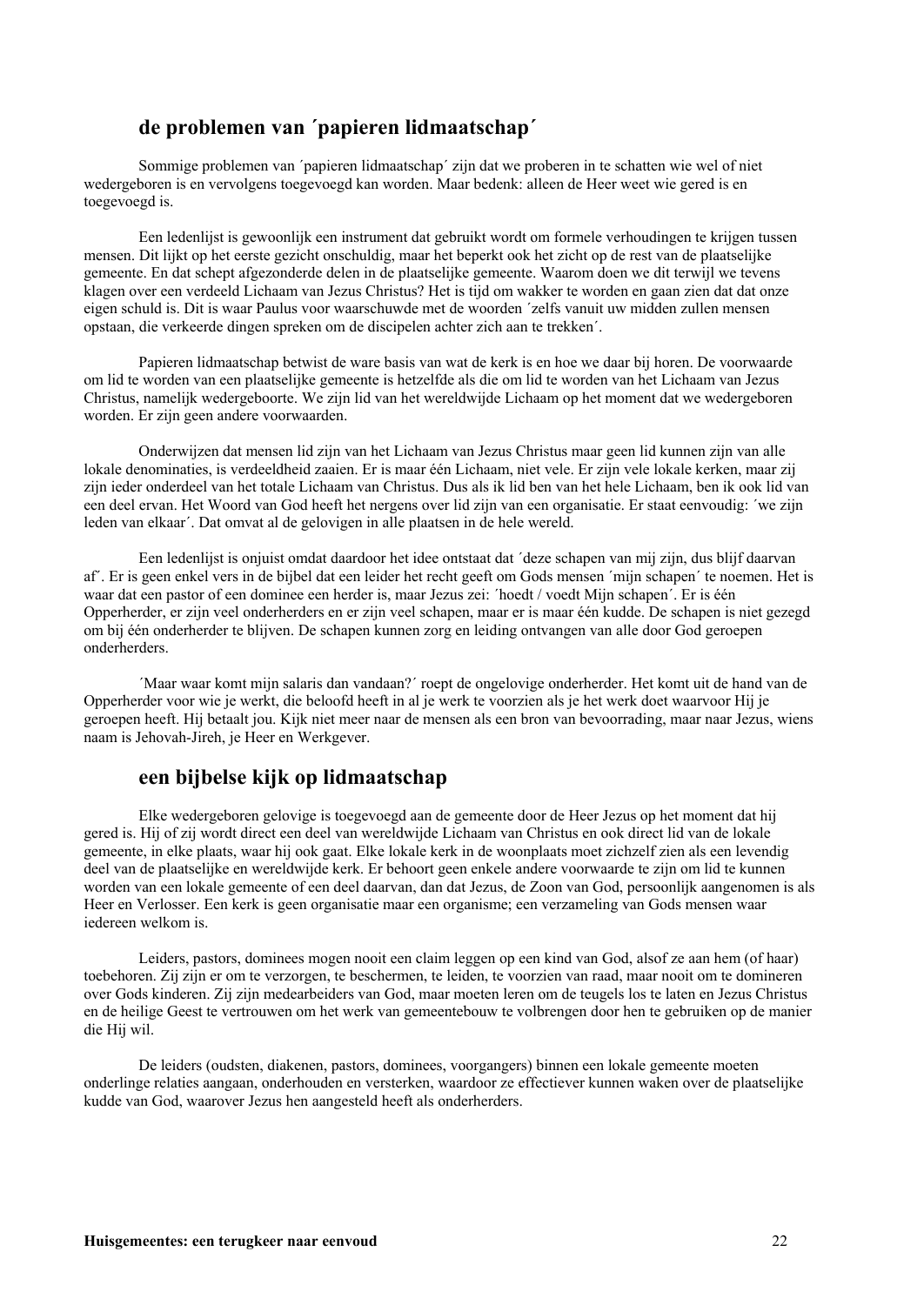#### *HOOFDSTUK ZEVEN*

## **VERZADIGDE GEMEENTESTICHTING**

Eén van leidende vertegenwoordiger voor gemeentestichting in de 20<sup>e</sup> eeuw was Dr. Donald McGravan. In een DAWN REPORT geeft Jim Montgomery het volgende voorval:

Gedurende de laatste maanden van Mary McGravan´s ziekte bracht Lyn, mijn vrouw geregeld tijd met haar door. Donald McGravan was daar ook bij, terwijl hij zijn eigen pijnlijke kanker negeerde, en zorgde voor zijn geliefde vrouw.

"Je kunt er zeker van zijn dat Jim en ik onze verplichting voor gemeentegroei op ons zullen nemen, als je gestorven bent," zei Lyn op een dag tegen Donald.

"Noem het geen gemeentegroei meer", antwoordde hij, "noem het gemeentevermenigvuldiging". Twee weken voor zijn dood zei hij: "de enige manier om de Grote Opdracht te vervullen is een gemeente te planten in elke gemeenschap van de wereld."

## **de AD 2000 beweging**

Project 2000 heeft een impuls gegeven over de hele wereld. Het doel is om het Lichaam van Jezus Christus te mobiliseren om de Grote Opdracht te vervullen in de jaren na 2000. Het is een visie die door diverse gemeentes, zendingsorganisaties en denominaties over de hele wereld is aangenomen. Er is meer interesse vandaag de dag in zending, wereldevangelisatie en gemeentestichting dan ooit daarvoor. Jezus zei dat Zijn gemeente onweerstaanbaar doordringt in de hele wereld. We komen daardoor dichter bij het moment dat de ´aarde vol zal zijn van de kennis van de Heer´. (Habakuk 2:14a)

### **gemeentes in elke buurt**

Jezus gaf de gemeente opdracht om in alle volken en overal in de wereld discipelen te maken. Volgens zendingsstrategen zijn er duizenden volken of etnische groeperingen. Het is ook algemeen bekend onder leiders van kerken en gemeentes dat de enige manier om discipelen in een volk of etnische groepering te maken, gemeentes te stichten binnen dat volk of die groep. Het is nodig om een visie te hebben die voorziet in Verzadigde Gemeente Stichting (Saturation Church Planting) waarmee bedoeld wordt dat er in iedere buurt van 500 tot 1000 mensen een gemeente wordt gesticht. Deze visie voor verzadigde gemeente stichting is niet alleen voor ontwikkelingslanden, maar ook voor landen in Europa, Latijns Amerika, Verenigde Staten, Afrika, etc.

## **het veld is de wereld**

Er is geen kerk of gemeente die alle ongelovigen in een woonplaats of zelfs een buurt bereikt. We hebben alle hulp nodig die we kunnen krijgen om deze mensen te bereiken. Als een opmars van huisgemeentes de evangelisatie van mijn woonplaats versnelt, zou ik zoveel huisgemeentes stichten en vermenigvuldigen als ik zou kunnen. En ik zou ook elke andere leider die in vuur en vlam staat voor Jezus, aanmoedigen in zijn pogingen om gemeentes te vermenigvuldigen in mijn woonplaats of welke plaats dan ook.

## **de dood van trots en hebzucht**

Hoe belangrijk is het voor ons om een grote gemeente te hebben met veel giften en prachtige gebouwen? We zijn gaan geloven dat dit tekenen van succes zijn op onze bediening en daarom streven we naar zo groot mogelijke gemeentes. We willen een succes zijn in de ogen van onszelf, mensen om ons heen en andere leiders. We worden telkens weer gevangen in een web van misleiding. Dit produceert een geest van hebzucht, egoïsme en trots. En daarom wordt er niet meer gedacht aan het uitzenden van iemand in het zendingsveld of in de straat om een andere gemeente te starten. Alles is gericht op toevoeging aan de bestaande gemeente. De Geest van God wordt verdriet aangedaan in zulke kerken.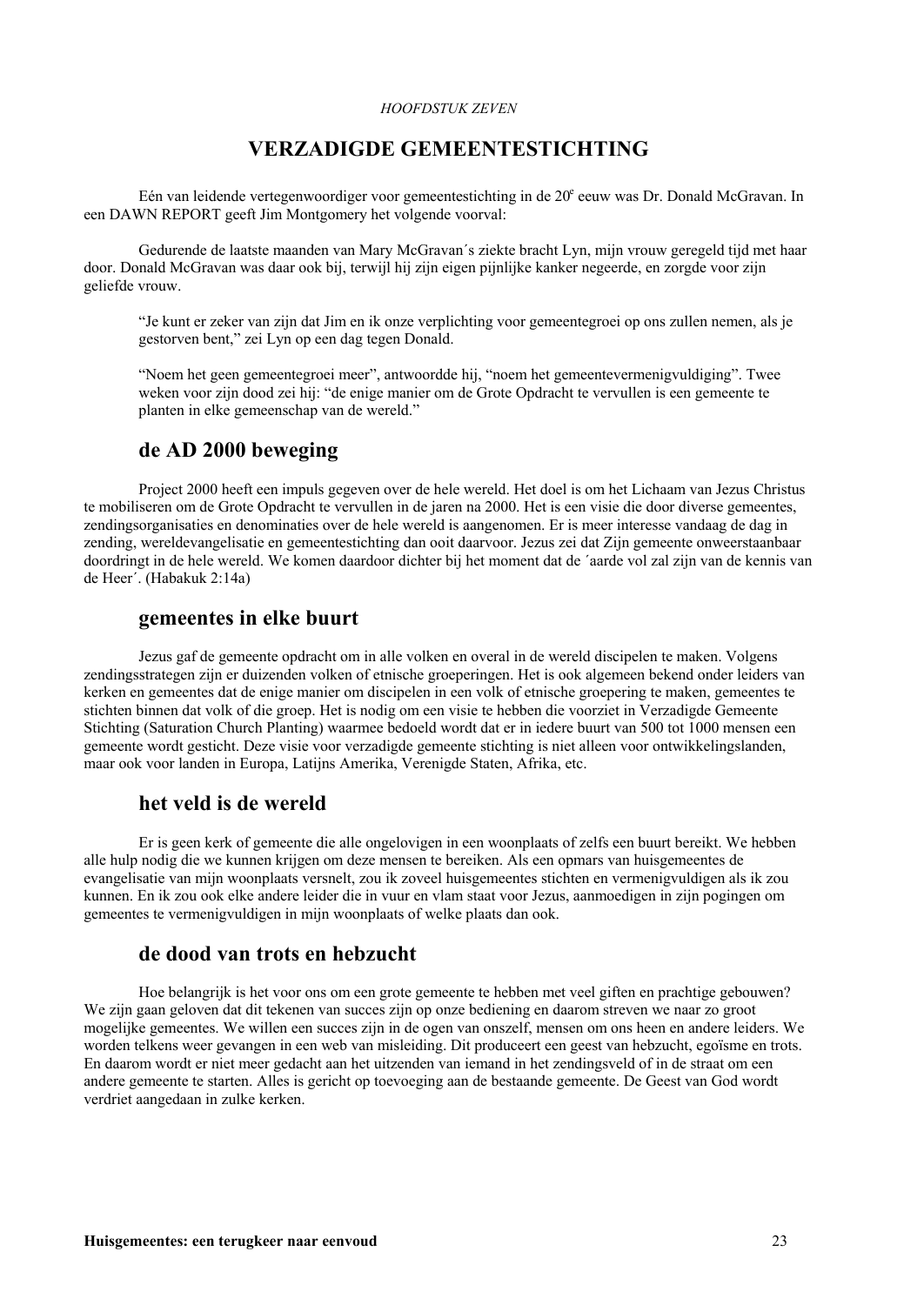## **ontwikkeling van onbetaalde leiders, vanuit de gemeente**

Sommigen zijn bezorgd dat de visie voor vermenigvuldiging van huisgemeentes zal leiden tot onbekwame, onbevoegde leiders. Maar Jezus ging niet naar de religieuze instanties in zijn dagen om de mensen uit te zoeken die gebruikt zouden worden om zijn gemeente te bouwen. Hij koos vissersmensen en gewone mannen die Hij bekrachtigde met de heilige Geest. God houdt er van om kleine en zwakke dingen te gebruiken.

´Ziet slechts, broeders, wat gij was toen gij geroepen werd: niet vele wijzen naar het vlees, niet vele invloedrijken, niet vele aanzienlijken. Integendeel, wat voor de wereld dwaas is, heeft God uitverkoren om de wijzen te beschamen, en wat voor de wereld zwak is, heeft God uitverkoren om wat sterk is te beschamen en wat voor de wereld onaanzienlijk en veracht is, heeft God uitverkoren, dat, wat niets is, om aan hetgeen wel iets is, zijn kracht te ontnemen, opdat geen vlees zou roemen voor God.´ (1 Corinthiërs 1:26-19)

In elke beweging van betekenis bij het verspreiden van het evangelie, wereldwijd en door de geschiedenis van de kerk heen, hadden gewone mannen en vrouwen een leidende rol. John Wesley was een man die jarenlang gestudeerd heeft op geestelijk terrein en heeft als leider van een grote opwekking en gemeentestichtingen geen gemeenteleiders gezocht op gevestigde scholen voor religieus onderwijs.

"Geef me twaalf mannen die Jezus liefhebben met hun hele hart en die niet bang zijn voor mensen of duivels en het maakt me niet uit of dit geestelijken of leken zijn, maar met deze mensen zal ik de wereld veranderen."

En dat is precies wat John Wesley deed.

Het evangelie verkondigen in de openlucht was in Wesley´s dagen het hoogtepunt van heiligschennis en een ernstige belediging aan de gevestigde kerk. Het was ondenkbaar in de kerk van Engeland om buiten de muren van het heiligdom het heilig Woord van God te verkondigen. De Wesley broers en George Whitefield zijn jarenlang vervolgd doordat ze de langdurige tradities van de gevestigde kerk doorbraken, maar dat schrok hen niet af. Zij kenden het Woord van God en waren ervan overtuigd dat als Jezus dit kon doen, zij hetzelfde mochten doen.

Uit het boek Understanding Church Growth, van Dr. McGravan, is het volgende gedeelte overgenomen.

"Ontwikkel onbetaalde, gewone leiders. Deze gewone, niet deskundige mensen speelden een grotere rol in stedelijke uitbreidingen van de gemeente. Eén geheim van groei in de steden van Latijns-Amerika was dat vanaf de start onbetaalde, gewone mensen de gemeentes leiden, waardoor het echte Chileense of Braziliaanse gemeentes werden. Als in welk land ook arbeiders, monteurs, kantoormedewerkers of vrachtwagenchauffeurs de bijbel onderwijzen, gebedsgroepen leiden, getuigen van wat God voor hen gedaan heeft en anderen aansporen, komt de christelijke boodschap heel goed over. Onbetaalde leiders hebben hun gewone werk, verdienen net zoveel als anderen, lopen dezelfde risico´s bij hun werk en zijn ook gebonden aan werktijden. Hun gebrek aan nauwkeurig bijbelonderwijs of mooie gebeden weegt niet op tegen hun persoonlijk contact met de mensen uit hun eigen buurtgemeenschap. Geen enkele betaalde arbeider van buiten en zeker geen buitenlandse zendeling weet zoveel van een buurtgemeenschap als iemand uit die buurt met zijn of haar vele contacten en relaties. Echt, op nieuwe plaatsen kan een buitenstaander nieuwe gemeentes stichten, maar hoe eerder hij de leiding overlaat aan de mensen uit de plaats, hoe beter."

In zijn boek, Breaking The Stained Glass Barrier, schrijft David Womack, een zendeling van de Assemblies of God:

"Er is maar één manier waarop de Grote Opdracht vervuld kan worden en dat is door het stichten van evangelieverkondigende gemeentes in elke gemeenschap op deze aarde."

Roger Greenway, een specialist in het bereiken van steden met het evangelie, zegt in Discipling the City:

"de evangelisatietaak van de kerk vereist dat in ieder afgelegen gebied, appartement, gebouw en buurtschap een gemeente aanwezig is die trouw is aan Gods Woord."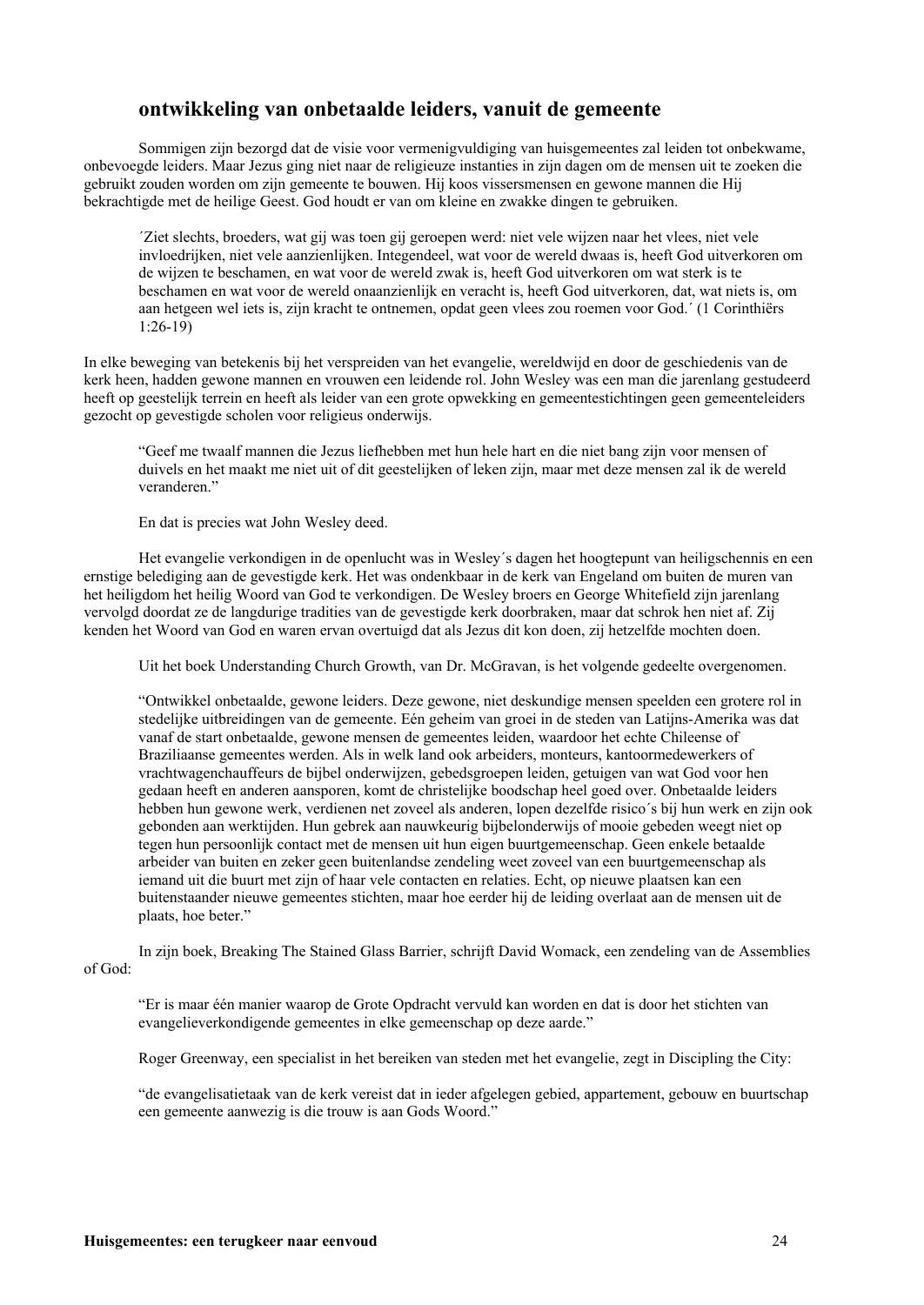## **miljoenen nieuwe gemeentes**

Toen ik voor het eerst het boek DAWN 2000 las, van Jim Montgomery, kon ik de subtitel ´Zeven miljoen kerken te gaan´ moeilijk geloven en dacht bij mezelf: ´hoe durft iemand zelfs maar te denken aan miljoenen nieuwe gemeentes´. Ik hoefde niet lang te lezen toen ik ook geloofde in zeven miljoen nieuwe gemeentes over de hele wereld, omdat we op het punt staan van de grootste en sterkste zendingsbeweging in de geschiedenis. Er is nu meer interesse in het bereiken van elke natie, stam en volk dan er ooit geweest is sinds Jezus stierf, opstond en terugkeerde naar de Vader.

Niet alleen in de USA, Canada en Engeland, maar ook vanuit Brazilië, Zuid-Afrika, Rusland, Korea, Chili, India, China en al de eilanden in de oceaan is de roep:

"Laat ons de taak volbrengen in het jaar 2000. Laat ons de opdracht van Christus vervullen om het evangelie aan ieder schepsel te brengen en alle naties te discipelen, zodat Christus kan regeren in gerechtigheid en de koninkrijken van deze wereld onderworpen worden aan Christus."

Deze beweging is op dit moment nog aan de gang (ook nu het jaar 2000 achter ons ligt, wordt die roep ook in (delen van) Europa sterker hoorbaar; toevoeging van de vertaler). De steen uit Daniël´s visioen, die zonder toedoen van mensenhanden uit de rotsen losraakte en de voeten van het beeld verbrijzelde, wordt elke dag groter en groter. De voeten van het wereldsysteem zijn al lang geraakt en spoedig zal de steen uitgroeien tot een grote berg, die de hele wereld zal vullen en zoals de wateren van de zee, zo zal de kennis van God de aarde bedekken.

De sleutel voor het vervullen van de Grote Opdracht is gemeentes stichten. Het plan wat de aandacht trekt van veel zendingsstrategen is om in elke buurtschap van 500 tot 1000 mensen een gemeente te stichten … verzadigde gemeentestichting. We moeten ons concept van de kerk met gebrandschilderde ramen overboord zetten. We moeten niet langer denken aan een gebouw, maar als we praten over de kerk moeten we gaan denken aan mensen. En dat betekent mensen die samenkomen in de naam van Jezus, in huizen, winkels, kantoren, fabrieken, opslagplaatsen, scholen, aula´s, parken, gevangenissen, ziekenhuizen, verlaten gebouwen, straathoeken, hallen, clubhuizen en in kerkgebouwen.

## **de huisgemeenteleider**

´En Hij heeft zowel apostelen als profeten gegeven, zowel evangelisten als herders en leraren, om de heiligen toe te rusten tot dienstbetoon, tot opbouw van het Lichaam van Christus, totdat wij allen de eenheid van het geloof en van de volle kennis van de Zoon van God bereikt hebben, de mannelijke rijpheid, de maat van de wasdom van de volheid van Christus.´ (Efeziërs 4:11-12)

De herder is deel van een team om het Lichaam te laten groeien naar volwassenheid. Eigenlijk heeft het Lichaam zelf de taak om zichzelf tot volwassenheid te brengen. De apostel, profeet, evangelist, herder en leraar zijn toegerust voor het Lichaam ´tot opbouw van het Lichaam van Christus´ totdat wij allen de eenheid van geloof en de kennis van de Zoon van God bereiken, de mannelijke volwassenheid, tot de maat van de volheid van Christus … waardoor het hele Lichaam, met elkaar verbonden door elk gezond verbindingsdeel, lichamelijk groeit en zichzelf opbouwt in liefde.

## **waarheid en leugen**

We kunnen niet toestaan dat de vijand een zo grote overwinning behaald door het niet erkennen van de bediening van de echt door God geroepen en gezalfde herder. We kunnen niet alle herders afkeuren omdat sommigen op zichzelf zijn gericht, zichzelf dienen of misbruik maken van hun geestelijke autoriteit en positie. Als er vervalsingen zijn, zijn er ook originele en authentieke. We hebben net zo min het recht om de bediening van herder te schrappen als met de bediening van apostel, profeet, evangelist en leraar. Zij hebben allemaal bevoegdheden gekregen van God om een functie te vervullen voor de opbouw van de gemeente.

## **het is het Lichaam dat het Lichaam opbouwt**

Het werk van apostel, profeet, evangelist, herder en leraar is om het Lichaam zo toe te rusten dat zij zichzelf kan bedienen. Als we dit verkeerd zien en proberen het werk van het Lichaam aan de genoemde bedieningen toe te schrijven, zullen we nooit het Lichaam van Christus zien groeien naar de maat van de wasdom van de volheid van Christus. De Living Bible zegt: ´Het hele Lichaam is pas perfect als elk deel goed functioneert en de andere delen helpt, opdat het hele Lichaam gezond is en groeit en vol van liefde is.´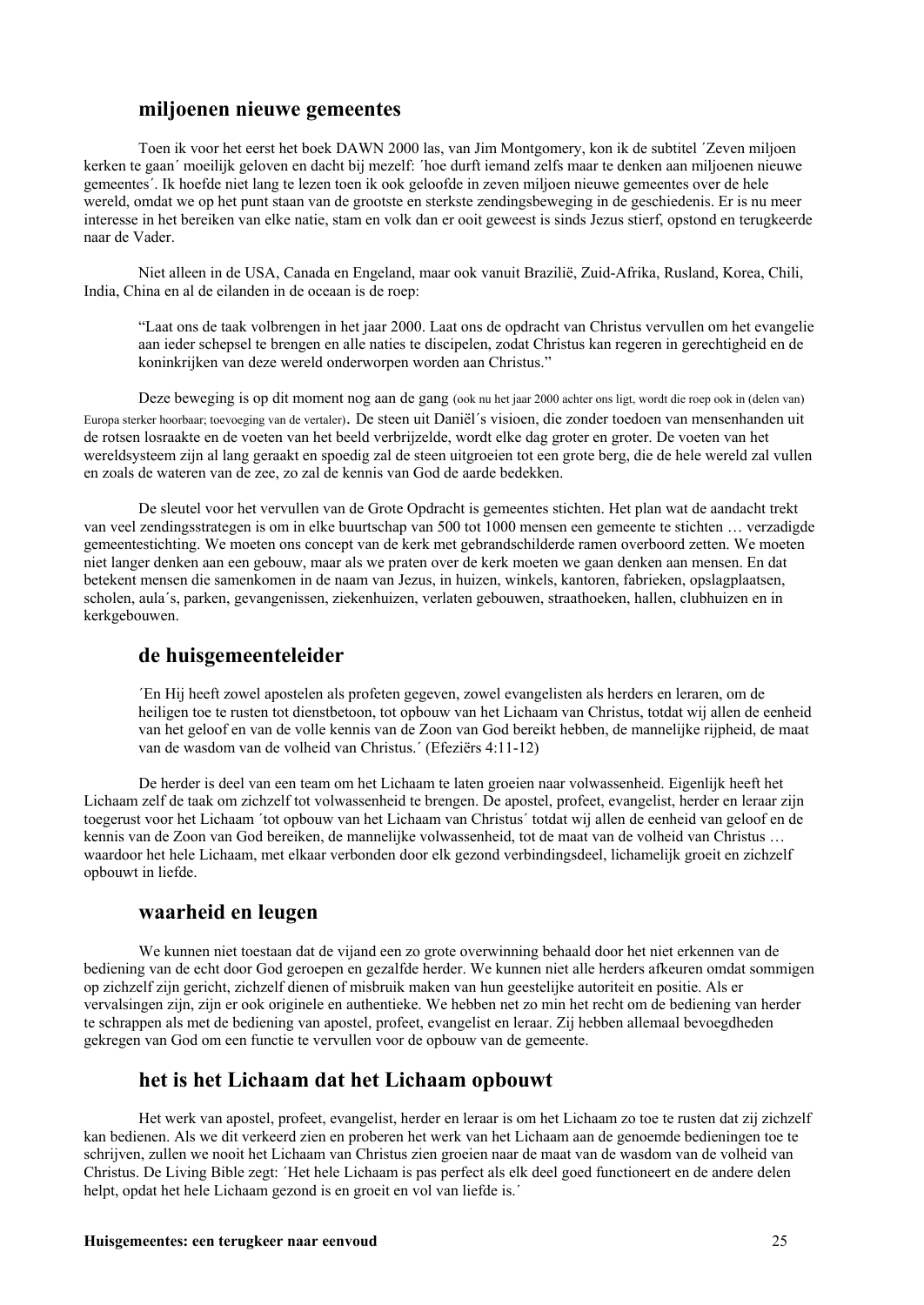## **het doel van leiders in de kerk**

Eeuwenlang hebben kerkleiders geprobeerd het werk te doen dat alleen het Lichaam kan doen en het Lichaam heeft zichzelf niet opgebouwd tot de maat van wasdom van de volheid van Christus. De ´effectieve werking van ieder deel´ van het Lichaam is de enige manier waardoor dat kan, maar het Lichaam moet toegerust worden door de leiders die God voor dat doel in de gemeente heeft geplaatst.

De apostel, profeet, evangelist, herder en leraar zijn geldige leiders, gegeven door de Heer als gave aan Zijn gemeente met een speciaal doel … het toerusten van de gemeente om zichzelf te kunnen opbouwen. Het niet toestaan dat de leiders functioneren voor het Lichaam is net zo slecht als het niet toestaan dat het Lichaam functioneert voor de leiders. Het Lichaam van Christus zal alleen op sterkte komen als ieder deel op de juiste manier functioneert, inclusief herders en andere leiders.

#### **twee motoren**

In elke auto zitten twee motoren, één die loopt op brandstof en één die loopt op elektriciteit. De brandstofmotor is groot ten opzichte van de elektromotor, maar het is die heel kleine elektromotor die is ontworpen om de brandstofmotor te starten en het is de brandstofmotor die ontworpen is om de kracht te leveren voor het voortbewegen van de auto. Hoe eerder de grote motor werkt, hoe eerder de kleine motor zich ontkoppelt. Als dat niet gebeurt, zal die kleine motor binnen korte tijd verbranden.

De apostel, profeet, evangelist, herder en leraar zijn bedienden voor het Lichaam van Christus om te handelen als ´startmotor´ om het Lichaam te laten functioneren om daarna, net als de startmotor, zich te ontkoppelen zodra de grote motor gestart is. Zo moet het met de wijze leider gaan. Hij moet niet blijven als het Lichaam functioneert, want dan ´brandt hij uit´, net zoals de startmotor als die zich niet ontkoppelt na het starten.

Zolang de kleine startmotor probeert de auto voort te bewegen op de kracht van een enkele accu, zal de auto nooit dat doen waarvoor het ontworpen is. Het is alleen die krachtige brandstofmotor die ontworpen is om de auto voort te bewegen en het is alleen het Lichaam van Christus dat ontworpen is om het Lichaam op te bouwen tot de maat van wasdom van de volheid van Christus. Alleen als het Lichaam van Christus wordt vrijgelaten om zichzelf te bedienen zal het eens de volle rijpheid in Christus bereiken.

## **Gods gaven zijn goede gaven**

Het woord van God noemt deze mannen en hun functies in de gemeente ´gaven´. Zij zijn door God gegeven gaven. Alle gaven van God zijn goed. Geen enkele is slecht. Als sommige gaven immoreel en verdorven zijn, dan is dat niet de fout van gever. Laten we God geloven dat hij in deze tijd een herstel wil brengen van goddelijke herders, profeten, evangelisten, leraren en apostels.

## **herderlijk overzicht**

Blijkbaar functioneerden de huisgemeentes die Paulus stichtte in Derbe, Ikonium, Antiochië en Lystra voordat hij oudsten aanwees (Handelingen 13 en 14). Hoe meer we ons realiseren waarvoor het Lichaam van Christus ontworpen is en wat het moet doen, hoe eerder we de explosieve groei zullen zien waar we over lezen in het nieuwe testament. Een herder moet niet over de schouder van een schaap meekijken om te zien of het wel eet. De herder moet er eenvoudigweg voor zorgen dat het schaap op een goede plaats is waar voldoende te eten valt en het verder met rust laten. De herder is er nodig om zorg te dragen voor speciale problemen, maar moet het niet nodig vinden om bij alles betrokken te zijn wat de schapen doen als ze samen komen.

Aan de andere kant, Jezus gaf zelf een beeld van hoe het is als een kudde geen herder heeft:

´Toen Hij de scharen zag, werd Hij met ontferming over hen bewogen, daar zij voortgejaagd en afgemat waren, als schapen die geen herder hebben.´ (Mattheüs 9:36)

Een tijdje geleden bad ik over hoe te functioneren als een herder. Ik wist eerlijk niet hoe ver ik me terug moest trekken om het Lichaam te laten functioneren. "Heer", bad ik, "geef me wijsheid in deze zaak." De Heer hoorde mijn gebed en gaf me twee kleine gelijkenissen uit mijn eigen leven die me de rol van herder hielpen begrijpen.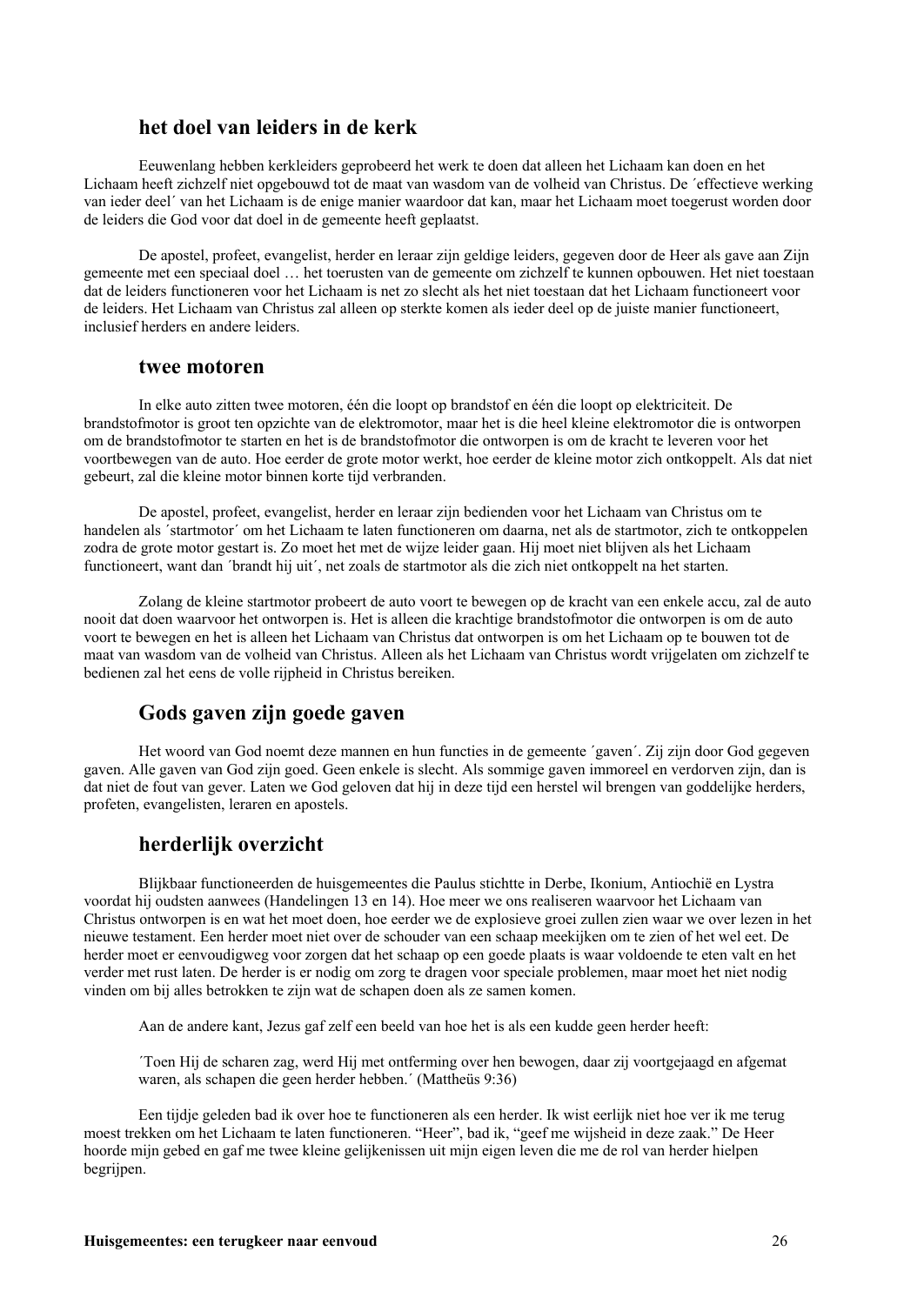## **een tomatenplant?**

Als eerste sprak Hij tegen me over het gebruik van een tomatenplant. Terwijl mijn vrouw en ik op een dag aan de lunch zaten, viel het me op hoe smakelijk onze tomaten waren die we in eigen patio hadden gekweekt. "De tomaten uit de supermarkt zijn niet zoals deze" zei ik, "deze zijn veel lekkerder!" Met dat ik dat zei hoorde ik de Heer zeggen, "hoeveel werk heeft het je gekost om deze tomaat zo te krijgen?" "Niet erg veel", dacht ik bij mezelf, "ik heb de grond in een pot gedaan, tomatenplanten gehaald, de wortels onder de grond gestopt en de plant af en toe water gegeven. Soms heb ik wat plantenvoeding toegevoegd."

"Zo moet het met de gemeente gaan" zei de Heer. "Jij hoeft niet veel te doen, want deze tomatenplanten doen wat ze moeten doen. Jij hebt alleen de voorwaarden voor groei geschapen en ze groeiden. Het is in hun genen geprogrammeerd om te groeien en die prachtige, rode, sappige, lekkere tomaten voort te brengen. Zo moet het ook met de gemeente gaan. Het is organisch en als je met Mij wil samenwerken om de juiste voorwaarden te scheppen, zal de gemeente groeien uit zichzelf. Het zal groeien omdat ik dat zo bepaald heb."

## **een vuur op het strand**

Niet lang daarna gaf de Heer me een andere vergelijking die ik me herinnerde en deelde met anderen. Toen we een paar jaar geleden in Laguna Beach in California woonden, was het mijn gewoonte om vroeg in de morgen naar het strand te gaan. Ik nam dan een strandstoel mee, lucifers, oude kranten, wat boeken en mijn bijbel. Er was altijd voldoende wrakhout wat ik kon verzamelen om een vuurtje te maken op het strand. Op een bepaalde morgen maakte ik ook een vuur en na ongeveer een uur ging ik een strandwandeling maken. Toen ik terugkwam bij het vuur, smeulde het alleen nog maar. Ik vond nog een stuk hout en porde wat in de houtskool. Ik haalde het niet verbrande hout weg en in minder dan een minuut laaide het vuur weer op. Ik ging nog even zitten om van het vuurtje te genieten, voordat ik weer naar huis zou gaan om te eten.

Toen ik in het vuur zat te kijken sprak de Heer tot me: "zo is de gemeente. Het is als waken over dit vuurtje. Je kunt een vuur niet laten branden. Je kunt alleen de voorwaarden scheppen voor het branden van het vuurtje. Toen het vuurtje smeulde, liet je het weer ontvlammen omdat je zag dat dat nodig was. Jij kunt niet het vuur van mijn Geest brengen, maar je kunt helpen bij de voorbereiding van Zijn komst. Ik wil dat je geniet van het herderen van de gemeente. Het enige wat je hoeft te doen is er klaar voor zijn om de houtskool op te porren en brandstof toe te voegen. Dat is wat een herder, een oudste moet doen. Het vuur ontvlamt vanzelf."

## **bekwaamheid van oudsten**

In Handelingen 20:28-30 spreekt Paulus alle oudsten van Efeze aan:

´Ziet dan toe op uzelf en op de gehele kudde, waarover de heilige Geest u tot opzieners gesteld heeft, om de gemeente van God te weiden, die Hij Zich door het bloed van zijn Eigene verworven heeft. Zelf weet ik, dat na mijn heengaan grimmige wolven bij u zullen binnenkomen die de kudde niet zullen sparen en uit uw eigen midden zullen mannen opstaan, die verkeerde dingen spreken om de discipelen achter zich aan te trekken.´

Dit maakt duidelijk dat de functie van een oudste dezelfde is als een herder of dominee of pastor.

## **zij zijn allen dezelfde persoon**

De bekwaamheid van een oudste is genoteerd op twee plaatsen in het nieuwe testament:

´Dit is een betrouwbaar woord: indien iemand staat naar het opzienersambt, dan begeert hij een voortreffelijke taak. Een opziener dan moet zijn onbesproken, de man van één vrouw, nuchter, bezadigd, beschaafd, gastvrij, bekwaam om te onderwijzen, niet aan de wijn verslaafd, niet opvliegend, maar vriendelijk, niet strijdlustig of geldzuchtig, een goed bestierder van zijn eigen huis, die met alle waardigheid zijn kinderen onder tucht houdt; indien echter iemand zijn eigen huis niet weet te bestieren, hoe zal hij voor de gemeente Gods zorgen? Hij mag niet een pas bekeerde zijn, opdat hij niet door opgeblazenheid in het oordeel van de duivel valt. Hij moet ook gunstig bekend zijn bij de buitenstaanders, opdat hij niet in opspraak komt en in een strik van de duivel valt.´ (1 Timotheüs 3:1-7)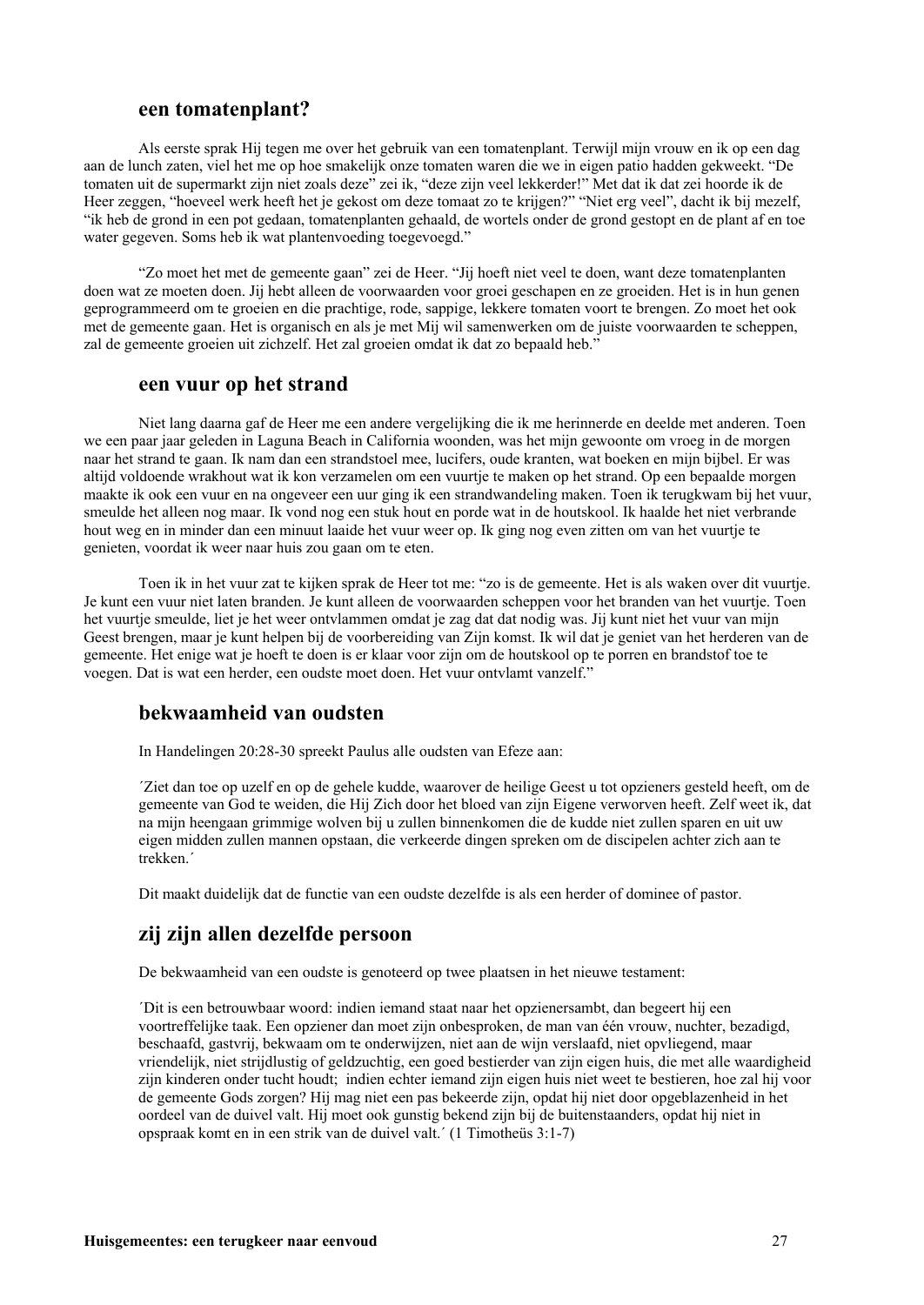´Ik heb u op Kreta achtergelaten met de bedoeling, dat gij in orde zou brengen hetgeen nog verbetering behoefde, en dat gij, zoals ik u opdroeg, in alle steden als oudsten zou aanstellen mannen, die onberispelijk zijn, één vrouw hebben, die gelovige kinderen hebben, die niet in opspraak zijn wegens losbandigheid of van geen tucht willen weten. Want een opziener moet onberispelijk zijn als een beheerder van het huis Gods, niet aanmatigend, niet driftig, niet aan de wijn verslaafd, niet opvliegend, niet op oneerlijke winst uit, maar gastvrij, met liefde voor wat goed is, bezadigd, rechtvaardig, vroom, ingetogen, zich houdende aan het betrouwbare woord naar de leer, zodat hij ook in staat is te vermanen op grond van de gezonde leer en de tegensprekers te weerleggen.´ (Titus 1:5-9)

In beide tekstgedeeltes is geen vermelding van een academische prestatie die nodig is voor de bediening van een oudste, een leider. Alle belangrijke kwaliteiten van een leider hebben te maken met wandelen met Jezus. Hier zijn in één lange lijst:

Onberispelijk Eén vrouw Gelovige, gehoorzame kinderen Gastvrij Het goede liefhebbend Zelfbeheersing Heilig Gehoorzaam Bekwaam om te onderwijzen Gematigd Respectabel Drinkt niet te veel wijn Niet gewelddadig Geen ruziezoeker Niet op geld belust Geeft leiding aan zijn eigen huishouden Volwassen in de dingen van de Heer Een goede naam

Dat is alles! Dit zijn eenvoudigweg de kwaliteiten van een geestelijke man, een man volledig toegewijd aan Jezus Christus.

De reden waarom we leiders willen die een jarenlange studie van allerlei kennis hebben gevolgd, is dat we afgeweken zijn van eenvoud. Kerk is niet langer een simpel samenkomen van gelovigen voor onderlinge opbouw en aanbidding. Het is BIG BUSINESS geworden.

Maar God roept ons terug naar eenvoud. En Hij roept ons ook op om de mannen en vrouwen te (h)erkennen die Hij naar voren schuift in leiderschap. Als we ons concept van kerk vereenvoudigen, vereenvoudigen we automatisch de vereisten voor leiderschap.

en: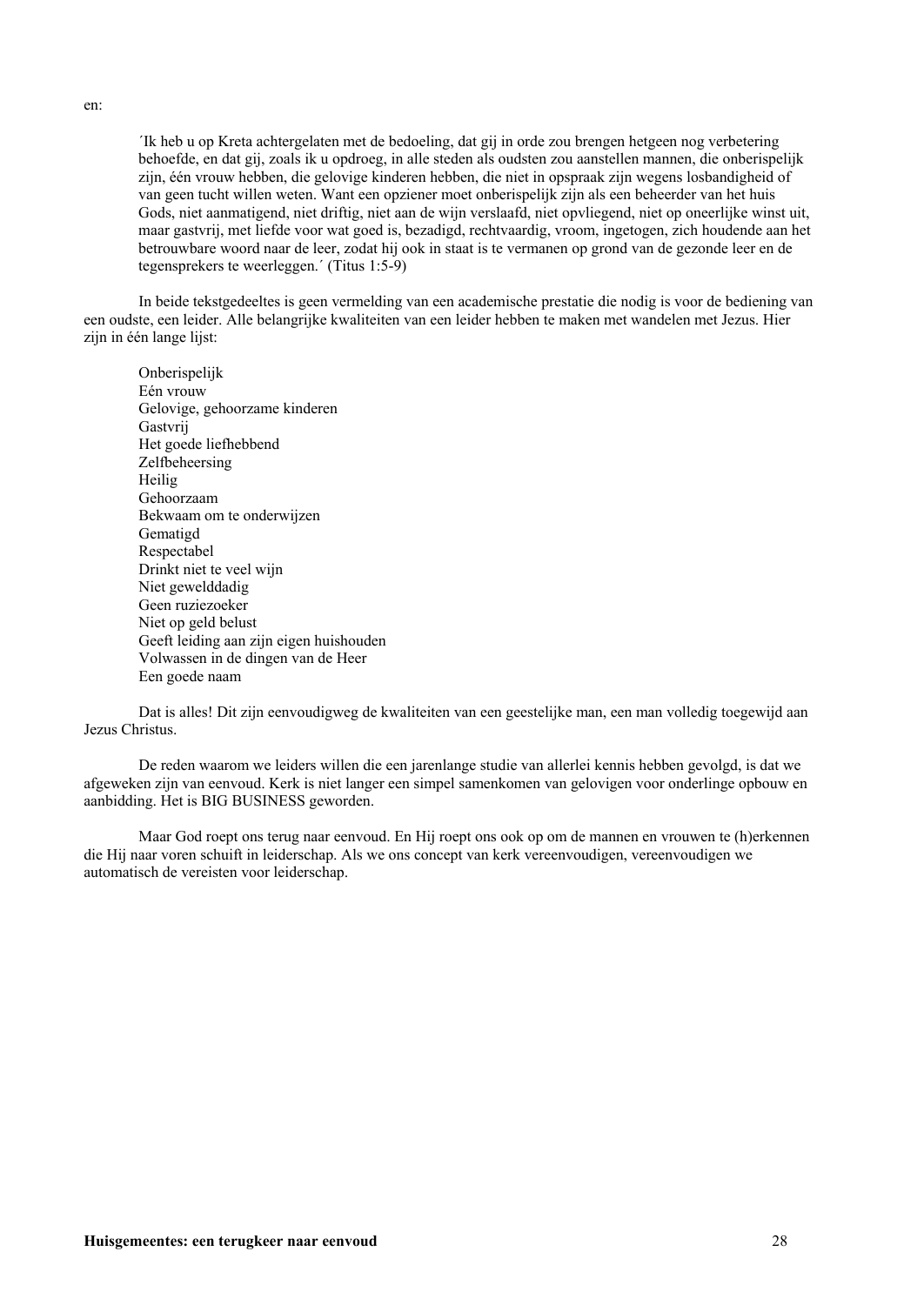#### *HOOFDSTUK ACHT*

## **EEN WIEL OF EEN WINGERD**

Stel je een wiel voor met spaken die vanuit het middelpunt naar allerlei richtingen gaan. Stel je ook een wingerd voor die over de grond groeit en zich in allerlei richtingen vertakt, hier en daar wortel schiet en daar een nieuwe plant begint die met hetzelfde vermogen weer gaat vertakken en wortel schieten. Welke van de twee is de beste beschrijving van de strategie van verzadigde gemeente stichting? Het gaat niet om de vraag welke werkt. Ze werken allebei, maar de één is een organisatie en de ander een organisme. Sommige kerken

gebruiken het concept van het wiel en andere ontdekken de wijsheid van het concept van de wingerd.

### **het wiel**

Het concept van het wiel roept alle babygemeentes op om afhankelijk en dicht bij de moedergemeente te blijven. Meestal worden ze geen volwaardige kerk genoemd. Ze worden gezien als een uitbreiding van de moederkerk. Alle mensen in de kleine kerk ontmoeten elkaar door de weeks, opdat ze deel kunnen nemen in de dienst van de moederkerk op zondagmorgen. Alle financiële bijdragen en giften zijn gekanaliseerd in de moederkerk en de leiders van de babykerken (lees huisgroepen, kringen of cellen) worden niet beschouwd als herder. Soms groeit een babykerk en wordt daardoor een rijpe, betrouwbare kerk en wordt er een herder (pastor of dominee) aangesteld. Dit is volgens het wielconcept. Het is soms erg succesvol geweest en heeft soms enkele heel grote gemeentes geproduceerd.

### **de wingerd**

Het concept van de wingerd kan geïllustreerd worden met de spinnenplant. De spinnenplant heeft lange, elegante, bont geschakeerde bladeren en lijkt op een miniatuur treurwilg. Vanuit de bladeren groeien lange loten die kleinere spinnenplanten produceren op plaatsen langs zo´n loot. De kleine plantjes worden niet zo groot als de moederplant omdat de moederplant geworteld is in grond en de kleine plantjes in de lucht bungelen en al hun voedsel van de moederplant betrekken. Als deze prachtige hangplant op de grond geplant wordt, zodat de loten over de grond groeien, zullen de babyplantjes wortels gaan schieten. Vervolgens beginnen die plantjes te groeien en produceren zelf loten en talloze nieuwe spinnenplantjes.

## **neigingen**

Het wiel neigt er naar alles naar zich toe te trekken, de wingerd neigt naar uitzenden. Het wiel neigt naar plaatselijk, de wingerd neigt naar interplaatselijk. Het wiel neigt naar toevoeging, de wingerd neigt naar vermenigvuldiging. Het wiel neigt naar één kerk bouwen, de wingerd neigt naar veel kerken bouwen. Het wiel neigt naar beperkte zendingsdrang, de wingerd neigt naar grotere zendingsdrang. Het wiel omvat de gemeente, de wingerd omvat de wereld. Het wiel leidt leiders van groepen op, de wingerd leidt iedereen op. Het wiel werkt naar celgroepen, de wingerd werkt naar gemeentes die in huizen samenkomen.

Laat de Heer van de oogst ons een visie geven voor gemeentestichting die een volledige vrijheid van het leven van de kerk toestaat en dat zichzelf vermeerderd zonder beperking!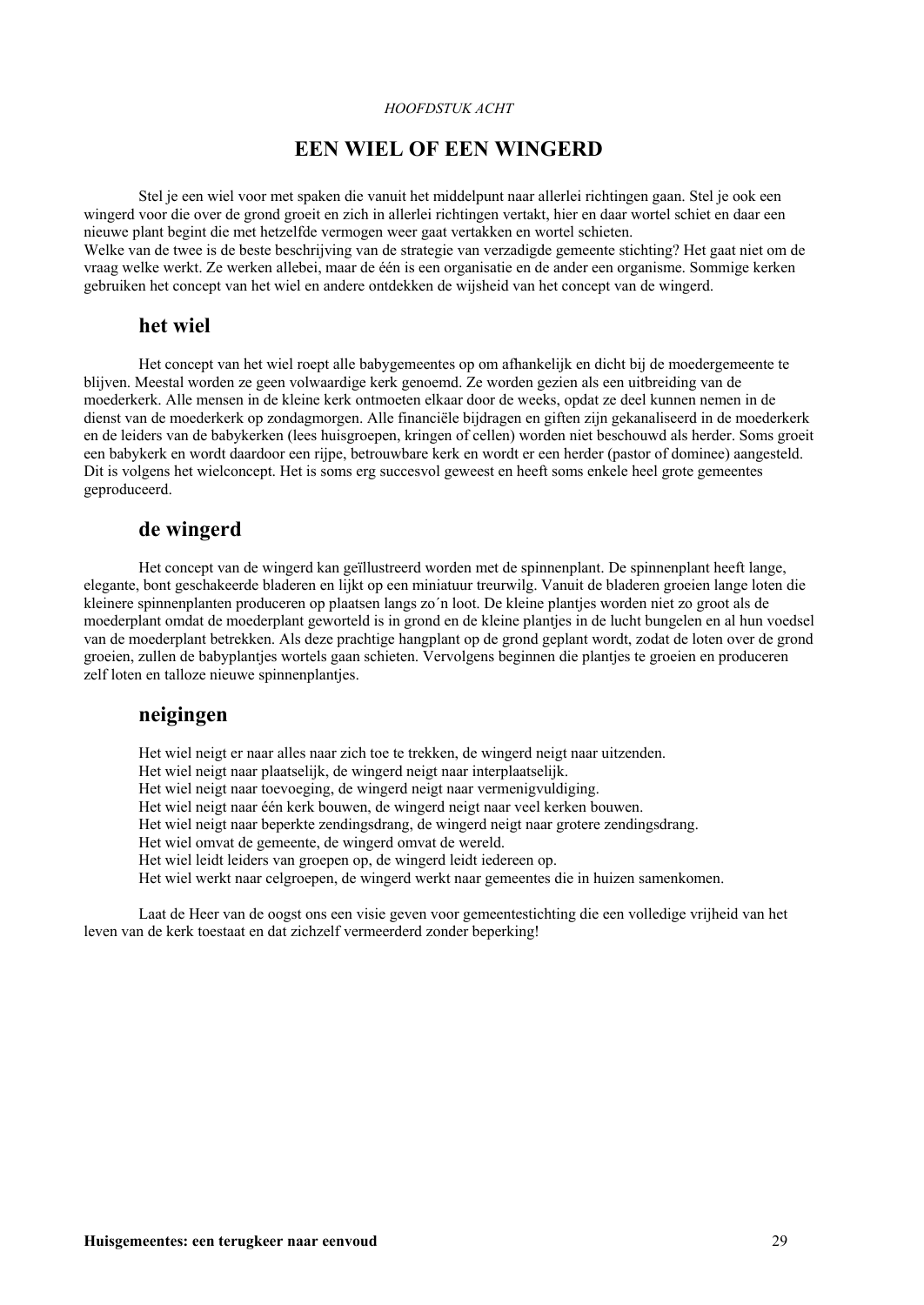#### *HOOFDSTUK NEGEN*

## **ÉÉN STAP NAAR EENHEID**

Iemand zal vragen: "maar zullen deze kleine huiskerken, verspreid over een woonplaats, geen verdeeldheid en scheuringen veroorzaken binnen het Lichaam van Jezus Christus in een woonplaats?" Kleine kerken veroorzaken niet meer verdeeldheid dan grote kerken. Heel grote kerken en heel kleine kerken hebben dezelfde uitdaging om te werken aan eenheid.

## **organisatorische eenheid of geestelijke eenheid**

"Maar wat is het verschil tussen geestelijke eenheid en organisatorische eenheid?" We zijn allen leden van hetzelfde Lichaam, dus zijn we één, geestelijk. Ik ben geen lid van jouw organisatie, maar als je toebehoort aan Jezus, behoor je toe aan mij en ik behoor toe aan jou, omdat alles wat toebehoort aan de Vader en de Zoon, toebehoort aan alle kinderen van God, overal. We zijn delen van Zijn Lichaam en dus delen van elkaar.

## **één woonplaats – één kerk**

Paulus schreef nooit aan de kerken van een woonplaats. Hij schreef altijd aan ´de kerk´ van een bepaalde woonplaats. Er maar één kerk in elke woonplaats. Hij schreef aan de kerk in Rome, Corinthe, Efeze, etc. Hij schreef wel aan de kerken in Galatië, in Azië, etc. omdat dit geen woonplaatsen waren maar provincies.

Er is maar één kerk in elke woonplaats, hoewel er veel gemeentes kunnen zijn die samenkomen in Jezus´ naam binnen die woonplaats; al die kleine gemeentes vormen die ene kerk in die woonplaats. Zoals alle plaatselijke kerken over de hele wereld het Lichaam van Jezus Christus, de universele kerk vormen, zo maken alle kerken (gemeentes) binnen een woonplaats de kerk van die woonplaats.

### **bewaar de eenheid**

In Efeziërs 4:3-6 lezen we:

´… en u te beijveren de eenheid van de Geest te bewaren door de band van de vrede: één Lichaam en één Geest, gelijk gij ook geroepen zijt in de ene hoop uwer roeping, één Heer, één geloof, één doop, één God en Vader van allen, die is boven allen en door allen en in allen.´

In deze passage zei Paulus niet: ´Vestig de eenheid van de Geest´. Hij zei: ´bewaar de eenheid van de Geest´, alsof het iets is dat al gevestigd is. Hij spreekt hier alsof eenheid iets is dat automatisch komt als een deel van het geheel. We zijn wedergeboren in eenheid omdat er één Lichaam, één Geest, één Heer, één Vader, één God is. Ons deel is eenvoudigweg een erkenning van de al aanwezige eenheid. Om de opdracht te vervullen om eenheid van de Geest te bewaren door de band van de vrede, moeten we iets bewaren wat we al hebben, want je kunt niet bewaren wat je niet hebt. Deze eenheid ligt niet binnen uiterlijke structuren. Het is evenmin geboren binnen externe banden en ook niet binnen het handhaven van externe banden. Het is geboren in de Geest en in het hart. Het is een inwendige houding. Het is een houding naar mensen toe,… naar de mensen van God.

### **eenheid met variatie**

Alle variaties die we willen zijn mogelijk, voor zover organisaties, denominaties en genootschappen er belang bij hebben en toch de eenheid in de Geest bewaren. We worden niet samengehouden door een ´formeel lidmaatschap´. We worden samengehouden door ´de eenheid van Geest door de band van de vrede´. Aan de andere kant kun je één gigantische organisatie op aarde hebben waar elke christen deel van uit maakt en toch geen echte eenheid in de Geest hebben, hoewel je organisatorische ´eenheid´ hebt.

De ´band´ in Efeziërs 4:3-6 spreekt van iets dat samenbindt, als een touw of riem. Die band is ´vrede´. Het tegenovergestelde van vrede is onrust of oorlog. Als je een houding hebt van liefde en acceptatie van je broeders en zusters in andere kerken, ben je bezig de eenheid te bewaren met hen. Die schep je niet. Je houdt het levend in je eigen geest, en dat is waar eenheid bestaat, in het hart. Het werkt zichzelf op verschillende manieren naar buiten, maar het bestaat in de geest door middel van de heilige Geest. Omgekeerd, als je een houding hebt van onrust, een neiging naar verdeeldheid of sektarisme, dan bewaar je niet de eenheid in de Geest door de band van de vrede.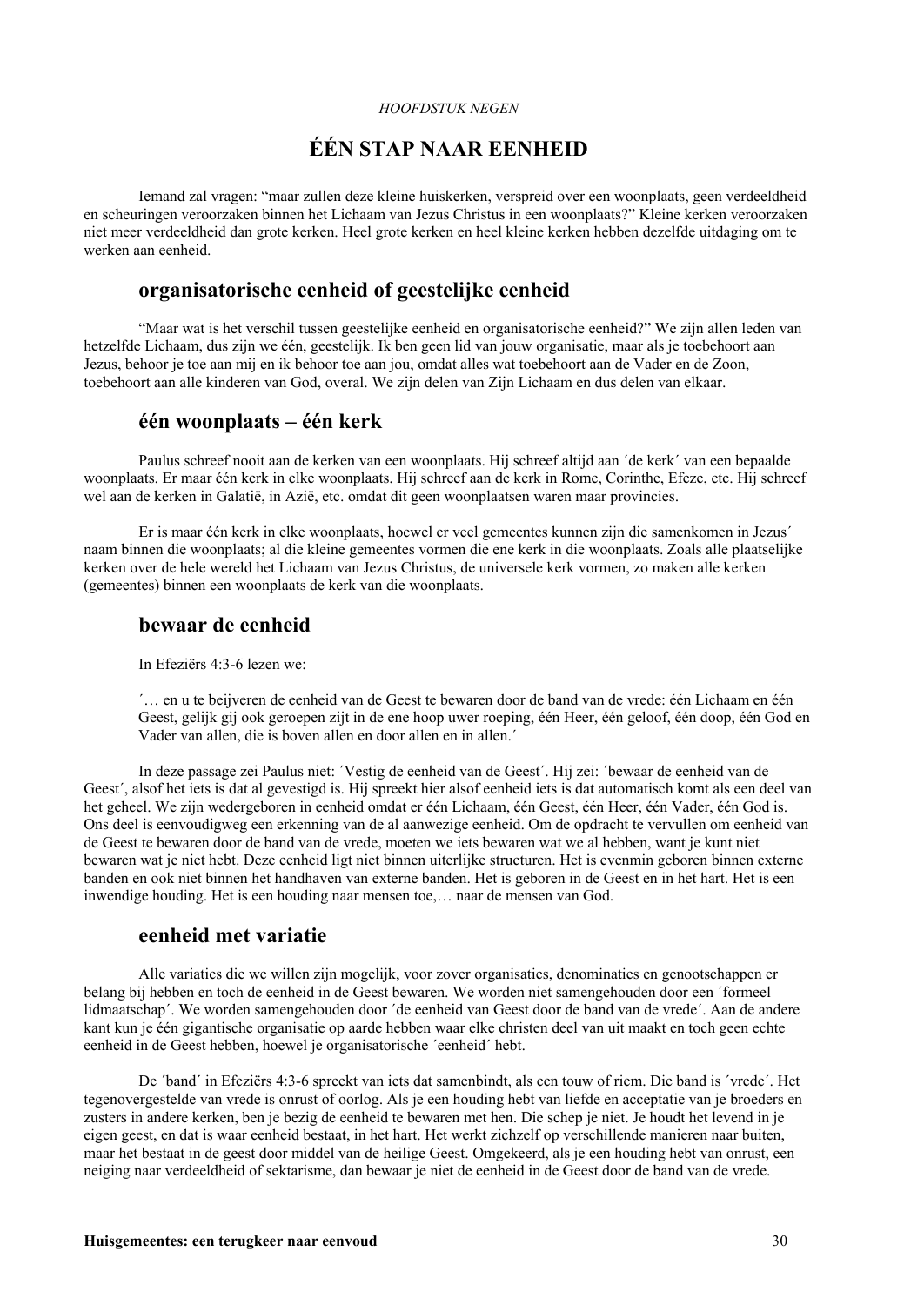## **een inwendige stap**

De ene stap naar eenheid, en er is er maar één, staat in Romeinen 14:1 en 15:7:

´Aanvaardt de zwakke in het geloof, maar niet om overwegingen te beoordelen… aanvaardt elkander, zoals ook Christus ons aanvaard heeft tot heerlijkheid Gods.´

Het woord aanvaarden, accepteren, betekent welkom heten, aannemen, ontvangen, verwantschap bevestigen, belijden en het als een feit verklaren dat we één zijn, dat we geboren zijn in één en dezelfde geestelijke familie. We zijn allemaal broeders en zusters omdat Jezus onze Verlosser en God onze Vader is! Zoals Jezus ons aangenomen heeft met al onze gebrokenheid, fouten en onvolwassenheid, zo moeten wij elkaar ook aannemen.

### **neem de stap nu**

Deze ene stap naar eenheid kun je zetten op de plek waar je nu bent. Je kunt je nu naar de Heer keren en bidden:

"Vader, in de naam van Jezus Christus, mijn Heer, erken ik dat ik een deel van uw geestelijke Lichaam ben, de kerk in deze woonplaats en in heel deze wereld. Ik wil iedereen die een kind van U is, aannemen en ontvangen als mijn broeder en mijn zuster, omdat U onze Vader bent. Het maakt me niet uit waar ze wonen. Het maakt me niet uit welke huidskleur ze hebben, welke vorm, specifieke leer of uiting ze er ook op na houden, of ze nu calvinist, lutheraan of anders zijn, of ze nu gedoopt zijn of niet. Het maakt me niet uit op welke dag van de week ze naar welke kerk ook gaan, of ze nu katholiek zijn, Jood, protestants, Jehovagetuige, of ze nu fundamenteel, gematigd of vrijzinnig zijn, of wat dan ook, ik verklaar nu in de naam van Jezus Christus de Heer, de Zoon van de Almachtige God, dat ik één ben met elke andere wedergeboren gelovige die leeft, die heeft geleefd en die zal leven in tijd en eeuwigheid. Ik wil hen aannemen, ik wil hen ontvangen. Ik wil van hen houden en hen ondersteunen. Ik wil voor hen bidden zoals U me beveelt, Heer, ik wil samenwerken met ze en ik wil me inspannen om de eenheid van de Geest te bewaren door de band van de vrede. Amen."

Als je dit gebed eerlijk en oprecht hebt gebeden, heb je de ene stap naar eenheid gezet. "Maar hoe zit dat nou met de eenheid van geloofsprincipes? Hoe kunnen we samen optrekken zonder het eens te zijn?" God stuurt ons niet allemaal in dezelfde richting. We moeten de eenheid van de Geest bewaren, totdat we ´de eenheid van het geloof en van de volle kennis van de Zoon van God bereikt hebben´ (Efeziërs 4:13). We kunnen de geestelijke eenheid bewaren terwijl er verschil van geloofsprincipes is.

## **één centrale waarheid**

Er is maar één centrale waarheid waaromheen we allen kunnen verklaren dat we één zijn en dat is niet een les, of een concept, of een principe, of een leer. Het is geen kerk, denominatie, of beweging. De waarheid is een persoon. Jezus is de Waarheid. Hij zei: "Ik ben de Weg, de Waarheid en het Leven." Als we tot Hem komen, geeft Hij ons Leven. We worden wedergeboren! Toen de gevangenbewaarder van Filippi aan Paulus en Silas vroeg ´wat moet ik doen om behouden te worden?´ was het antwoord niet ´geloof onze leer en wordt lid van onze organisatie´. Het antwoord was ´geloof in de Heer Jezus Christus en je zult gered worden.´ We geloven in een Persoon en worden geboren in het Koninkrijk van God. Als we deel uitmaken van Jezus, dan maken we deel uit van elkaar. We zijn één in Hem. Hij die Jezus heeft, heeft leven. Hij die Jezus niet heeft, heeft het leven niet. Wij zijn gered, niet door een geloofsleer aan te nemen, maar door Jezus Christus in ons hart te ontvangen.

#### **ontvang elkaar**

In elke kerk, of het nu een huisgemeente of traditionele kerk is, moeten we elke gelovige accepteren, aannemen als leden van hetzelfde Lichaam zonder acht te slaan op de denominatie, de groep of het kerkgenootschap waar die ander bij hoort. God mag ons van tijd tot tijd leiden in samenwerking bij grotere projecten, maar de meest krachtige uitdrukking van eenheid is het herkennen en het erkennen van wat die ander al doet.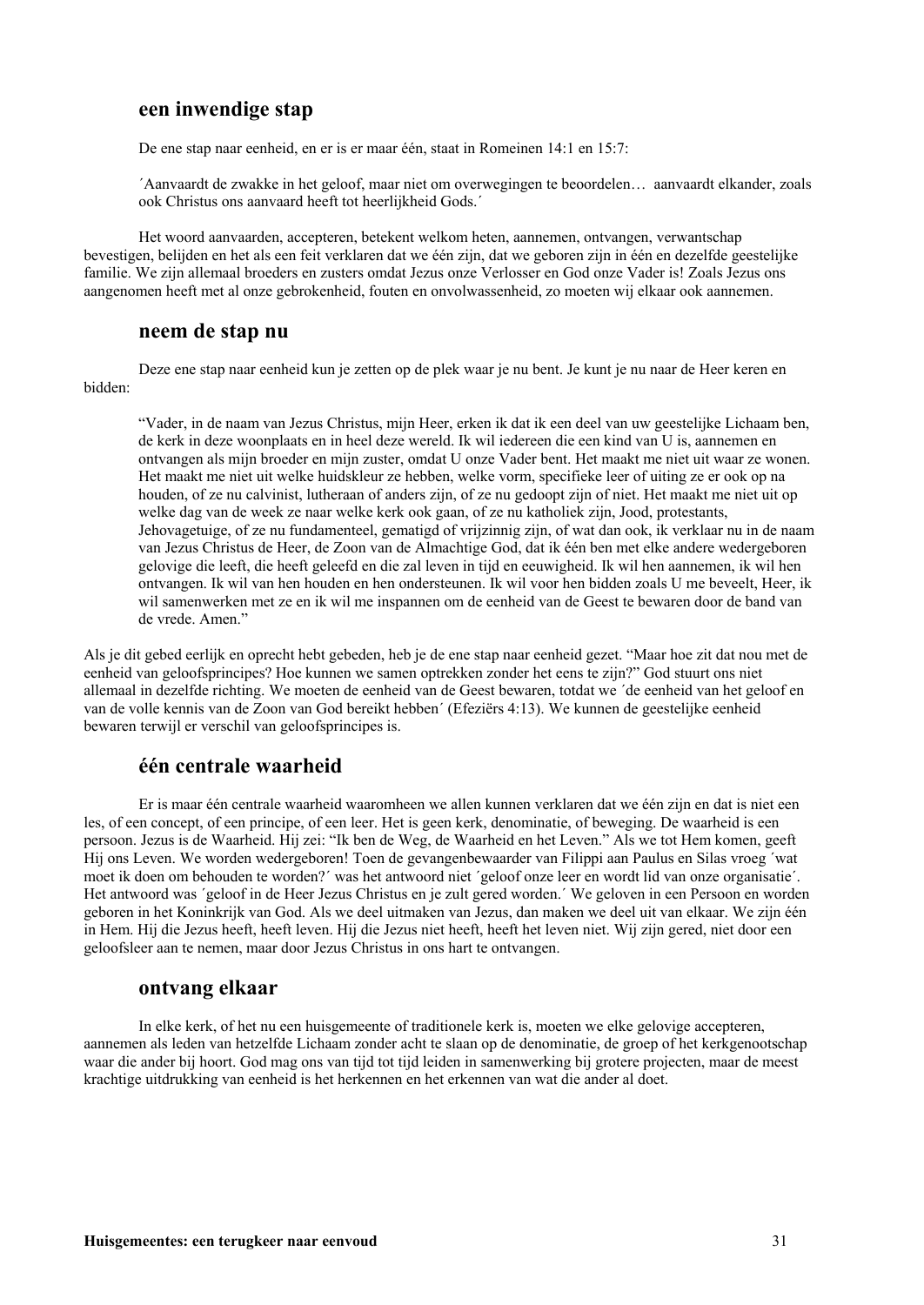## **veel leiders – één leger**

We zijn allemaal in een oorlog verwikkeld met satan en er zijn veel generaals, luitenanten, kapiteins en andere soldaten, maar er is één Hoofd, onze hoogste Commandant: Jezus Christus. Hij zei: ´ik zal mijn gemeente bouwen.´ En dat is wat hij doet. Laten we ruimte voor Hem maken om Zijn gemeente te bouwen. Hij rekent op elke kleine eenheid van Zijn machtige leger. We zijn misschien verdeeld over verschillende divisies, in verschillende eenheden, of aan een andere frontlinie, maar we zijn nog steeds één leger, één volk, vechtend in dezelfde oorlog en tegen het koninkrijk van duisternis. Laten we elkaar bekrachtigen en ondersteunen op de verschillende plaatsen van dienst zonder te denken dat we verdeeld zijn omdat we niet op dezelfde plek zijn, dezelfde dingen doen of op hetzelfde tijdstip onder dezelfde vlag zijn.

### **veel stammen – een volk**

Er waren twaalf stammen in Israël, elk met zijn eigen territorium, stamboom, leiders en vlag. Maar zij waren één volk, Israël. We bestaan uit honderden, misschien duizenden verschillende denominaties, genootschappen, groepen, organisaties en kerken, maar we zijn één volk, het volk van God, de God van Israël. We hoeven niet fysiek samen dezelfde dingen onder dezelfde vlag te doen om één te zijn. We zijn al één, dus laten we krachtig onze eenheid proclameren en ons werk doen: overal het Koninkrijk van God brengen terwijl we elkaar bevestigen, bekrachtigen, accepteren en ontvangen. Dat is de éénheid van de Geest bewaren door de band van de vrede.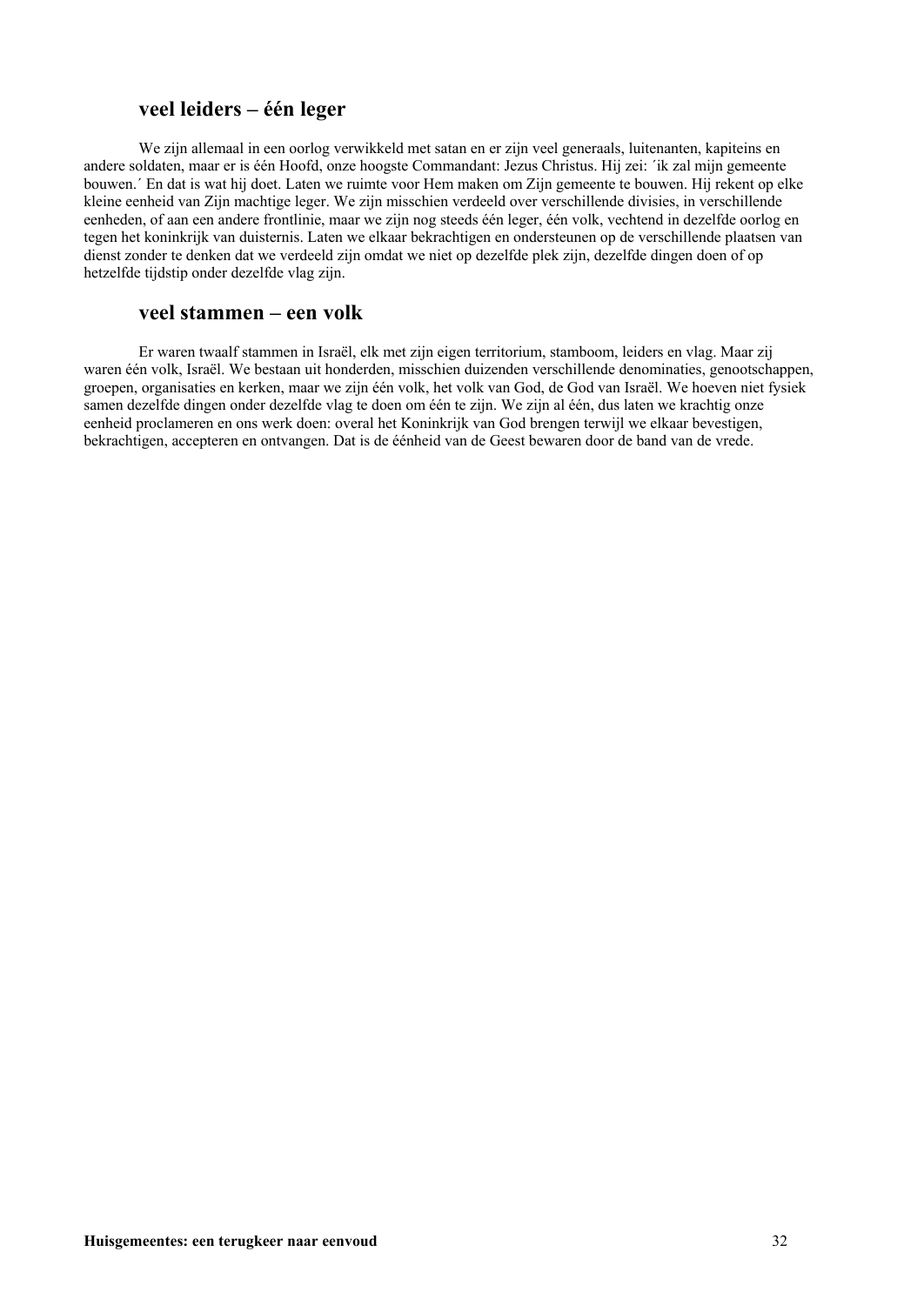#### *HOOFDSTUK TIEN*

## **WAT DOE JE IN EEN HUISGEMEENTE?**

Het is veelbetekenend dat noch Paulus, noch Jezus zelf specifieke instructies aan ons gaf voor wat betreft wat we moeten doen als we als gemeente samenkomen. Jezus´ woorden waren erg eenvoudig in Mattheüs 18:20,

´Want waar twee of drie vergaderd zijn in mijn naam, daar ben Ik in hun midden.´

Hij zei niet dat ze bepaalde dingen moesten doen waardoor Hij in hun midden zou zijn, behalve dat ze moesten samenzijn in Zijn naam.

De apostel Paulus gaf een beetje inzicht in de aard van de vroege gemeentesamenkomsten in 1 Corinthiërs 14:26:

´Hoe staat het dan, broeders? Telkens als gij samenkomt, heeft ieder iets: een psalm of een lering of een openbaring of een tong of een uitlegging; dat alles moet tot stichting geschieden.´

Kerkdiensten waren in die dagen niet ´spreker georiënteerd´. Het was een open ontmoeting waar elk persoon gericht was op voordeel voor het hele Lichaam. De oefening in geestelijke gaven werd aangemoedigd zodat iedereen gezegend en opgebouwd werd. We kunnen uit het boek Handelingen en de brieven een aantal belangrijke elementen van een kerkdienst verzamelen. Hierna volgen een aantal dingen die belangrijk zijn om te bestuderen als we samenkomen:

## **aanbidding en gebed**

Het is altijd goed om elke ontmoeting te beginnen met geruime tijd van lofprijs en aanbidding, gecombineerd met spontane gebeden. Soms is dit iets tussen onze geest en God, maar soms wil Hij nadruk leggen op het hardop uitspreken van een gebed waardoor iedereen wordt opgebouwd.

Een muziekgroepje is een toegevoegde dimensie aan de gebedstijd, maar is niet absoluut belangrijk. Gebedstijd zonder muziekbegeleiding kan soms enorm krachtig zijn. Ook zingen wat ons hart ons ingeeft zonder instrumenten is pure lof en aanbidding. Wij denken vaak dat we een bepaald gevoel moeten krijgen, anders zijn we niet doorgedrongen in het ´heilige der heilige´. Maar we zijn niet gemaakt voor ons eigen plezier, maar voor dat van onze Heer en Hij is volledig blij met alle lof en aanbidding, zolang het maar komt uit een eerlijk en oprecht hart. Er zullen momenten zijn dat de heilige Geest ons leidt in enkel aanbidden. Wees gevoelig voor de leiding van de heilige Geest. Alle dingen komen voort uit gebed, lofprijs en aanbidding.

## **delen**

Het is een tijd om de gaven van de heilige Geest te delen, zegt 1 Corinthiërs 14:26. In een open ontmoeting zal de leider de groep aanmoedigen om te getuigen, te oefenen, gebed te vragen, korte onderwijzingen te geven, openbaringen te delen, etc. Waak ervoor dat de verlegen en stille mensen niet overschaduwd worden door de uitbundige en extroverte. Trek de stillere mensen erbij door aan hen vragen te stellen. Soms is het nodig om de verlegen mensen aan te moedigen ´uit de boot´ te stappen door een getuigenis van de Heer te geven en zo hun angst voor mensen te overwinnen. En het is net zo nodig om de ´praatzieken´ aan te sporen om zich in te houden en anderen aan het woord te laten.

### **avondmaal vieren**

Laat enkelen een paar aspecten van avondmaal vieren uitleggen en laat de broeders en zusters daarna deelnemen aan het Lichaam en Bloed van onze Heer door ons verstand en ons geloof. Het is ook de tijd om onszelf te onderzoeken, te verootmoedigen en de zonden te belijden die de Heer ons openbaart wanneer we in stilte wachten op Hem. Het is ook een goed moment om degenen die Jezus Christus nog niet kennen uit te nodigen Hem in hun leven toe te laten en samen met hen te bidden, voordat we het brood en de beker nemen. Velen zijn bereid om Jezus te ontvangen wanneer we een korte uitleg van het evangelie geven en de gemeente in gebed leiden in het aannemen van Jezus Christus. Velen zijn op deze manier tot de Heer gekomen. Degenen die Jezus ontvangen als hun Verlosser kunnen direct gedoopt worden. In de eerste gemeentes in Handelingen werden nieuwe bekeerden dezelfde dag nog gedoopt.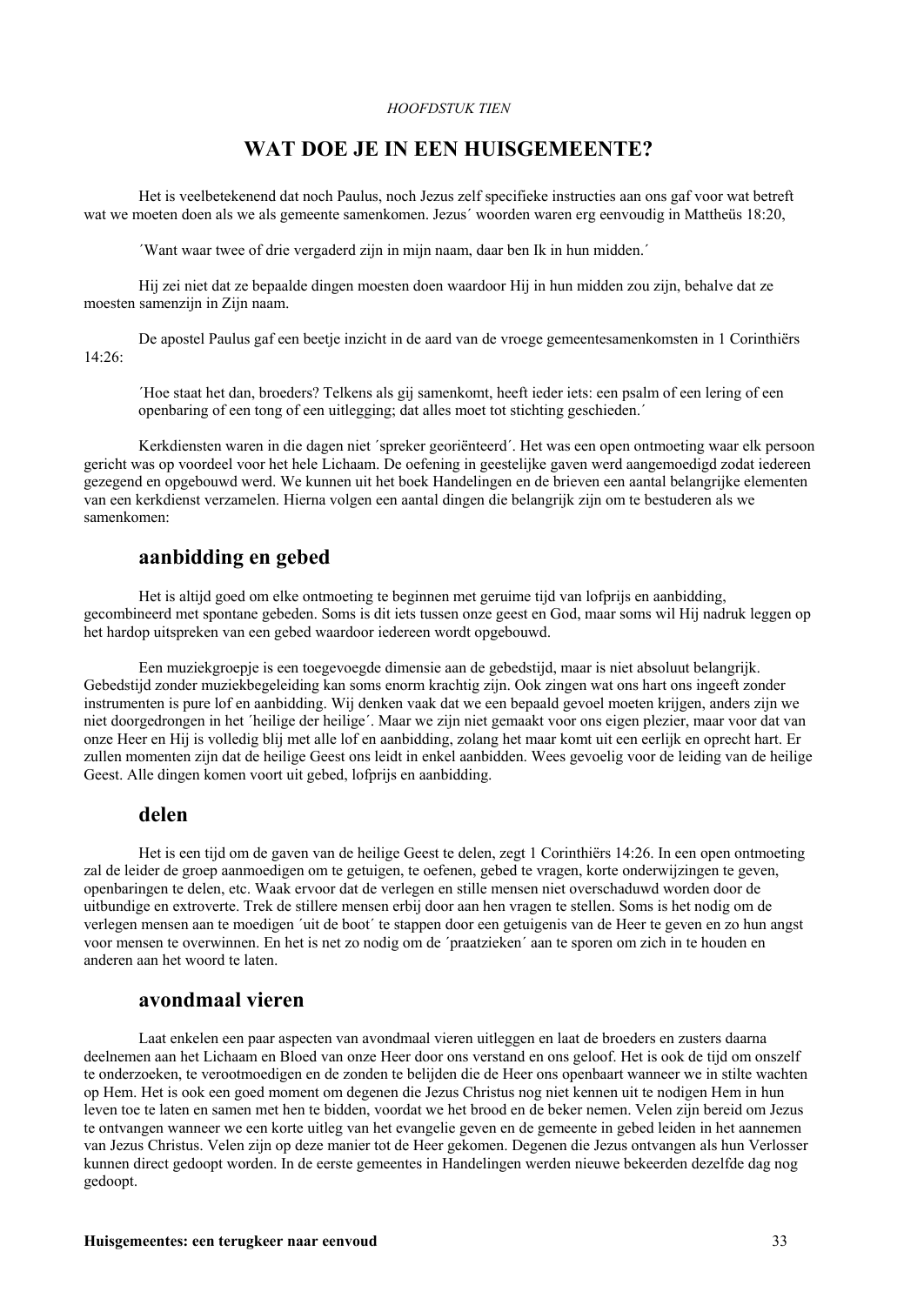## **bediening**

Wees open voor de heilige Geest om een ander te kunnen bedienen door profetie, handoplegging voor de doop met de heilige Geest, gebed voor zieken, het vrijlaten van mensen die gebonden zijn door hinderlijke geesten, etc. Laat al de gaven van de Geest vrij stromen voor de opbouw van de gemeente en in overeenstemming met 1 Corinthiërs 14. Laat elke gelovige deelnemen bij de onderlinge bedieningen tijdens de samenkomsten.

## **bijbelstudie**

Iemand geeft een kort onderwijs vanuit het Woord van God. Dit kan door iedereen gedaan worden, zoals staat in 1 Corinthiërs 14:26. Lang preken was toen niet de gewoonte. Als de kerk een ´open´ karakter heeft, werkt de heilige Geest door verschillende deelnemers tijdens de samenkomst. Door de eeuwen heen is de onderwijslengte groter geworden en overheerst tegenwoordig de hele dienst, waardoor er geen ruimte meer is voor een andere invulling. Dit heeft geleid tot een dienst met toeschouwers van één persoon die zijn gaven deelt, terwijl alle anderen wachten en luisteren en ontvangen en soms slapen. In de huisgemeente kan deze fout eenvoudig vermeden worden door iedereen te betrekken en meer nadruk te leggen op de persoonlijk gaven die voor het hele Lichaam zijn, om zodoende elkaar op te bouwen. De heilige Geest wil elke ontmoeting op een specifieke manier leiden. Maak er daarom geen programma van.

Belangrijke elementen van een huisgemeente, maar eigenlijk van elke gemeente, zijn lofprijs, aanbidding, gebed, delen, onderwijs uit Gods Woord, aanmoedigen om de geestelijke gaven te ontwikkelen, doop in water, doop met de heilige Geest, avondmaal, evangelisatie en het dienstbaar zijn aan de ander. Dit zijn enkele van de dingen die Jezus bedoelde, toen hij zei:

´Gaat dan henen, maakt al de volken tot mijn discipelen en doopt hen in de naam van de Vader en van de Zoon en van de heilige Geest en leert hen onderhouden al wat Ik u bevolen heb. En zie, Ik ben met u al de dagen tot aan de voleinding der wereld.´ (Mattheüs 28:19-20)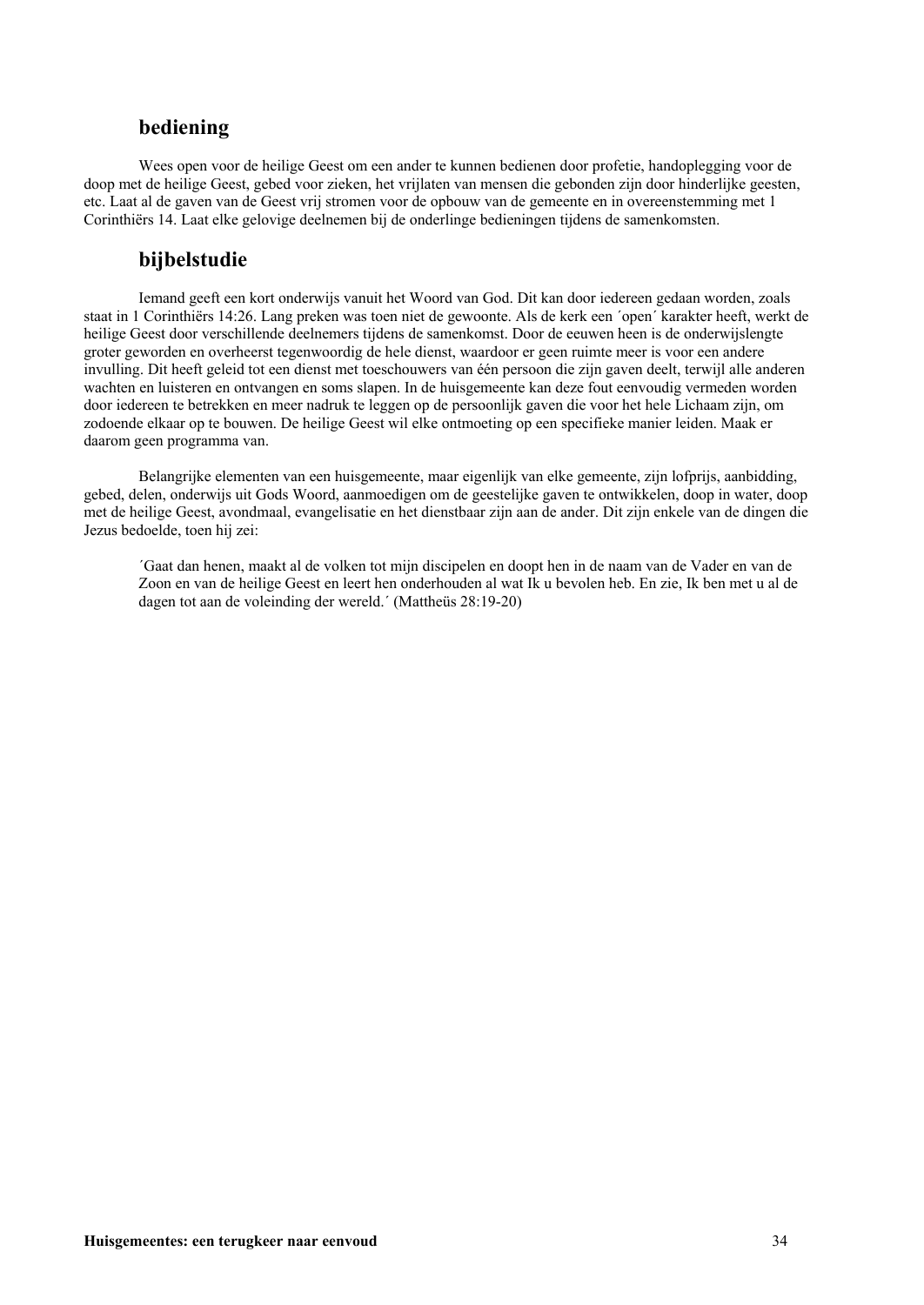#### *HOOFDSTUK ELF*

## **HOE BEGIN JE EEN HUISGEMEENTE**

Als we de vraag stellen, "hoe begin je een huisgemeente?" vragen we eigenlijk "hoe begin je een kerk." Het woord huisgemeente is geen begrip in het nieuwe testament. Er staat bijvoorbeeld:

´Groet de broeders te Laodicea; ook Nymfa met de gemeente bij haar aan huis´. (Kolossenzen 4:15)

Er staat niet: ´… de huisgemeente bij haar aan huis.´ Een gemeente die samenkomt in een huis, is een kerk!

## **supermarkt en kruidenier**

We denken aan een kerk stichten en we worden zenuwachtig! We zien het als een enorme taak omdat we denken in termen van grote kerken. We prijzen de Heer voor al die grote kerken die Jezus als Verlosser verhogen, maar in de gemiddelde woonplaats gaat het grootste deel van de inwoners niet naar een kerk. Er is nog ruimte voor veel meer kerken in elke woonplaats op de wereld, zowel grote als kleine kerken. We hebben supermarkten in bijna elke woonplaats, maar we hebben ook kleine kruideniers. Ze doen hetzelfde. Ze bieden voedsel aan. De supermarkten vervullen niet alle behoeften van de inwoners, evenzo bereiken de grote kerken niet alle mensen. Huisgemeentes houden geen wedstrijd met de grote. Ze zijn bondgenoten in de strijd tegen het koninkrijk van de duisternis.

## **werk samen met elkaar**

Ik zal nooit vergeten wat mijn vriend, Hobart Vann, zei toen hij over zijn belevenissen van de tweede wereldoorlog vertelde. De oorlog liep ten einde en de geallieerden bevrijdden Frankrijk en Italië van de Duitse overheersing. Bij het innemen van een stad zochten de tanks de hogere plaatsen rondom een stad op. Zo stonden de diverse tanks evenwichtig verspreid en klaar om op te trekken. Hobart zei: "Bob, ik heb nooit mijn koepel opengedaan om naar de andere tanks te zwaaien en te roepen: hé jongens, ga daar weg! Dit is ons terrein! Wij hebben jullie niet nodig! Stop met ons terrein binnendringen! We kunnen het zelf wel af!" Nee, we waren blij dat we het niet in ons eentje moesten doen. Elke tank was welkom. Het ronken van hun motoren klonk als muziek in onze oren. We zouden nog gelukkiger zijn als we twee keer zoveel tanks hadden!" Op dezelfde manier kan niemand van ons zeggen: "Hé jongens! Begin geen nieuwe kerk in deze woonplaats! Wij kunnen het alleen wel af!" De snelste manier om een woonplaats te bereiken met het evangelie is nieuwe gemeentes te stichten, dus waarom zou ik van slag raken wanneer iemand anders een gemeente sticht, of het nu een huisgemeente is of een die samenkomt in één kerkgebouw?

## **verzadigde gemeentestichting en de huisgemeente**

Als we woonplaatsen en landen gaan verzadigen met kerken, moeten we beginnen in termen van huisgemeentes. De snelste kerkgroei in de geschiedenis vindt plaats in China door verzadigde gemeentegroei onder leiding van de heilige Geest. Dit is geen theorie maar de praktische werkelijkheid en staat als een getuigenis van de kerk wereldwijd tegenover de effectiviteit van het stichten van massale kerken.

### **een gemeente beginnen in huis**

De volgende zaken zijn belangrijk bij het opzetten van een huisgemeente. Je kunt er een aantal van gebruiken of allemaal. Het belangrijkste is gehoorzaam te zijn aan wat de heilige Geest je zegt te doen in je eigen situatie.

## **bid en betrek anderen daarbij**

De sleutel naar alle succes in het Koninkrijk van God is gebed. Maar het is niet genoeg alleen maar te bidden. Ga samen met anderen bidden. Bid om en zoek naar iemand met dezelfde visie en zoek samen in gebed naar Gods wil in hoe te handelen.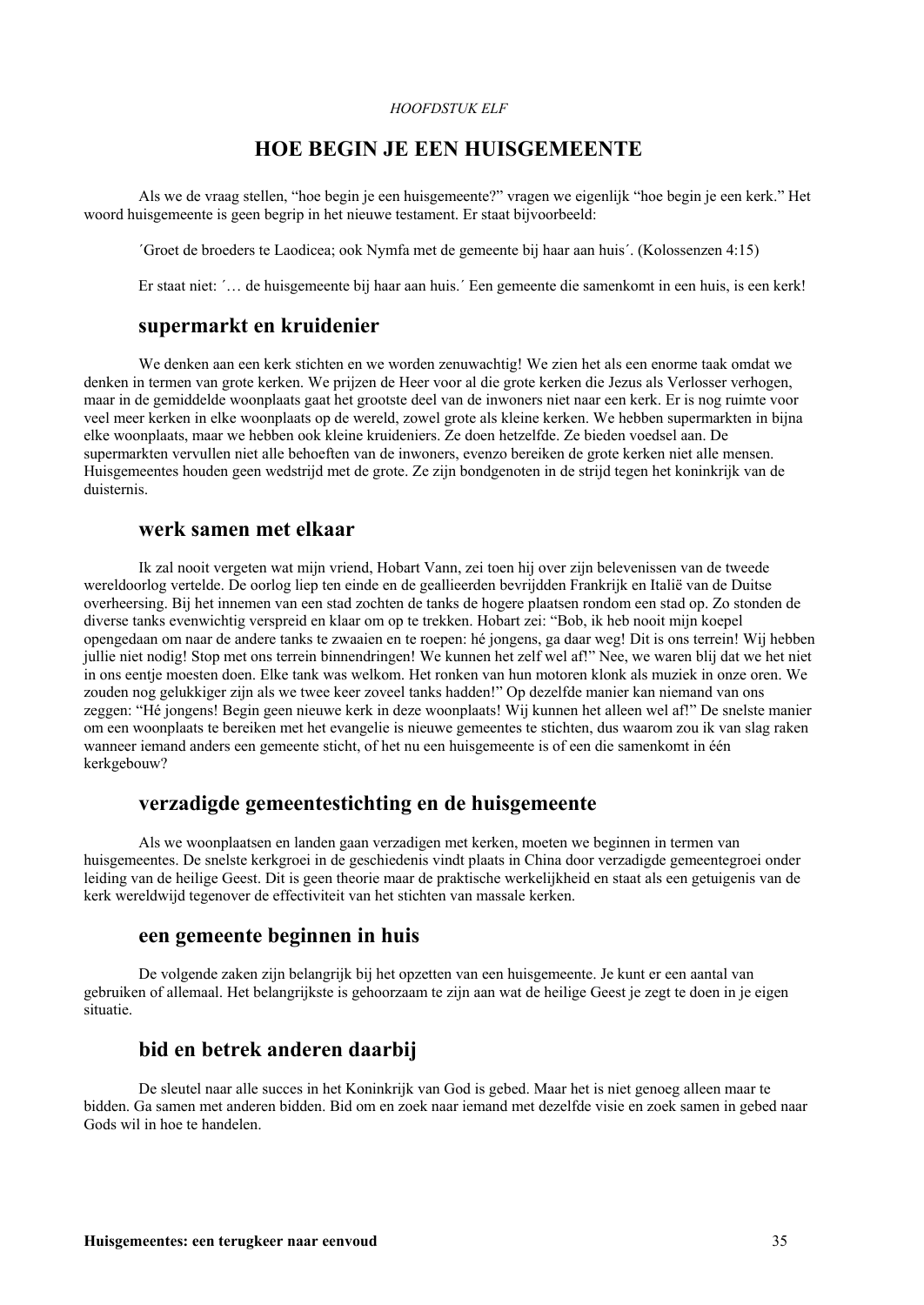## **werk samen met een apostel, profeet, evangelist, herder en leraar**

In Handelingen 8:1 en 11:19-21 lezen we:

´En Saulus stemde in met zijn terechtstelling. En er ontstond te dien dage een zware vervolging tegen de gemeente te Jeruzalem; en allen werden verstrooid over de streken van Judea en Samaria, met uitzondering van de apostelen……Zij dan, die verstrooid werden door de verdrukking, welke in verband met Stefanus plaats vond, trokken verder tot Fenicie, Cyprus en Antiochie toe, zonder tot iemand het woord te spreken dan alleen tot de Joden. Doch er waren onder hen enige Cyprische en Cyreense mannen, die, te Antiochie gekomen, ook tot de Grieken spraken en hun de Heer Jezus predikten. En de hand van de Heer was met hen, en een groot aantal kwam tot het geloof en bekeerde zich tot de Heer.´

´En het bericht daarvan kwam de gemeente van Jeruzalem ter ore en zij vaardigden Barnabas af naar Antiochie. Toen deze aankwam en de genade Gods zag, verheugde hij zich en wekte allen op om naar het voornemen van hun hart de Heer trouw te blijven; want hij was een goed man, vol van de heilige Geest en van geloof. En een brede schare werd de Heer toegevoegd. En hij vertrok naar Tarsus om Saulus te zoeken; en toen hij hem gevonden had, bracht hij hem naar Antiochie. En het geschiedde, dat zij een vol jaar in de gemeente gastvrij ontvangen werden en een brede schare leerden en dat de discipelen het eerst te Antiochie Christenen genoemd werden. En in die dagen kwamen profeten van Jeruzalem te Antiochie.´ (Handelingen 8:22-27)

Het waren niet de apostelen die de kerk stichtten in Antiochië. Het waren de door de vervolging verstrooide christenen die de gemeente stichtten in die stad. De apostelen zonden Barnabas later om te helpen bij het bemoedigen en versterken.

De enorme groei van huisgemeentes in China laat zien dat iemand die van de Jezus Christus houdt en Hem wil dienen een huisgemeente kan beginnen. Maar we hebben apostelen en profeten nodig en alle andere bedieningen zoals bedoeld in Efeziërs 4:11, om het tot perfectie te brengen opdat het zichzelf kan bedienen en zo tot volwassenheid kan komen.

**´Vader, laat ons zien hoe we de gemeente moeten ondersteunen, moeten versterken. Help de herders en leiders om de gemeente niet te controleren, niet te onderdrukken, niet te manipuleren of te verstikken. Maak het mogelijk voor ons om de gemeente vrij te zetten zodat het de gemeente kan worden die u bedoeld hebt!´** 

## **vier aan het eind een eenvoudig avondmaal**

Er is geen vaste manier waarop wij elkaar ontmoeten. Sommige samenkomsten zullen verlopen met veel lofprijs en aanbidding, andere met veel gebed, weer andere met getuigenissen van Gods goedheid voor ons, sommige met veel bijbelstudie, weer andere waarin de een de ander bedient of iemand iets onderwijst, etc. Hoe het ook loopt, het draait tenslotte allemaal rond het geweldige evangelie van Jezus Christus en daarom is het goed om het avondmaal vaak te vieren. Het regelmatig gedenken van het offer van Jezus is van groot belang.

We doen er goed aan om het verbroken Lichaam en vergoten Bloed elke keer dat we bij elkaar komen te gedenken. Vraag verschillende mensen om hun persoonlijke betekenis van het avondmaal te delen. Laat iemand een korte uitleg van de bedoeling van het avondmaal geven. Het is een uitstekende gelegenheid om mensen tot de Heer te leiden.

## **begin klein**

´Want waar twee of drie vergaderd zijn in mijn naam, daar ben Ik in hun midden.´ (Mattheüs 18:20)

De woorden ´vergaderd zijn´ kunnen vertaald worden met ´samengekomen´. Er zijn er maar twee of drie nodig om een samenkomst, een gemeente, te beginnen volgens dit vers. Een samenkomst van mensen die de naam van Jezus dragen, daar is Jezus in hun midden en daar is kerk! Bid voor groei, maar word niet ontmoedigd als de gemeente klein is. Er zal groei komen na verloop van tijd en er zullen nieuwe gemeentes gesticht worden in een ander deel van de woonplaats of in een andere woonplaats vlakbij.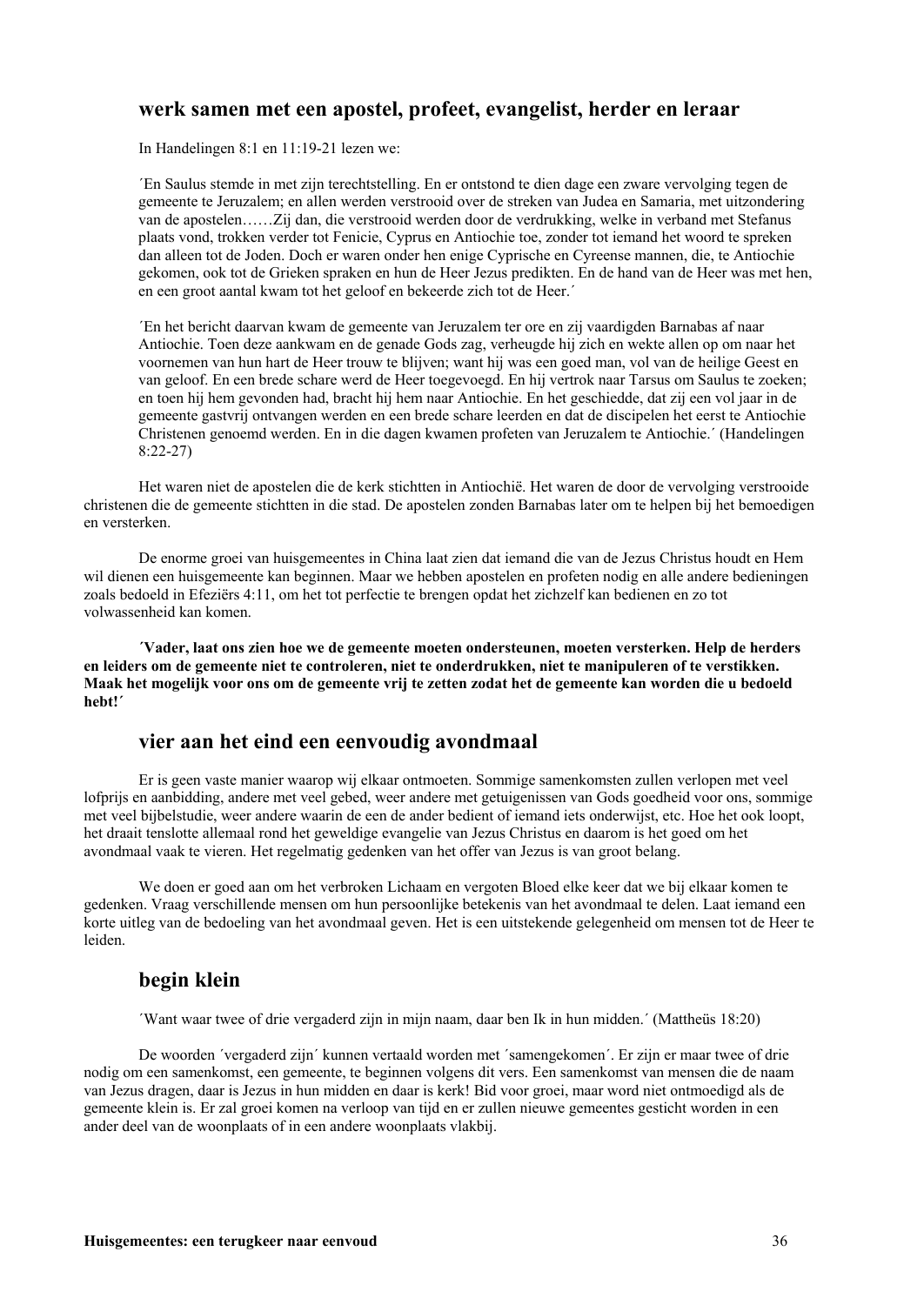## **wees actief in verschillende huisgemeentes**

Eén persoon kan op een bepaald moment betrokken zijn bij verschillende huisgemeentes. Sommige gelovigen hebben dit ontdekt en voelen zich vrij om zich in te zetten op meerdere plaatsen binnen het Lichaam van Christus.

## **wees vrij om elkaar te ontmoeten op welke tijd en plaats ook**

Elkaar ontmoeten kan op zondagmorgen, maar ook op een andere dag of dagdeel. Je kunt samenkomen in een bepaald huis, altijd, of telkens in een ander huis. Je kunt lange samenkomsten hebben, maar ook korte. Het is ook goed als je samen gaat kamperen en daar een samenkomst hebt. Kerk is mensen die samenkomen in de naam van Jezus. Het is geen religieuze ceremonie.

## **maak geen ledenlijst**

Maak geen ledenlijst van leden, gastleden en niet-leden om de hiervoor aangehaalde redenen. Ze zullen nooit jouw schapen zijn. Zij behoren tot Jezus wanneer ze wedergeboren zijn. En als ze dat nog niet zijn is het een groot voorrecht wanneer je ze tot de Heer kunt leiden. Maar welkom zijn ze altijd, net als de anderen.

## **ontvang allen die komen**

Sommigen die in de huisgemeente komen, zijn misschien formele leden van een andere groep. Dat is geen enkel probleem, want wij hebben geen ledenlijst. We proberen niemand af te leiden van iets wat de Heer hen zegt te doen. Maar ook zullen we hen niet weigeren om onze samenkomsten te bezoeken. We moeten al degenen ontvangen, net zoals elke andere bepaalde kerk in de woonplaats iedereen behoort te ontvangen die naar hun samenkomsten komt.

## **schrijf geen statuten en reglementen**

Het nieuwe testament is ons statuut en reglement. Dat is voldoende. We hoeven geen documenten op te stellen die richting geven aan de gemeente. Een nieuwtestamentische kerk zou haar richting uit het nieuwe testament moeten halen, onder leiding van de heilige Geest. Veel kerken geven om diverse redenen de voorkeur aan het officieel registreren als christelijke organisaties. Laat de Heer je in dit soort zaken leiden. Het enige persoonlijke voordeel hiervan is het kunnen aftrekken van de giften. Er komt een dag dat we eenvoudigweg aan de Heer geven terwijl we niets terug verwachten, ook niet via de belasting. Er is niets op tegen om dit belastingvoordeel te hebben. Gebruik het als de Heer je daar vrede over geeft. Maar eens zal de dag komen dat de nadelen van het geregistreerd zijn opwegen tegen de voordelen.

## **ga geen ´modder gooien´ naar andere groepen**

We zijn deel van alle kerken in onze woonplaats (en wereldwijd), omdat we deel zijn van de ´stadsgrote kerk´, de gemeente van je woonplaats. De problemen van de plaatselijke (en wereldwijde) kerk zijn onze problemen omdat wij (deel van) de kerk zijn. Pas op dat je niet in de valstrik valt waar de eerste christenen in Corinthe in vielen. In 1 Corinthiërs 1:10-13 zegt Paulus:

´Doch ik vermaan u, broeders, bij de naam van onze Heer Jezus Christus: wees allen eenstemmig en laten er geen scheuringen onder u zijn; wees vast aaneengesloten, één van zin en één van gevoelen. Mij is namelijk omtrent u, mijn broeders, medegedeeld door de huisgenoten van Chloe, dat er twisten onder u zijn. Ik bedoel dit, dat ieder uwer zijn leus heeft: Ik ben van Paulus! En ik van Apollos! En ik van Kefas! En ik van Christus! Is Christus gedeeld? Is Paulus dan voor u gekruisigd, of zijt gij in de naam van Paulus gedoopt?´

Sommigen zeggen misschien: "Het is fout om te zeggen: ik ben van Paulus, Apollos of Kefas, maar hoe kan het fout zijn om te zeggen: ik ben van Christus?" Het is fout om te zeggen dat je van Christus bent als je daarmee bedoeld dat je niet van die ander bent omdat je van Christus bent. Daar zit een sektarische of verdeelde geest achter. Daarom is het ook fout om te zeggen: "ik hoor bij een huisgemeente en niet bij een bepaalde kerk." Daar zit een mentaliteit achter van ´zij en wij.´

De namen uit het aangehaalde vers kunnen eenvoudigweg vervangen worden door ´Hervormd (met al dan niet een bepaalde richting)´, ´Gereformeerd (met een bepaalde richting)´, ´Rooms Katholiek´, ´Evangelisch´, ´Charismatisch´, ´Jehovagetuigen´, ´Huisgemeente´ of welke andere groep ook.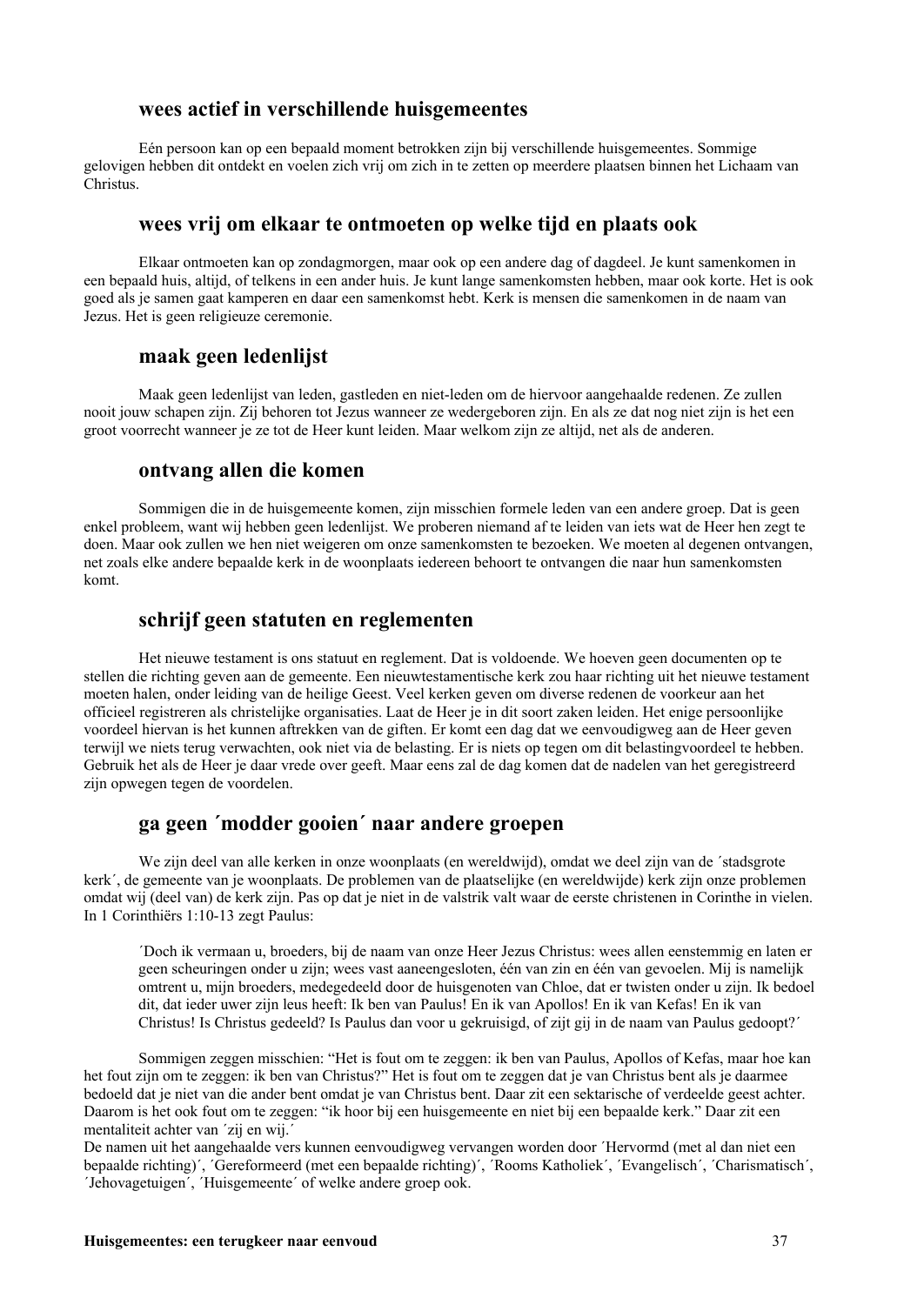#### WE ZIJN ÉÉN ALS WE DEZELFDE VERLOSSER EN DEZELFDE VADER IN DE HEMEL HEBBEN! DAAROM MOET ONS DENKEN, SPREKEN EN HANDELEN NIET EEN AFWIJZING MAAR EEN OMHELZING ZIJN VAN ONZE EENHEID!

## **ontmoet elkaar regelmatig**

Ik geloof in een gewone kerk zoals de twee discipelen hadden op weg naar Emmaus toen Jezus Christus plotseling ´in hun midden was´. We hebben meer ´kerkdiensten´, meer samenkomsten dan we denken vanwege dit soort van ´gewone´ tijd met andere gelovigen. Maar als we een gemeente willen stichten, is het goed om op regelmatige basis samen te komen. De Heer kan ons van tijd tot tijd leiden naar andere tijdstippen of plaatsen, maar het is goed om een regelmatige basis te hebben.

## **waarom zouden we samenkomen?**

Voor velen is een kerkdienst een opgave, iets wat nou eenmaal moet en ze zijn blij als het weer voorbij is.

### **waarom samenkomen?**

Het is een logische vraag en verdient een goed antwoord.

## **waarom samenkomen?**

Hebreeën 10:25 (vertaling van Het Boek) zegt:

´Wij moeten niet uit onze samenkomsten wegblijven. Sommigen maken daar een gewoonte van, maar dat is niet goed. Wij moeten elkaar bemoedigen en waarschuwen, vooral nu we zien dat het niet lang meer zal duren, voor de Heer Jezus terugkomt.´

We moeten samenkomen als we sterk willen zijn voor de dagen die komen. Het hoeft geen grote samenkomst te zijn om te geven en te ontvangen wat je nodig hebt. Het kan een heel kleine samenkomst zijn van twee of drie en het dynamische van de gemeente zal ons met elkaar verbinden en we zullen allemaal gezegend zijn. We moeten niet op zoek zijn naar ´klein zijn´, maar als we klein zijn, mogen we daar blij mee zijn.

### **waarom samenkomen?**

Saamhorigheid is een bron van kracht. Eén andere broeder of zuster kan mijn sterkte vergroten met 1000%. In de geestelijke wereld moeten we zijn als een team. We hebben allemaal blinde vlekken. De enige manier waarop we veilig wandelen is in een groep. Ja, we hebben elkaar echt nodig! Eén verslaat duizend en twee verslaan tienduizend.

## **waarom samenkomen?**

Jezus stierf voor jou en mij, individueel, maar er zijn veel teksten in de bijbel waar we lezen dat Hij stierf voor de gemeente.

´…evenals Christus zijn gemeente heeft liefgehad en Zich voor haar overgegeven heeft…´ (Efeziërs 5:25).

Hoe kunnen we zeggen dat we van Jezus houden als we niet dat liefhebben wat Hij liefheeft? We moeten de gemeente liefhebben, omdat Jezus de gemeente liefheeft. Als we het moeilijk vinden om te horen bij die georganiseerde kerk, die geïnstitutioneerde kerk, die traditionele kerk, die gedenomineerde kerk, die problematische kerk, die verdeelde kerk, die saaie kerk, denk er dan aan dat Jezus zich eraan verbonden heeft en beloofd heeft nooit te verlaten of te verzaken. We moeten dezelfde houding hebben naar de kerk (alle delen inbegrepen) als onze Heer heeft.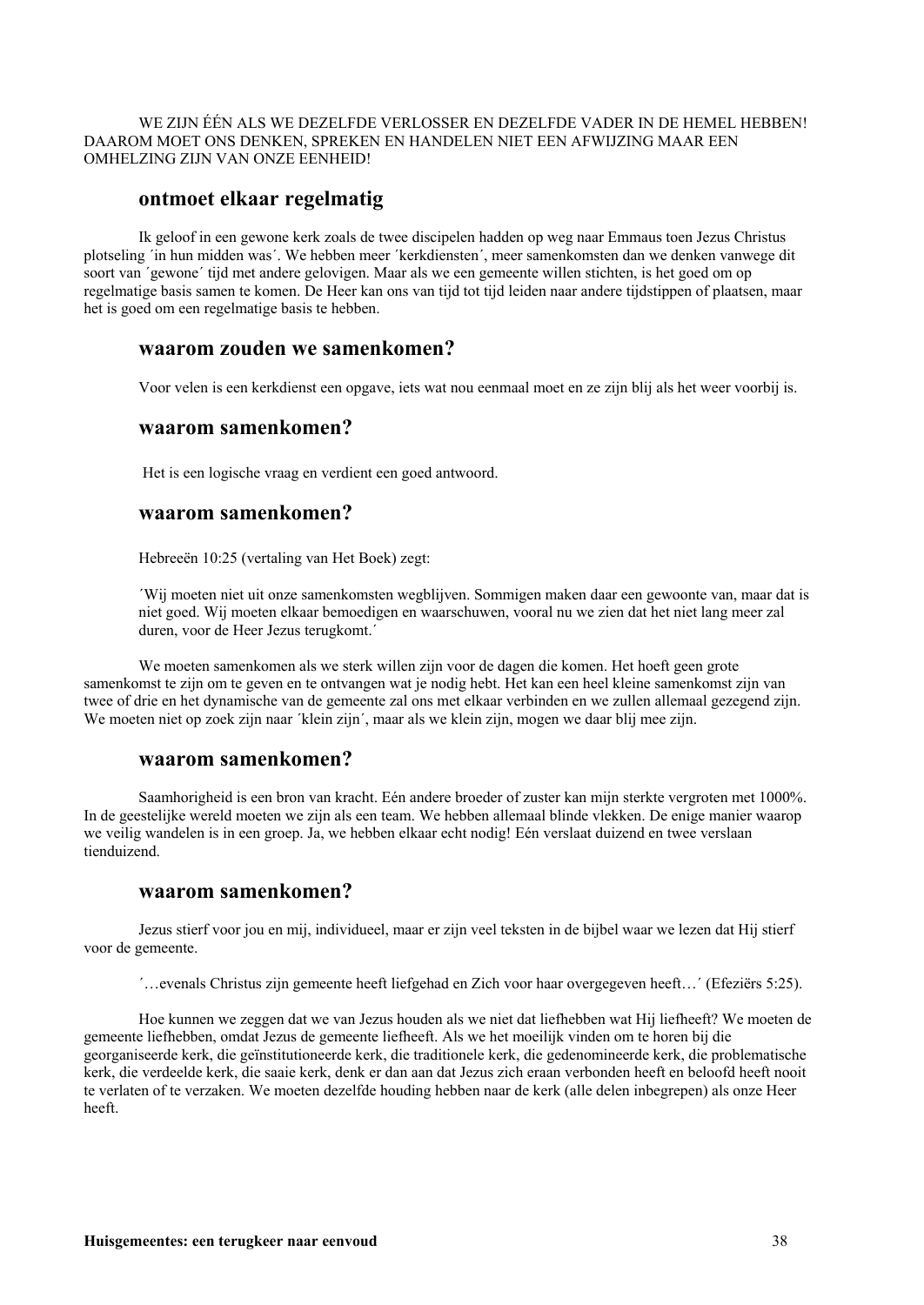## **waarom samenkomen?**

Om te ervaren dat Jezus in het midden is. Hij zei:

´Want waar twee of drie vergaderd zijn in mijn naam, daar ben Ik in hun midden.´ (Mattheüs 18:20)

Hij is niet in het midden van mij. Hij leeft binnenin me. Hij is alleen in het midden van twee of drie of meer, als we samenkomen in Zijn naam. Dat is een heel andere beleving dan Jezus binnenin. Er zijn bepaalde dingen die alleen maar kunnen gebeuren als Jezus in het midden is en als we nooit samenkomen, zullen die nooit gebeuren.

### **waarom samenkomen?**

Er is een speciale belofte dat:

´als twee van u op de aarde iets eenparig zullen begeren, het hun ten deel zal vallen van mijn Vader, die in de hemelen is.´ (Mattheüs 18:19)

We zullen deze belofte alleen maar vervuld zien worden als we samenzijn met tenminste één andere christen.

## **waarom samenkomen?**

Om het avondmaal samen met anderen te vieren zoals Gods Woord laat zien. Jezus zei:

´En Hij nam een brood, sprak de dankzegging uit, brak het en gaf het hun, zeggende: Dit is mijn Lichaam, dat voor u gegeven wordt; doet dit tot mijn gedachtenis. Evenzo de beker, na de maaltijd, zeggende: Deze beker is het nieuwe verbond in mijn bloed, die voor u uitgegoten wordt.´ (Mattheüs 22:19-20)

Het avondmaal is ter herinnering in aanwezigheid van zijn mensen. Hoewel het niet verkeerd is om voor jezelf het brood te breken en de beker te nemen, vind je maar één voorbeeld in het nieuwe testament terug: het avondmaal werd altijd samen met anderen gevierd.

### **waarom samenkomen?**

De apostel Jakobus zegt:

´Belijdt daarom elkander uw zonden en bidt voor elkander, opdat gij genezing ontvangt.´ (Jakobus 5:16a)

We zien dat het woord ´elkaar´ steeds terugkomt, door het heel het nieuwe testament heen. We kunnen er niet omheen dat we een deel van een Lichaam zijn.

### **waarom samenkomen?**

Om het Lichaam toe te staan elkaar op te bouwen en te bemoedigen.

Dit zijn enkele redenen waarom we samenkomen in de naam van Jezus. De bewegingen van opwekking die succesvol doorgaan zijn daar waar Gods mensen dagelijks samenkomen, of tenminste zeer regelmatig. Samenkomsten op alleen zondag was niet standaard in de eerste kerk en het is ook niet (meer) de standaard dag als het vuur van opwekking uitbreekt. Als God zijn met zijn kracht in ons midden komt, hebben we er geen problemen mee om dagelijks samen te komen.

## **wees niet bang om het kerk te noemen**

Door heel het nieuwe testament heen vinden we veel woorden die gebruikt worden in plaats van het woord ´kerk´, bijvoorbeeld discipelen, heiligen, bijeenkomst, vergadering, gelovigen, etc. Er zullen momenten zijn dat we onze ontmoetingen kerk noemen en andere momenten noemen we het gemeente, samenkomst of vergadering. Maar als we bijeen zijn in Jezus´ naam, dan weten we dat het de gemeente is, Zijn Lichaam.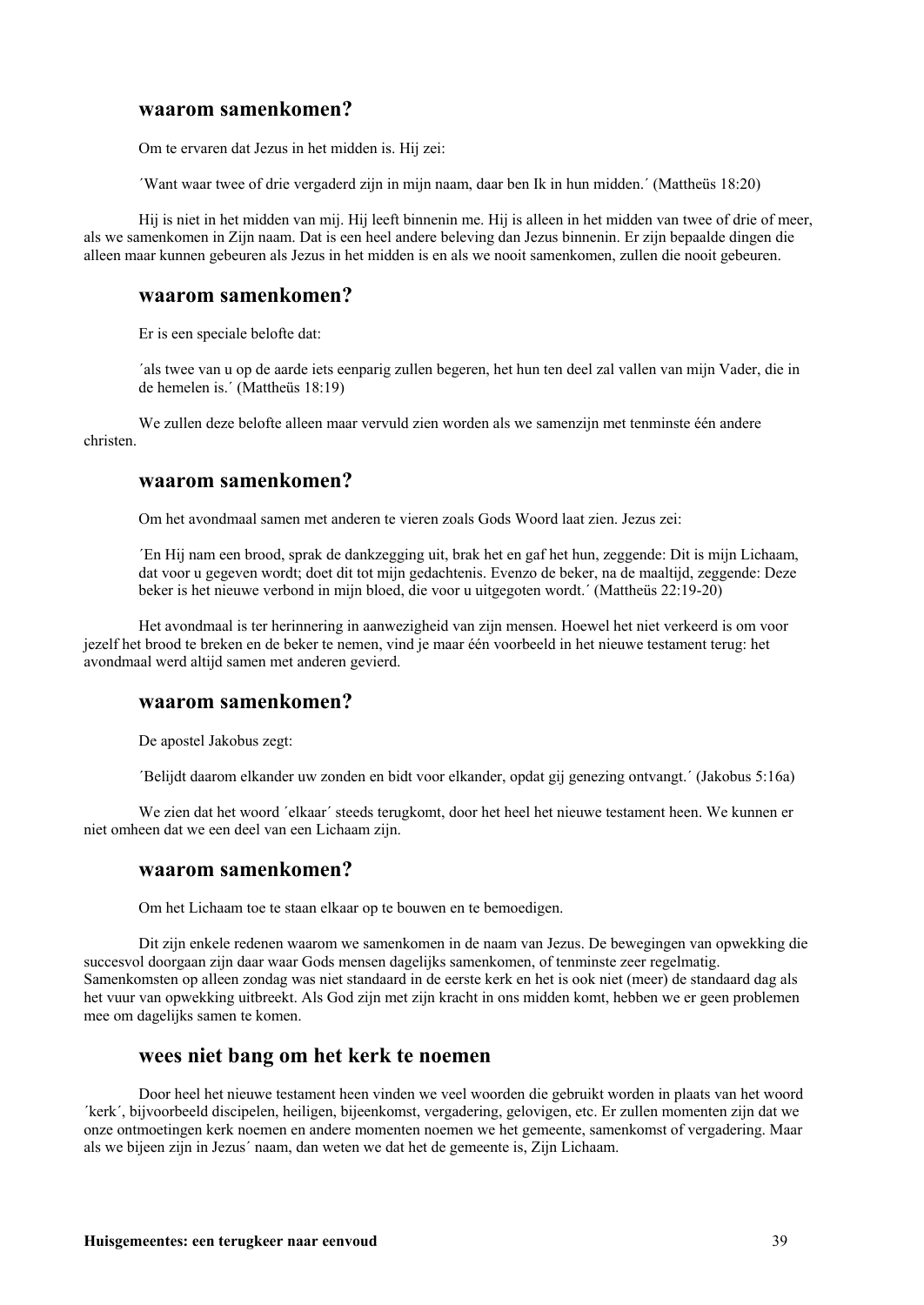## **onderworpen aan geestelijke autoriteit**

We worden allen opgeroepen om ons te onderwerpen aan door God gegeven geestelijke autoriteit waar we dat ook vinden. Een apostel is een apostel waar hij ook gaat en een herder is een herder waar hij ook gaat. Maar een apostel, profeet, evangelist of leraar kan niet functioneren als hij niet wordt geaccepteerd (erkend) en gerespecteerd (herkend). Zo kan een herder ook niet functioneren waar hij niet ontvangen wordt.

God heeft ons sommigen gegeven die ons nader aan het hart liggen dan anderen, maar we mogen niemand die de Heer tot ons zendt, verwerpen. We zijn leden van elkaar, daarom zijn we allen verantwoordelijk voor elkaar, waar ons leven ook dat van een ander raakt. We moeten de ´stadskerk´ - het hele Lichaam van Jezus in een woonplaats – accepteren en aanvaarden, maar we zijn ook deel van het wereldwijde Lichaam. Ik kan geen deel zijn van een broeder of zuster uit mijn eigen woonplaats en tegelijk wel deel van een broeder of zuster uit China of Korea. We zijn allen één Lichaam!

## **gebruik ´discussiërende bijbelstudie´**

Een aantal jaren geleden liet de Heer ons een vorm van bijbelstudie zien die erg eenvoudig was, spontaan, ongestructureerd, en ongeorganiseerd. Ik noem het ´discussiërende bijbelstudie´. Als je deze vorm van bijbelstudie volgt, heb je geen leraar of bijbelstudiemateriaal nodig. Alles wat je nodig hebt is een bijbel en een paar mensen die willen weten wat de bijbel ons te vertellen heeft. Als iemand met de gave van onderwijzen aanwezig is, laat hem of haar deelnemen als een student en niet als leraar. Het moet een groepsgebeuren zijn en is niet bedoeld voor een monologe toespraak.

De basis voor deze vorm van bijbelstudie is Kolossenzen 4:16:

´En wanneer deze brief bij u is voorgelezen, zorgt dan, dat hij ook in de gemeente te Laodicea voorgelezen wordt en dat ook gij die van Laodicea u laat voorlezen.´

In discussiërende bijbelstudie lezen we eenvoudig de bijbel; ieder leest een aantal verzen, afhankelijk van hoeveel er aanwezig zijn. Terwijl het gelezen wordt, kan iedereen invallen op elk moment om vragen te stellen of er iets over te zeggen wat hij of zij op het hart heeft. Dat is discussiërende bijbelstudie. Probeer het maar! Je vindt het vast fijn!

Probeer het maar eens in de huiselijke kring. Je zult verrast staan hoeveel gespreksstof er uit voortkomt en hoeveel je ervan leert, wanneer je het Woord van God samen leest. Soms lees je lange delen zonder dat er een gesprek op gang komt. Laat dan het Woord maar bedienen. Probeer geen gesprek te forceren. Maar als het eenmaal loopt zal het moeilijk zijn terug te keren tot het lezen. De taak van de leider is beiden op gang te houden: het lezen en het gesprek, niet alleen maar het één of het ander.

Je hoeft niet elk woord te ontleden. Lees maar gewoon. Het is verbazend hoeveel je uit de bijbel kunt leren door het te lezen. Het herinnert me aan een conferentie die we een aantal jaren geleden gehouden hebben. We hadden een bekende bijbelleraar uitgenodigd om te spreken. Tijdens de lunch vroeg ik hem om wat aanwijzingen te geven hoe je de bijbel moest bestuderen. Hij glimlachte en zei: "Ah, dat doet me goed."

Na de lunch stond hij op en zei: "Broeder Fitts heeft me gevraagd enkele aandachtspunten te geven met betrekking tot bijbelstudie, dus hier zijn ze, heeft iedereen pen en papier? Er zijn drie punten. Punt één is: LEES DE BIJBEL! Punt twee is: LEES DE BIJBEL! En punt drie is: LEES DE BIJBEL! Dat is het." Iedereen begon te lachen, maar hij lachte niet. Hij meende het echt. Hij maakte geen grapje. Ons lachen verstomde. We begrepen hem. Hij ging verder met uitleggen waarom het zo belangrijk is om de bijbel te lezen zonder direct de bijbel te bestuderen. Ik heb die krachtige les nooit vergeten. De meeste gelovigen hebben de bijbel nog niet één keer gelezen.

#### Paulus vermaande Timotheüs:

´…moet gij u toeleggen op het voorlezen, het vermanen en het leren.´ (1 Timothëus 4:13) (De bijbelvertaling ´Amplified´ zegt het zo: ´…wijdt jezelf toe tot het openbaar voorlezen en het persoonlijk lezen, het openbaar vermanen en tot persoonlijke aansporingen, tot onderwijzen en het inprenten van de juiste leer´; toevoeging van de vertaler)

We horen veel preken en uitleggingen, maar geen openbare lezingen van de bijbel. Discussiërende bijbelstudie is dat wel. Het is het openbaar voorlezen van de bijbel. Preken en uitleggingen hebben hun plaats, maat DBS (Discussiërende Bijbel Studie) is uitermate geschikt voor groepsinteractie.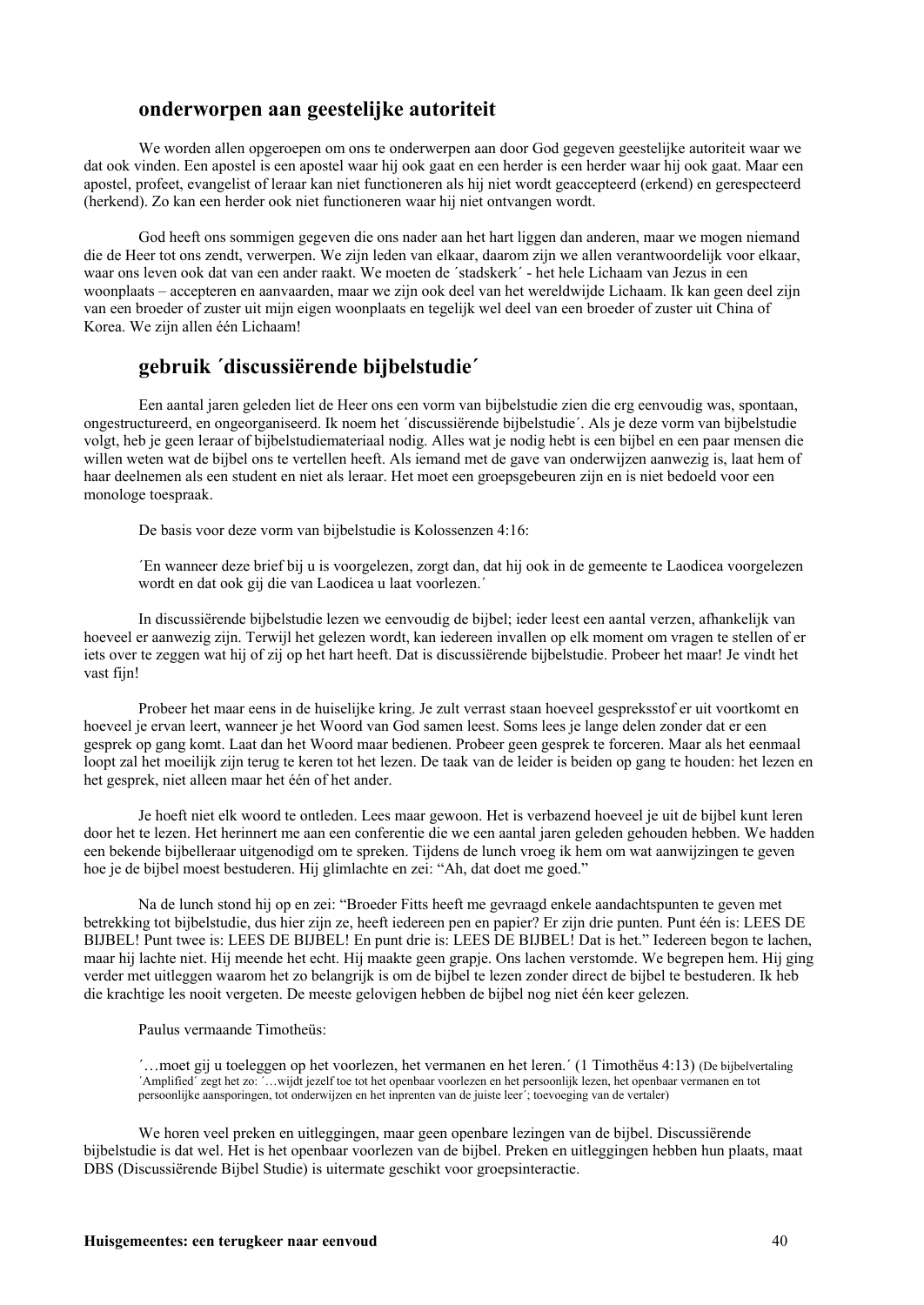De bijbel is geschreven voor gewone mensen. Onlangs kwam de vraag bij me op: "Hadden de schrijvers van de brieven van het nieuwe testament deze bedoeld voor de herders en leiders of waren ze gericht aan de mensen zelf?" Ik ging direct de introducties lezen van elke brief die Paulus schreef om een antwoord te vinden op die vraag. Ik was verbaasd. Ik dacht dat enkele gericht waren aan de kerkleiders, maar wat ik ontdekte raakte me! We hadden net een noodkreet ontvangen vanuit Rusland om literatuur voor bijbelstudie voor de honderden huisgemeentes die daar ontstonden. "Waarom literatuur?" dacht ik, "zij hebben de meest eenvoudige en meest krachtige levensveranderende literatuur ter wereld, de bijbel!" Het nieuwe testament was geschreven aan gewone mensen. Kijk wat ik vond toen ik de introducties van Paulus´ brieven las:

´Paulus, een dienstknecht van Christus Jezus…aan alle geliefden Gods, geroepen heiligen, die te Rome zijn.<sup>'</sup> (Romeinen)

´Paulus, een geroepen apostel van Christus Jezus door de wil van God…aan de gemeente Gods te Corinthe, aan de geheiligden in Christus Jezus, de geroepen heiligen met allen, die overal de naam van onze Heer Jezus Christus aanroepen.´ (1 Corinthiërs)

´Paulus, door de wil van God een apostel van Christus Jezus…aan de gemeente Gods, die te Corinthe is, met al de heiligen in geheel Achaje.´ (2 Corinthiërs)

´Paulus, een apostel…aan de gemeenten van Galatië.´ (Galaten)

´Paulus, door de wil van God een apostel van Christus Jezus, aan de heiligen en gelovigen in Christus Jezus, die te Efeze zijn.´ (Efeziërs)

´Paulus en Timothëus, dienstknechten van Christus Jezus, aan al de heiligen in Christus Jezus, die te Filippi zijn, tezamen met hun opzieners en diakenen.´ (Fillipenzen)

Opmerking: dit is de enige brief die ook gericht is aan de leiders van de gemeente, maar ook deze is gericht aan de heiligen, inclusief de leiders.

´Paulus, door de wil van God een apostel van Christus Jezus…aan de heilige en gelovige broeders in Christus te Kolosse.´ (Kolossenzen)

´Paulus…aan de gemeente van de Tessalonicenzen in God, de Vader, en de Heer Jezus Christus.´ (1 en 2 Tessalonicenzen)

Ik ontdekte dat iedere brief geschreven was aan al de mensen van God en niet aan een bepaalde groep van ´geestelijken´ die de bedoeling van de brief moesten uitleggen aan de mensen. De brieven waren om uit voor te lezen en dat betekent dat de mensen de inhoud van de brieven moesten kunnen begrijpen. Natuurlijk is er niets mis met de uitleg van moeilijke gedeelten, maar de heilige Geest kan en zal de bedoeling openbaren van het woord van God aan zijn mensen door zijn mensen. Groepsbijbelstudie en in het bijzonder discussiërende bijbelstudie, is een uitstekende manier om elkaar op te bouwen binnen het Lichaam van Christus.

## **het priesterschap van de gelovige**

De volgende woorden van de apostel Paulus laten zien dat het nieuwe testament geschreven was voor de gewone christenen. We zijn een ´koninklijk priesterschap´ en zijn niet afhankelijk van een ´speciaal´ priesterschap om de bijbel te begrijpen.

´Haar dienaar ben ik geworden krachtens de bediening, die mij door God is toevertrouwd, om onder u het woord van God tot zijn volle recht te doen komen, het geheimenis, dat eeuwen en geslachten lang verborgen is geweest, maar thans geopenbaard aan zijn heiligen. Hun heeft God willen bekendmaken, hoe rijk de heerlijkheid van dit geheimenis is onder de heidenen: Christus onder u, de hoop der heerlijkheid.´ (Kolossenzen 1:25-27)

Paulus was begaafd om het Woord van God direct aan de mensen te brengen, zelfs de diepste geheimen, omdat deze geheimen nu geopenbaard waren aan de heiligen. Paulus wist dat zijn brieven begrepen konden worden door gewone christenen, hoewel Petrus zei dat sommige dingen die Paulus schreef moeilijk te begrijpen waren (zie 2 Petrus 3:16).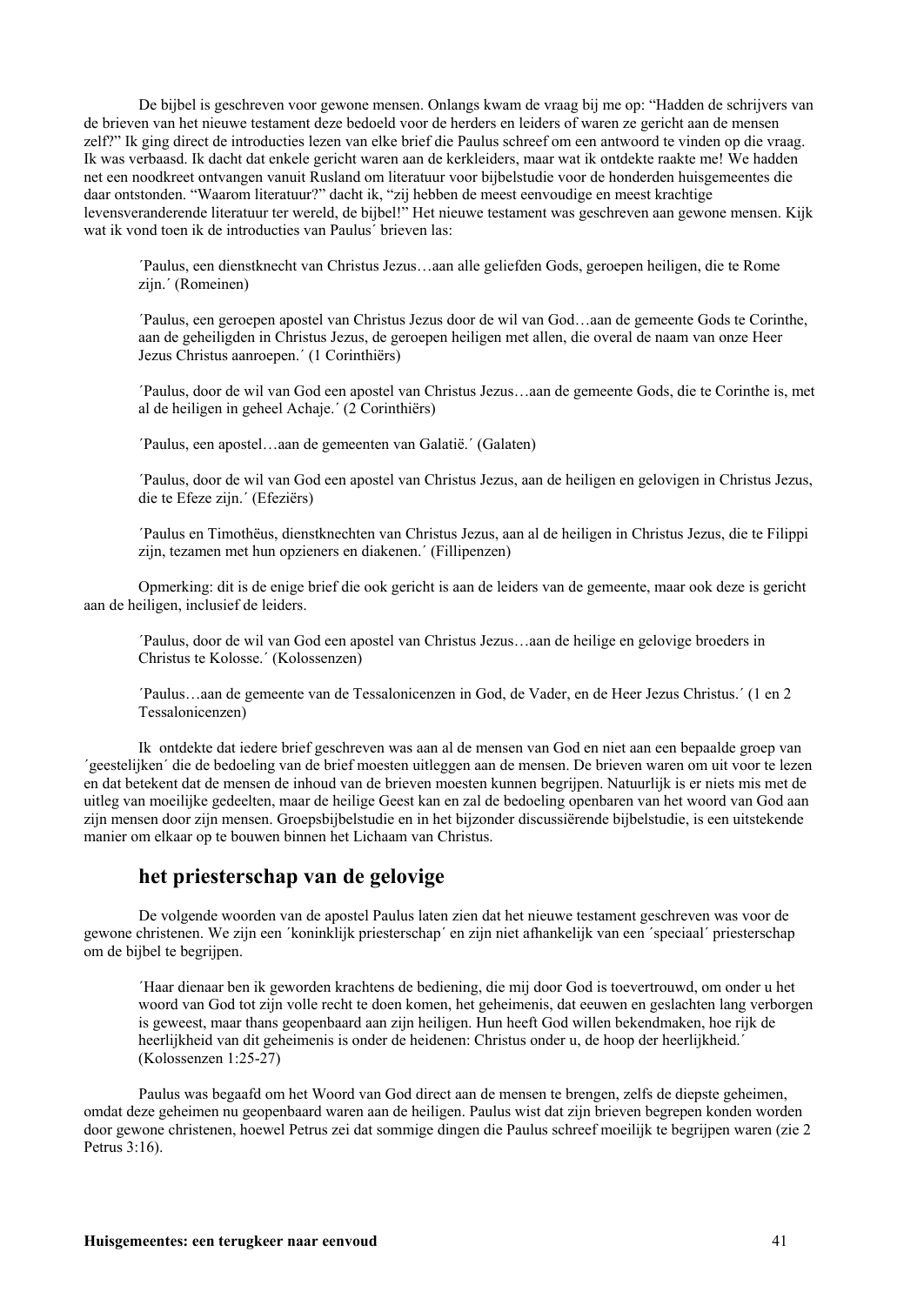Deze en andere passages maken het duidelijk dat het niet alleen veilig is, maar ook erg praktisch om een groep gewone gelovigen te hebben die samenkomen voor bijbelstudie met niet meer dan de bijbel. Geen commentaren, geen kanttekeningen van anderen, geen experts in de bijbel, geen herders of leraren. Klinkt risicovol? Neem dat risico maar! Paulus deed het en werd de kampioen gemeentestichter van de eeuwen.

## **voordelen van discussiërende bijbelstudie**

- (1) Houd de samenkomst informeel. Laat de gave van leiderschap groeien, maar laat niemand de positie van expert in de bijbel naar zich toetrekken.
- (2) In de meeste landen is het nieuwe testament (of tenminste delen ervan) beschikbaar voor de mensen. Het beste bijbelstudiemateriaal is de bijbel zelf.
- (3) DBS gaat voorbij aan het idee dat we een ander boek nodig hebben om de bedoeling van de bijbel uit te leggen. Gods Woord spreekt voor zichzelf!
- (4) DBS voorkomt de uitgave aan en aanschaf van literatuur. In veel arme landen waar het evangelie ingang vindt, zoals de voormalige Sovjet Unie, zal men blij zijn dat men geen extra kosten heeft door het drukken van bijbelstudiemateriaal.
- (5) Door gebruik te maken van de eenvoudige DBS manier, is het eenvoudiger om een huisgemeente te stichten. Hoe eenvoudiger, hoe beter.
- (6) BDS maakt ons afhankelijk van de heilige Geest om te begrijpen wat we lezen. De groepsaanpak geeft evenwicht en sterkte. Wat de één niet ziet, ziet de ander wel. Als de groep afdwaalt, zal God dat ook openbaren (zie Filippenzen 3:15)
- (7) DBS zal het accent terugleggen op de bijbel zelf. Dit zal de bijbel openen voor iedere deelnemer. De meeste christenen weten niet wat er in de bijbel staat. Ze hebben veel gehoord en gelezen over de bijbel, maar lezen weinig de bijbel zelf.

## **Hoe gaat een discussiërende bijbelstudie in zijn werk?**

- (1) Begin met gebed dat alles zal zijn tot opbouw.
- (2) Het is niet belangrijk dat iedereen een bijbel heeft. Je kunt volstaan met één bijbel die dan wordt doorgegeven aan de volgende voorlezer.
- (3) Wijs een leider aan, maar geen leraar.
- (4) Lees in een kring. Degene die niet wil lezen laat het overnemen door degene naast hem of haar.
- (5) Lees zonder een discussie te forceren. Als er geen vragen zijn of commentaar is, wordt er gewoon verder gelezen.
- (6) Men mag invallen waar men wil voor commentaar of vragen.
- (7) Blijf bij de les. Discussieer over het gedeelte wat gelezen wordt.
- (8) Laat niemand de discussie overheersen.
- (9) Wees gevoelig wanneer er een einde aan gemaakt moet worden.
- (10) Eindig met een tijd van gebed en aanbidding.

De samenvatting van alles wat we gezegd hebben over DBS is dat het eenvoudig is, veilig en in lijn met de visie dat het Lichaam van Christus zichzelf moet opbouwen. De apostel Petrus zei:

´Dient elkander, een ieder naar de genadegave, die hij ontvangen heeft, als goede rentmeesters over de velerlei genade Gods.´ (1 Petrus 4:10)

## **bid en bereid je voor op een ´kerkscheuring´**

Eén van de meest pijnlijke ervaringen waar iemand door heen kan gaan, is de oude manier van ´kerkscheuring´. Maar het is alleen dan pijnlijk wanneer het niet voorbereid is voor degenen die het aangaan. Als we regelmatige ´scheuringen´ voorbereiden en daar samen over bidden, dan is wanneer het zover is iedereen blij en gezegend. Elke huisgemeente wordt zwanger geboren. Dat moet onze visie zijn vanaf de eerste dag dat we met een nieuwe ´babykerk´ starten. Het is niet de bedoeling om een gebouw te bouwen, te kopen, of te huren waar de groeiende groep in past met nog veel meer mensen. Als we zo groot worden dat we niet meer in een gemiddelde woonkamer passen, moeten twee of drie gezinnen beginnen met een nieuwe huisgemeente in een ander huis. De visie voor verzadigde gemeentestichting is Jezus Christus´ aanwezigheid in iedere kleine buurt van elke woonplaats in elk land over de hele wereld. We geloven dat hierdoor de Grote Opdracht van onze Heer Jezus Christus letterlijk vervuld kan worden.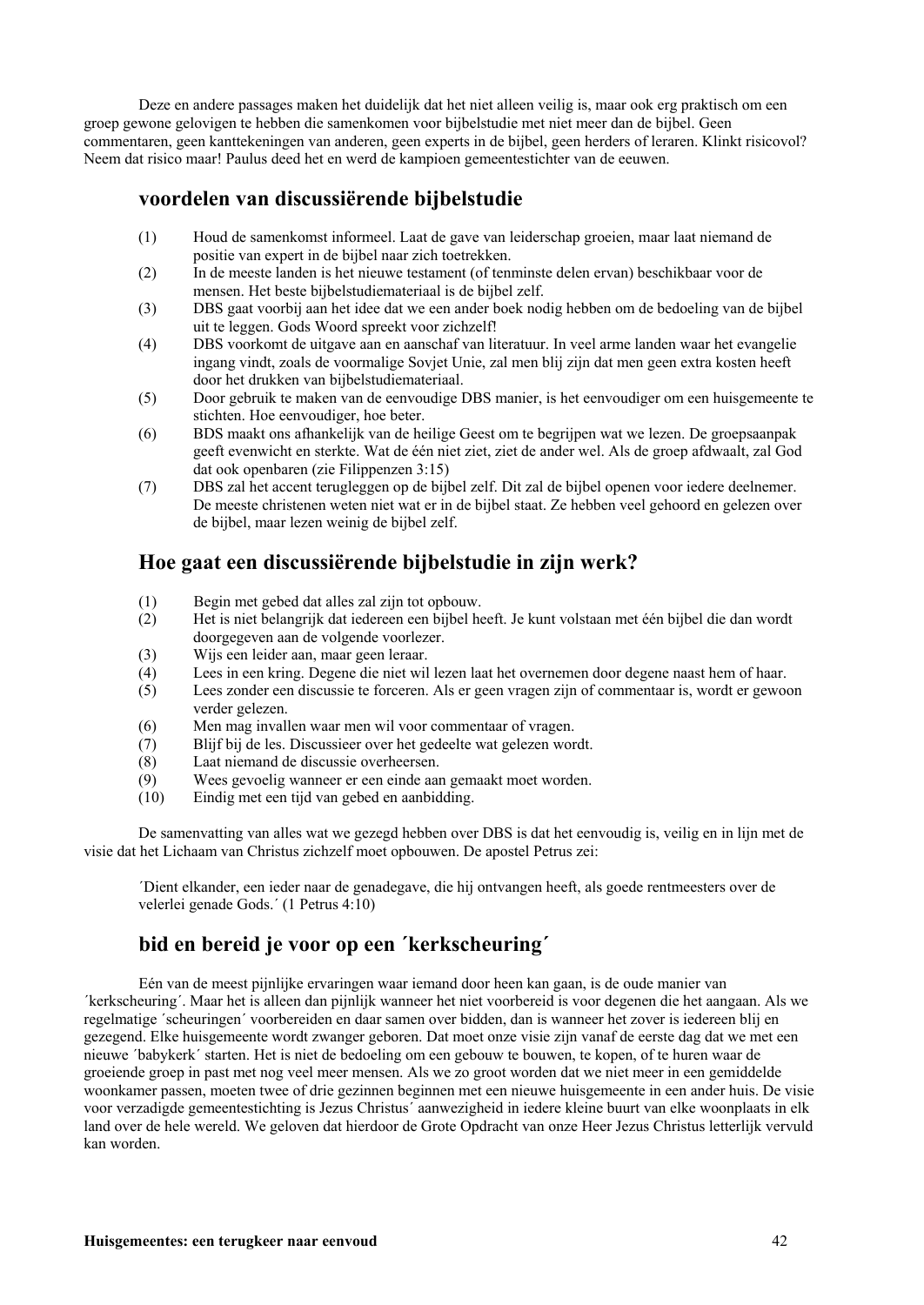## **omhels de stadskerk**

Geef geen naam aan je kerk. Het kan een instrument van de vijand worden om te verdelen. Iedereen wil weten wat voor ´soort´ christen je bent. Veroordeel niet degenen die namen gebruiken maar als jij het gebruik ervan vermijdt voor jouw groep, zul je de wijsheid daarvan inzien. Namen geven is benoemen. Benoemen is beginnen met groeperingen, met waarderen, met soorten. Denk eens na. Is dat wat je wilt? Geef het geen andere naam dan wat we in het nieuwe testament terugvinden….´de gemeente die samenkomt in het huis van…´. Denk eraan dat alles wat van Jezus is, ook van mij is en als jij van Jezus bent, ben jij ook van mij en ik van jou. Dat is ook van toepassing op de kerken. Ik ben lid van iedere kerk die behoort aan Jezus en als jij ook een lid bent van het Lichaam van Jezus Christus, ben jij dat ook. Het is goed om broeders en zusters die deelnemen in andere kerken te bezoeken, hoewel ze het misschien niet in alles met je eens zijn. Jij hebt het ook niet altijd bij het rechte einde!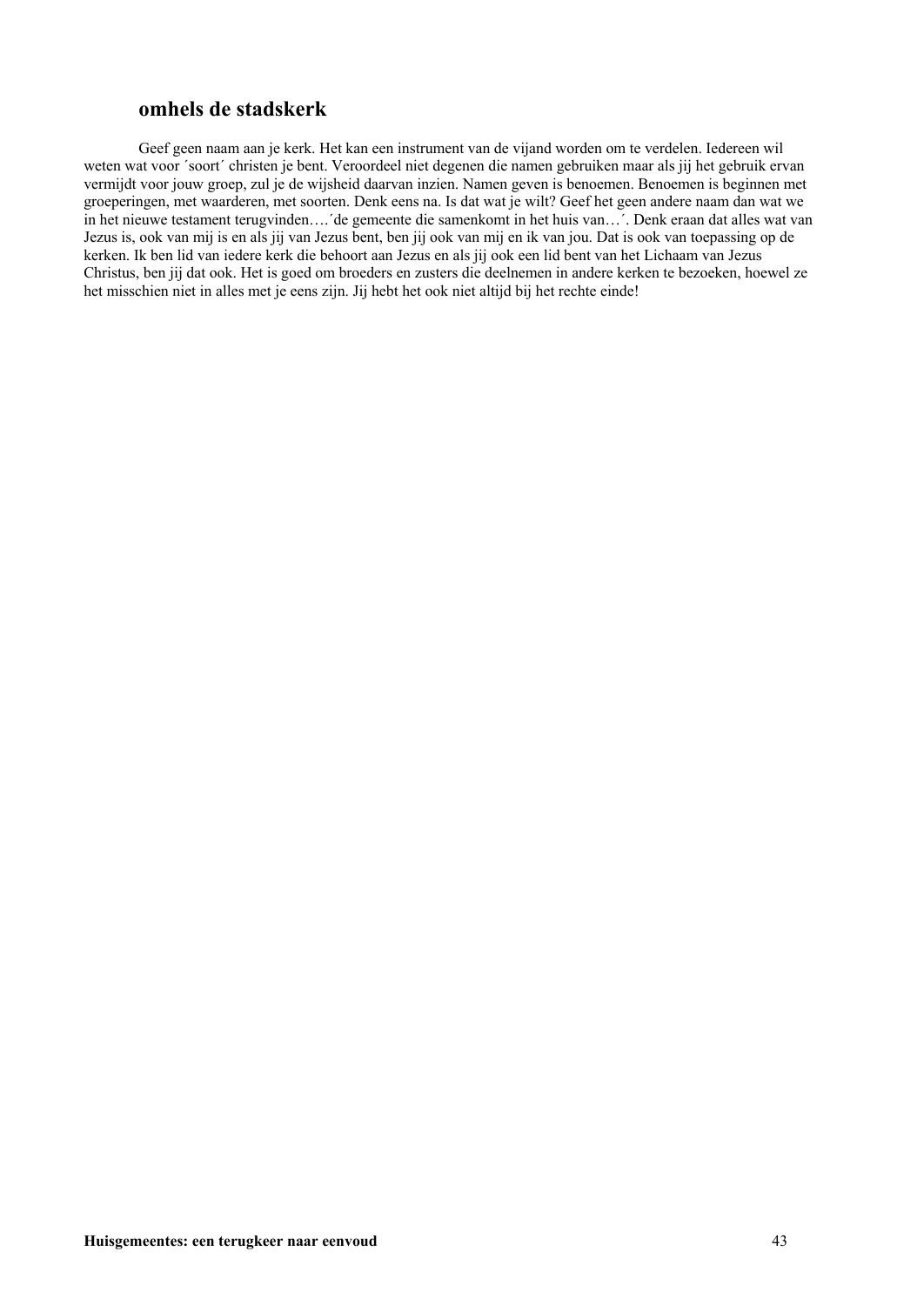#### *HOOFDSTUK TWAALF*

## **VRAGEN EN ANTWOORDEN**

Hieronder volgen veelgestelde vragen over huisgemeentes.

- V. Waarom huisgemeentes?
- A. We stichten huisgemeentes om de volgende redenen:

Ons doel is niet een kerk te starten. Ons doel is een beweging van gemeentestichting op gang te brengen. We geloven dat dit het beste kan door ons te richten op de eenvoudigste en meest reproduceerbare manier van gemeentestichting. De huisgemeente voldoet daaraan. We geloven dat het concept van huisgemeentes de beste manier is om herders en leiders te trainen. De eenvoud van kleine gemeentes maakt het gemakkelijk om gemeentes te vermenigvuldigen.

God roept zijn mensen op om te breken met tradities en professionalisme en terug te keren naar eenvoud. In de meeste landen is het tegenwoordig de enige manier om een beweging van gemeentestichting op gang te krijgen en te houden. We kunnen geen verzadigde gemeentestichting krijgen als we in termen van traditionele kerken denken.

Een huisgemeente is de beste omgeving om het Lichaam aan te sporen zichzelf op te bouwen.

- V. Is een huisgemeente niet hetzelfde als een cel(groep) of kring?
- A. Het cel- of kringconcept is de wielbenadering (zie hoofdstuk 8) en de huisgemeente is de wingerdbenadering. Een cel of kring is een deel van een grotere kerk, terwijl een huisgemeente een kerk is die volwaardig functioneert als een kerk, inclusief zaken als dopen, avondmaal, huwelijk, begraven, etc.
- V. Hoe kan je een volledig gemeenteprogramma ontwikkelen in een huisgemeente?
- A. We geloven dat wanneer we ons richten op de dingen zoals verwoord in hoofdstuk 10, de Heer ons de mogelijkheden geeft om te voorzien in alle noden van alle individuen en gezinnen die deelnemen. De heilige Geest is in staat om ons te vernieuwen in onze aanpak om noden te vervullen. Sommigen vinden het nodig om deel te zijn van een kerk met de mogelijkheid van diverse programma´s. We zijn niet in een wedstrijd met andere kerken verwikkeld. We werken samen met hen om de Grote Opdracht te vervullen.
- V. Hoe zit het met kinderen? Hebben zij aparte groepen?
- A. Sommige huisgemeentes hebben kinderdiensten, apart van jeugd en volwassenen. Sommigen komen samen met alle leeftijden. Het is verrassend dat veel kleine kinderen leren door samen te zijn met de jeugd en volwassenen. Elke gemeente kan de Heer zoeken en vragen hoe met deze dingen om te gaan.
- V. Hoe vaak zijn de samenkomsten?
- A. Eén of tweemaal per week is normaal, maar dat is een beslissing die door iedere gemeente gemaakt moet worden. Er is niets in de bijbel wat voorschrijft hoe vaak we samen moeten komen.
- V. Kom je altijd samen in hetzelfde huis?
- A. We worden bijeen gehouden door de band van relatie en niet door de ontmoetingsplaats, dus kun je elkaar overal ontmoeten.
- V. Hoe kom je aan herders die de gemeente leiden?
- A. De juiste kwalificaties voor oudsten (herders) staan op twee plaatsen in het nieuwe testament (Titus 1:6-9 en 1 Timotheüs 5:1-7). God voorziet in veel nederige, oprechte en heilige mannen en vrouwen, ook in onze gemeentes, die bekwaam zijn om een huisgemeente te leiden. De stagiairemethode is de beste methode om herders en leiders te trainen. Er is nooit een betere methode geweest en er zal nooit een betere zijn!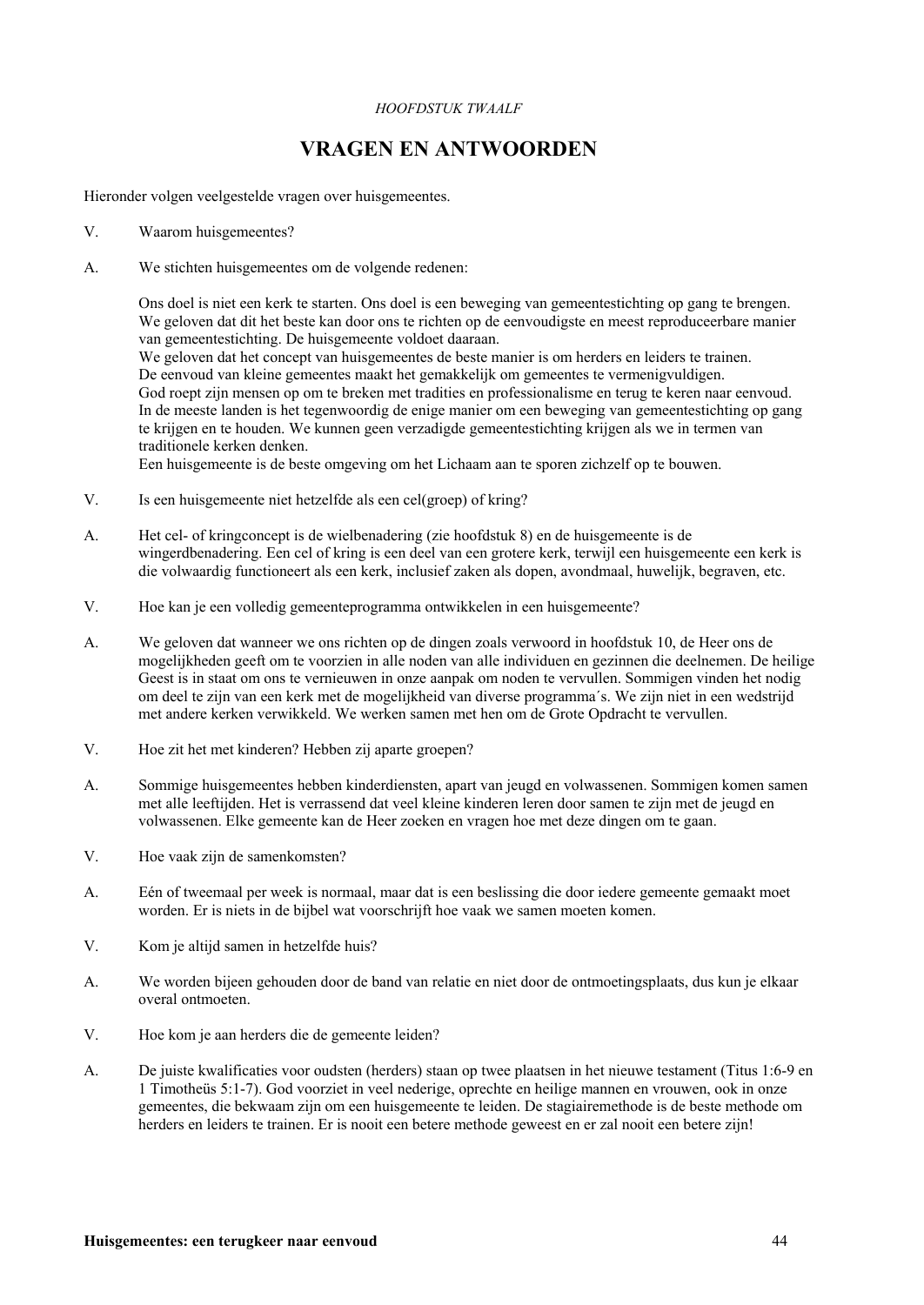- V. Hoe wordt een nieuwe huisgemeente uit een bestaande geboren?
- A. Dit is onderdeel van de training van een oudste. Hij geeft een gebied en de opdracht om een nieuwe huisgemeente te starten. In de meeste gevallen zoekt hij tenminste één of twee koppels die hem kunnen helpen bij het starten: ideaal is natuurlijk als iemand uit die koppels een herder-in-opleiding is, waardoor er vanaf het begin de visie aanwezig is voor gemeentestichting. Een kleine huisgemeente kan twee of drie koppels uitzenden om elk jaar een nieuwe gemeente te starten.
- V. Suggereert u dat alle kerken huisgemeentes zouden moeten worden?
- A. Het is niet ons doel om iets van God af te breken. We zijn er om andere gemeentes te zegenen en te helpen in elke woonplaats, groot of klein, interkerkelijk of niet. Wat we willen laten zien is een eenvoudige, maar bijbelse manier van gemeente zijn en waarvan gebleken is, door de eeuwen heen, dat het een effectieve manier is. God roept niet iedereen op om het zo te doen, want het Lichaam van Jezus Christus is verbazingwekkend veelzijdig en flexibel in zijn vele vormen en is niet gebonden aan voorgeschreven regels over hoe het allemaal zou moeten.
- V. Moeten huisgemeentes deel uitmaken van een denominatie?
- A. Elke huisgemeente in elke woonplaats is onderdeel van de kerk, het Lichaam van Christus in die woonplaats. Een huisgemeente kan en mag onderdeel zijn van een denominatie, maar de banden met die denominatie mag nooit de plaats innemen van de relatie en verplichtingen die een (huis)gemeente heeft met het (plaatselijke) Lichaam van Christus of dat (ver)hinderen. De grootste uitdaging voor elke kerk is de eenheid te bewaren binnen het (plaatselijke) Lichaam van Christus waar ook ter wereld.
- Er zijn nog vele andere vragen die gesteld kunnen worden over huisgemeentes, maar de belangrijkste moet zijn:

#### **"Heer, wilt u dat ik deelneem aan de Grote Opdracht door mee te werken aan vermenigvuldiging van huisgemeentes in mijn eigen woonplaats en in de wereld?"**

Er zijn verschillende manieren om gemeentes te stichten en daarmee het Koninkrijk van God uit te breiden in deze wereld. We accepteren dat en hebben geen kritiek op christenen die dat doen. Het is mijn doel om hiermee een aansporing te geven om huisgemeentes te stichten en tegen u, die dit leest, te zeggen: ´KOM OVER EN HELP ONS!´. We zien uit naar vermenigvuldiging van huisgemeentes in elk land en bevolkingsgroep opdat ´berouw en vergeving van zonden in Zijn naam wordt verkondigd aan alle volken´.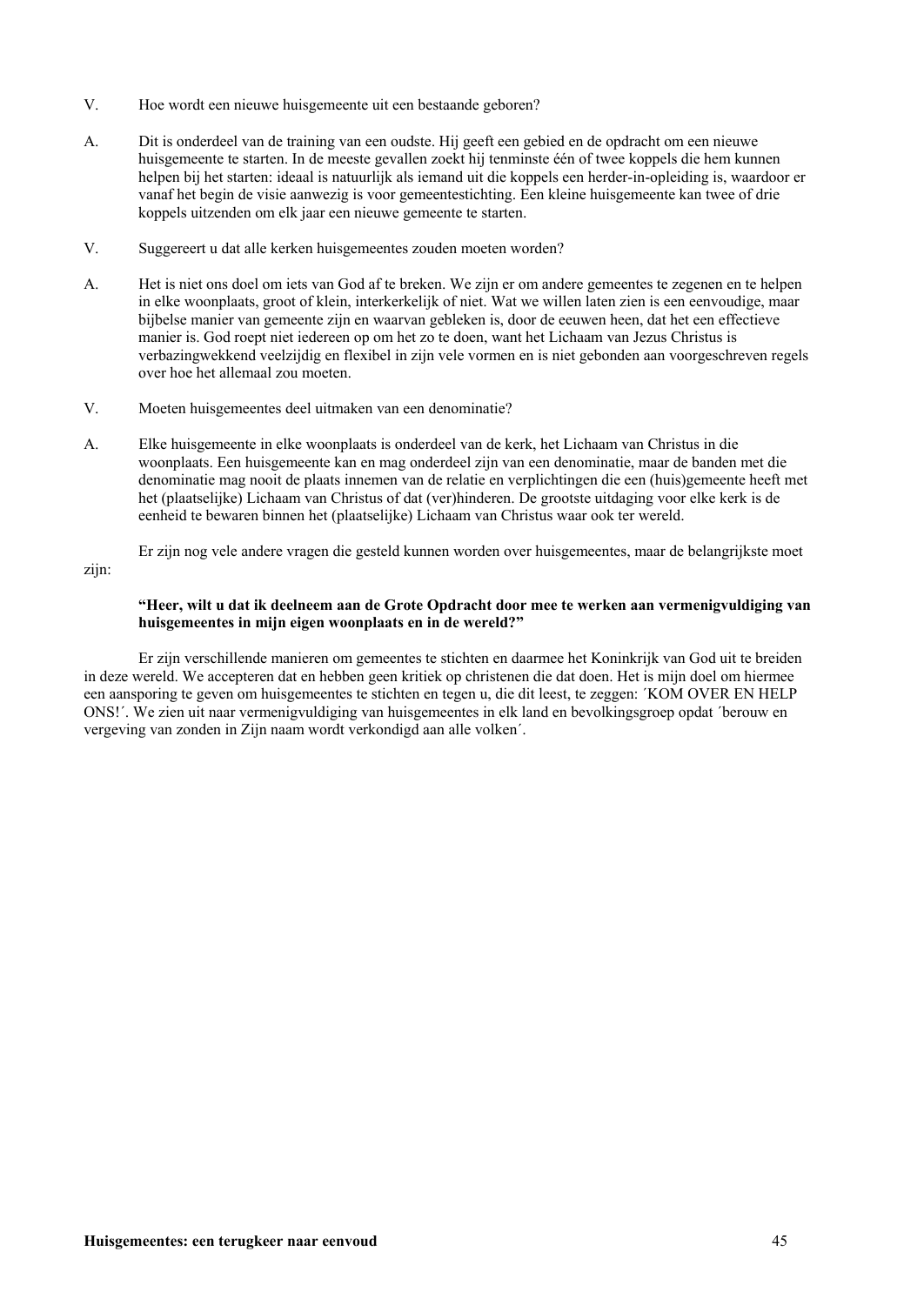## **SUMMARY**

It is my firm belief that by the year 2000, there will be a house church movement in every country on earth. I believe it is the only way we will see the fulfillment of the Great Commission by the year 2000, or by any date thereafter. It is already beginning to happen. God is speaking THE CHURCH IN THE HOUSE to people everywhere. The ground work has been laid over the past 25 years through what has happened worldwide in the broad acceptance of the cell group movement.

Not so long ago it was highly questionable to start a house group of any kind outside the church buildings themselves for fear that it would draw people away from the "church." Now these groups are seen as very desirable as a means of church growth. But God is calling us to take a further step and recognize that we can actually have a church, in the fullest sense of the word, in a house.

Some of the largest congregations in the world today had their beginning in a house. When did it become a church? Was it a church when it had ten people and met in a house? or when it had a thousand people and met in a specially designed building called a "church"? The answer is obvious. It was a church when it began in the house and if it had continued to meet in a house, it would have continued to be a church.

God is stirring and shaking our present church structures and bringing us back to basics. Much of what we now have come to think of as essential is not really essential at all. When we look at the simplicity of the New Testament church and compare it with the institutionalized church of our day we see little, if any, resemblance at all. The church in some countries looks more like a corporation. Denominational hierarchies consisting of huge networks that, in many cases, are ruled over along political lines rather than through God-ordained spiritual authority. This has caused immeasurable grief and division for hundreds of years.

May God give us the insight, the humility, and the grace to admit how far we have strayed from the simplicity and the purity of the New Testament church and return to it in of brokennes and repentance.

## **ABOUT THE AUTHOR**

Robert Fitts was born and raised in Texas. He received Jesus as his personal Savior at the age of eleven in a small tent meeting in Chester, Arkansas. In 1952, after six years of living in a spiritual desert, he entered into a life of commitment and growth at the age of 17 while living in San Angelo, Texas.

World missionary evangelism has been on Bob's heart since the age of 17 when he read the life of David Brainard and the life of Adoniram Judson, pioneer missionaries of early America.

Robert has had more than 45 years experience in the ministry, serving as pastor, teacher, missionary, evangelist, children's worker, and writer. In 1970 he founded Outreach Fellowship International, a mission with a vision to train and send outreach teams into other countries to conduct evangelistic crusades and plant churches. OFI works closely with other missionary organizations such as International Crusades and Radio Evangelism, Youth With A Mission, United States Center For World Mission, and DAWN Ministries to help fulfill the Great Commission.

Robert lives in Kona, Hawaii with his wife Joni. They have seven children and fifteen grandchildren.

Robert Fitts Ministries 76-6309 Haku Place Kailua-Kona, HI 96740 Phone: 808-334-9682 Fax: 808-334-9673 e-mail: RobertJoni@aol.com